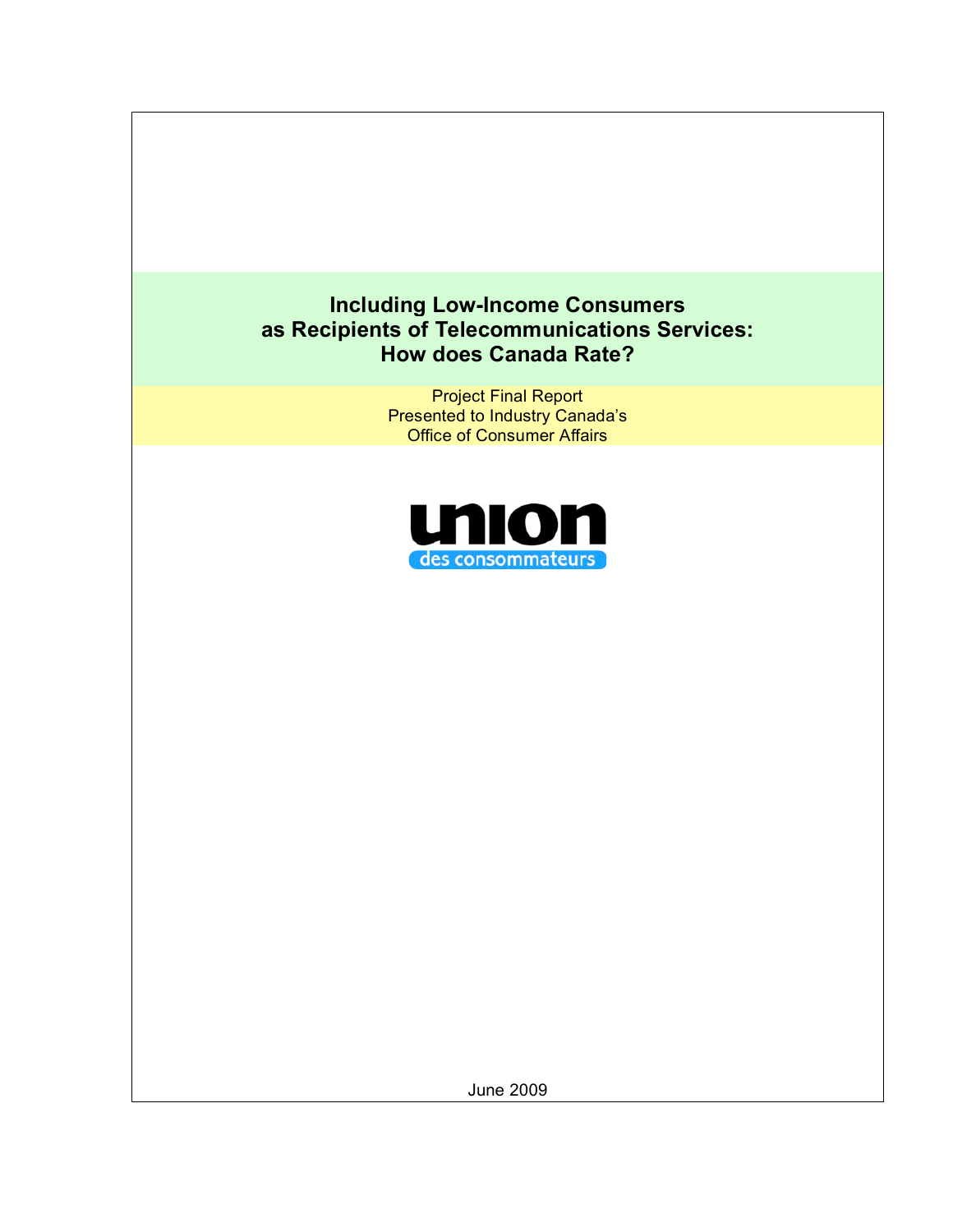Report published by: des consommateurs

union@consommateur.qc.ca

**Union des consommateurs members:**

Abitibi-Témiscamingue ACEF 6226 Saint-Hubert Street Amiante – Beauce – Etchemins ACEF Montreal, Quebec H2S 2M2 Montreal East ACEF Île-Jésus ACEF Telephone: 514-521-6820 Lanaudière ACEF Toll free: 1 888 521-6820 Estrie ACEF Fax: 514-521-0736 Grand-Portage ACEF Montérégie East ACEF www.consommateur.gc.ca/union example of the state of the City South Shore ACEF Association des consommateurs pour la qualité dans la construction Individual members

Union des consommateurs is a member of the International Consumer Organization (ICO), a federation of 220 members from 115 countries.

#### **Written by**

• Me Anthony Hémond

#### **Acknowledgments**

• Comité Télécommunications, radiodiffusion, inforoute et vie privée

#### **Articling law student – research contribution**

• Ioanna De La Peta

#### **Editorial management**

• Me Marcel Boucher

#### ISBN 978-2-923405-33-9

Union des consommateurs wishes to thank Industry Canada for helping to fund this research project. The views expressed in this report are not necessarily those of Industry Canada or the Government of Canada.

*The masculine is used generically in this report.*

© **Union des consommateurs — 2009**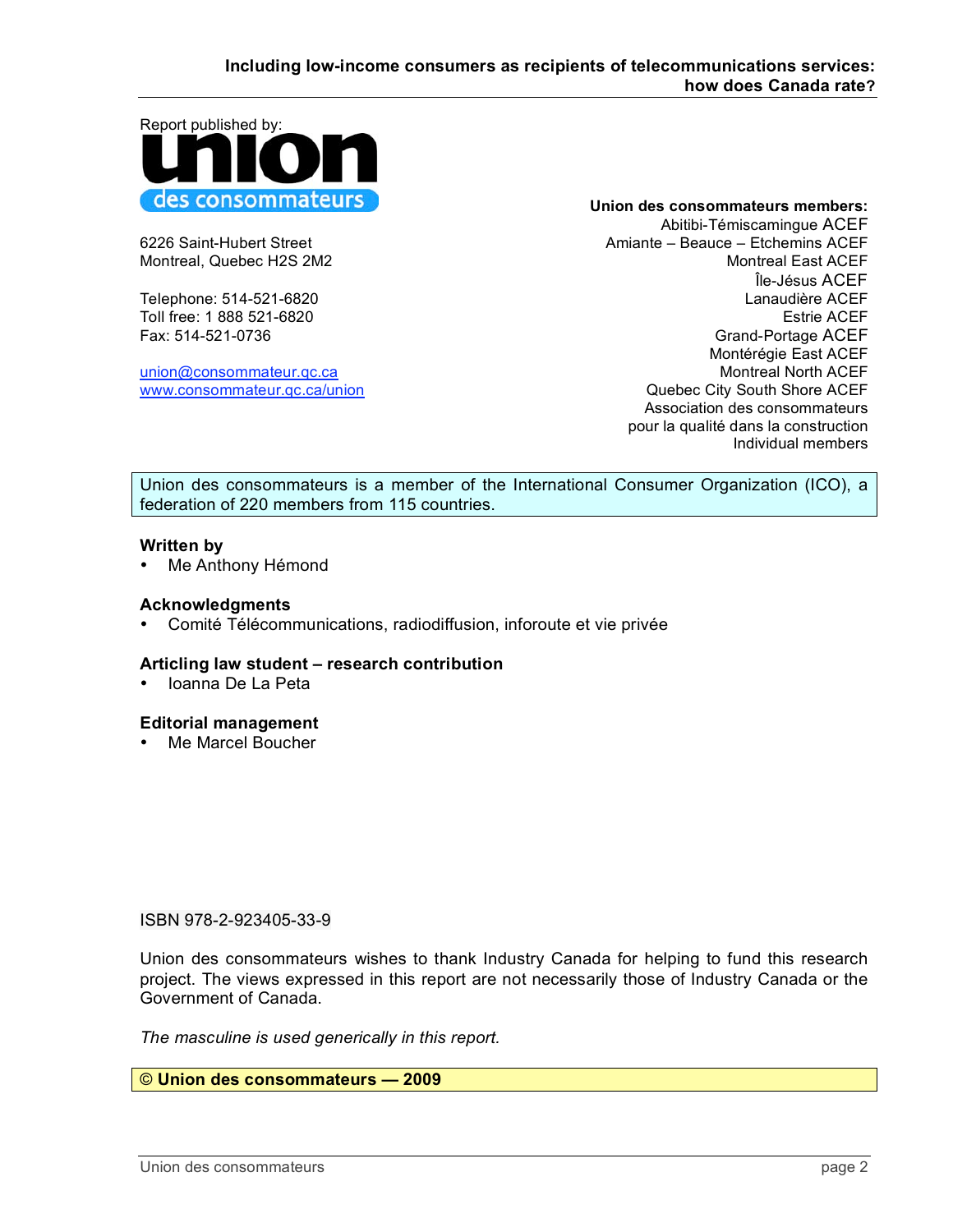# **TABLE OF CONTENTS**

| <b>UNION DES CONSOMMATEURS, Strength through Networking</b>                                                                                                    | 5                   |
|----------------------------------------------------------------------------------------------------------------------------------------------------------------|---------------------|
| <b>INTRODUCTION</b><br>The Canadian Deregulation Framework                                                                                                     | 6<br>$\overline{7}$ |
| THE SITUATION OF LOW-INCOME HOUSEHOLDS IN CANADA<br><b>Financial Accessibility</b>                                                                             | 9<br>9              |
| Analysis of the affordability of telecommunications services in Canada<br>Special Measures Established by the Canadian Radio-television and Telecommunications | 11                  |
| <b>Commission to Promote Affordability</b><br><b>CRTC Order 2000-393</b>                                                                                       | 21<br>21            |
| Analysis of the results of account management tools<br>Telecom Decision CRTC 2004-31: Terms of service -                                                       | 21                  |
| Disconnection for partial payment of charges<br>Affordability and Disconnection                                                                                | 24<br>25            |
| Telecom Decision CRTC 2005-38: Account management tools -                                                                                                      |                     |
| Debt repayment plans                                                                                                                                           | 27                  |
| Telecom Decision CRTC 2008-27: Improving access to local services                                                                                              | 28                  |
| MEASURES ADOPTED ABROAD AND INTENDED FOR LOW-INCOME HOUSEHOLDS                                                                                                 | 31                  |
| <b>Universal Service</b>                                                                                                                                       | 31                  |
| Universal Service Directive of the European Parliament and the Council                                                                                         | 32                  |
| Universal service in the United States                                                                                                                         | 34<br>34            |
| Measures Adopted in the United States                                                                                                                          |                     |
| "Lifeline" and "Link-up"                                                                                                                                       | 35<br>36            |
| Program eligibility criteria<br>Main criticisms of the programs                                                                                                | 37                  |
| SafeLink Wireless program                                                                                                                                      | 39                  |
| Measures Adopted in France                                                                                                                                     | 40                  |
| Code des postes et communications électroniques: a code with a social impact?                                                                                  | 41                  |
| Social pricing details                                                                                                                                         | 42                  |
| Universal service fund                                                                                                                                         | 43                  |
| Other initiatives for low-income households                                                                                                                    | 43                  |
| Measures Adopted in Belgium                                                                                                                                    | 44                  |
| Details of telephone social pricing                                                                                                                            | 45                  |
| Universal service fund                                                                                                                                         | 45                  |
| Criticism of social pricing                                                                                                                                    | 46                  |
| Measures Adopted in the United Kingdom                                                                                                                         | 47                  |
| <b>Peculiarities of the British Act</b>                                                                                                                        | 47                  |
| Current situation of low-income consumers                                                                                                                      | 48                  |
| Measures intended for low-income consumers                                                                                                                     | 49                  |
| Details of the "BT Basic" program                                                                                                                              | 50                  |
| Criticisms of the program                                                                                                                                      | 50                  |
| Measures Adopted in Austria                                                                                                                                    | 50                  |
| Measures Adopted in Australia                                                                                                                                  | 51                  |
| Telstra licence terms                                                                                                                                          | 51                  |
| Situation of low-income consumers in Australia<br>Program intended for low-income consumers                                                                    | 52<br>53            |
| Program promotion                                                                                                                                              | 55                  |
| Social responsibility                                                                                                                                          | 55                  |
|                                                                                                                                                                |                     |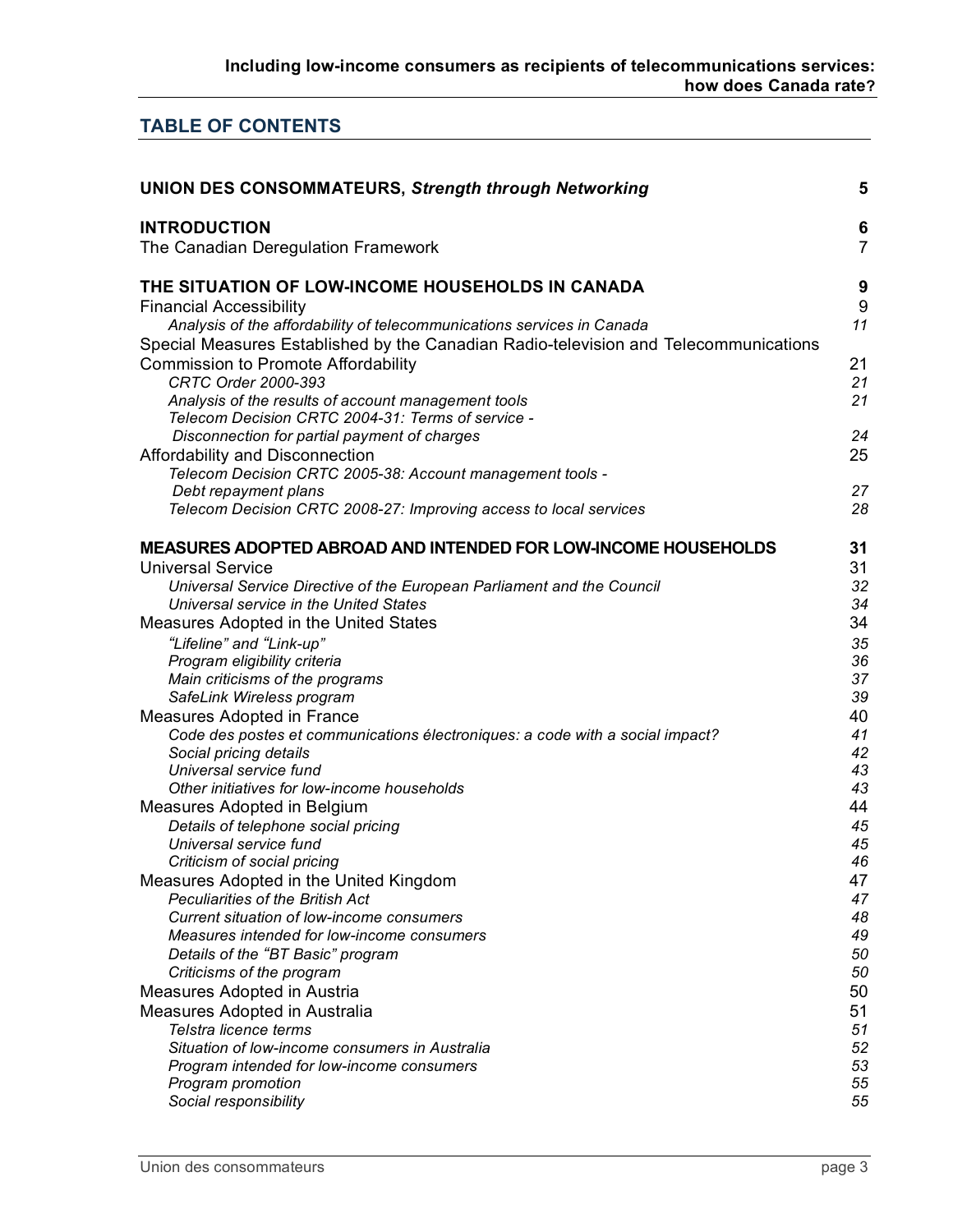| Canadian Applicability of Measures Adopted abroad<br>Summary of various measures adopted for low-income consumers in the countries studied<br>Is Canada late in taking low-income consumers into consideration for telecommunications | 56<br>56 |
|---------------------------------------------------------------------------------------------------------------------------------------------------------------------------------------------------------------------------------------|----------|
| services?                                                                                                                                                                                                                             | 57       |
| Possible Canadian implementation of measures intended for low-income consumers                                                                                                                                                        | 57       |
| <b>Possible Measures</b>                                                                                                                                                                                                              | 59       |
| Measures that can already be implemented by the COMMISSION or the CCTS                                                                                                                                                                | 59       |
| Measures That can be Adopted by Provinces and Municipalities:                                                                                                                                                                         | 60       |
| <b>CONCLUSION</b>                                                                                                                                                                                                                     | 61       |
| <b>RECOMMENDATIONS</b>                                                                                                                                                                                                                | 63       |
| <b>MEDIAGRAPHY</b>                                                                                                                                                                                                                    | 65       |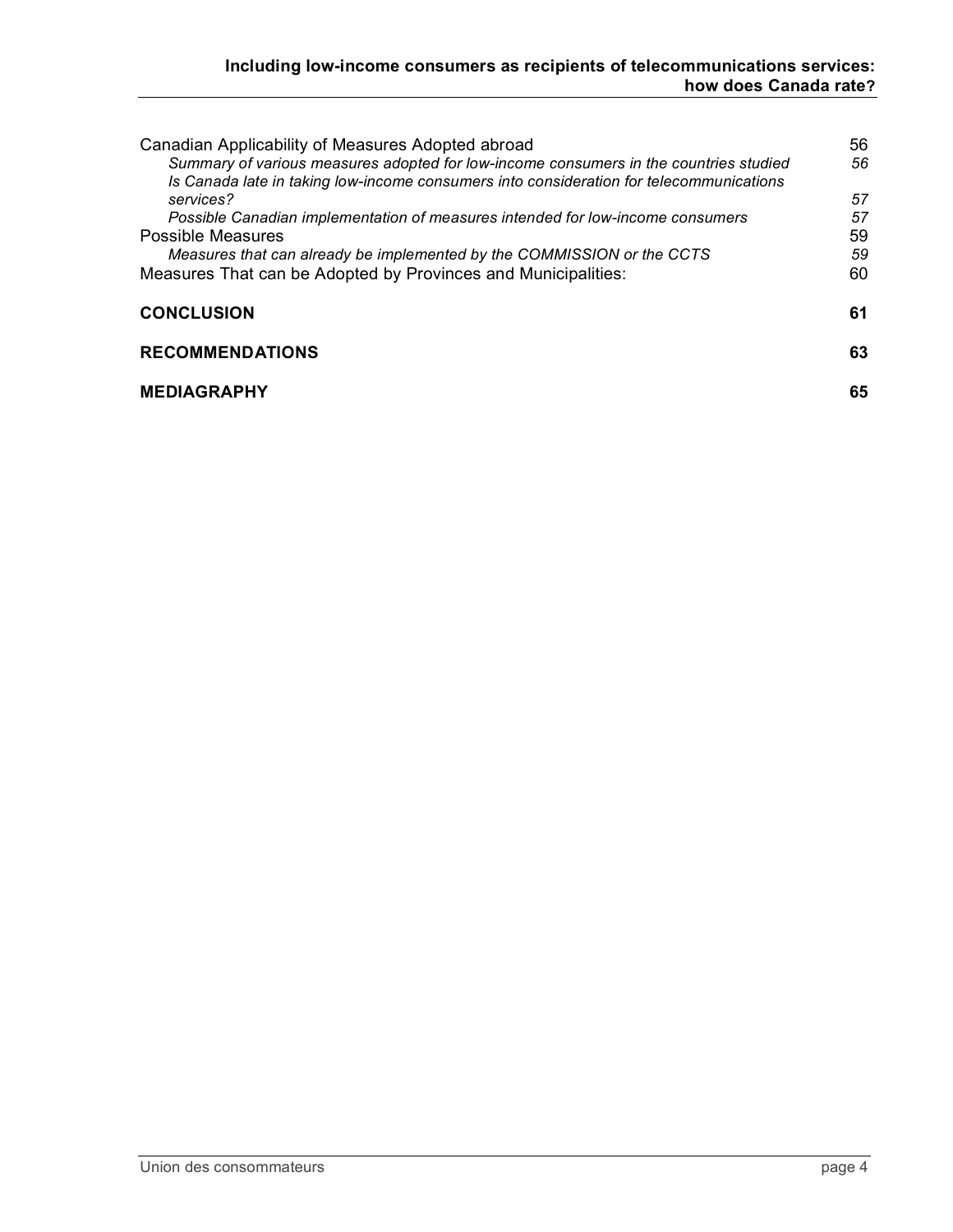### **UNION DES CONSOMMATEURS,** *Strength through Networking*

Union des consommateurs is a non-profit organization whose membership is comprised of several ACEFs (*Associations coopératives d'économie familiale*), *l'Association des consommateurs pour la qualité dans la construction* (ACQC), as well as individual members.

Union des consommateurs' mission is to represent and defend the rights of consumers, with particular emphasis on the interests of low-income households. Union des consommateurs' activities are based on values cherished by its members: solidarity, equity and social justice, as well as the objective of enhancing consumers' living conditions in economic, social, political and environmental terms.

Union des consommateurs' structure enables it to maintain a broad vision of consumer issues even as it develops in-depth expertise in certain programming sectors, particularly via its research efforts on the emerging issues confronting consumers. Its activities, which are nationwide in scope, are enriched and legitimated by its field work and the deep roots of its member associations in the community.

Union des consommateurs acts mainly at the national level, by representing the interests of consumers before political, regulatory or legal authorities or in public forums. Its priority issues, in terms of research, action and advocacy, include the following: family budgets and indebtedness, energy, telephone services, radio broadcasting, cable television and the Internet, public health, food and biotechnologies, financial products and services, business practices, and social and fiscal policy.

Finally, regarding the issue of economic globalization, Union des consommateurs works in collaboration with several consumer groups in English Canada and abroad. It is a member of Consumers International (CI), a United Nations recognized organization.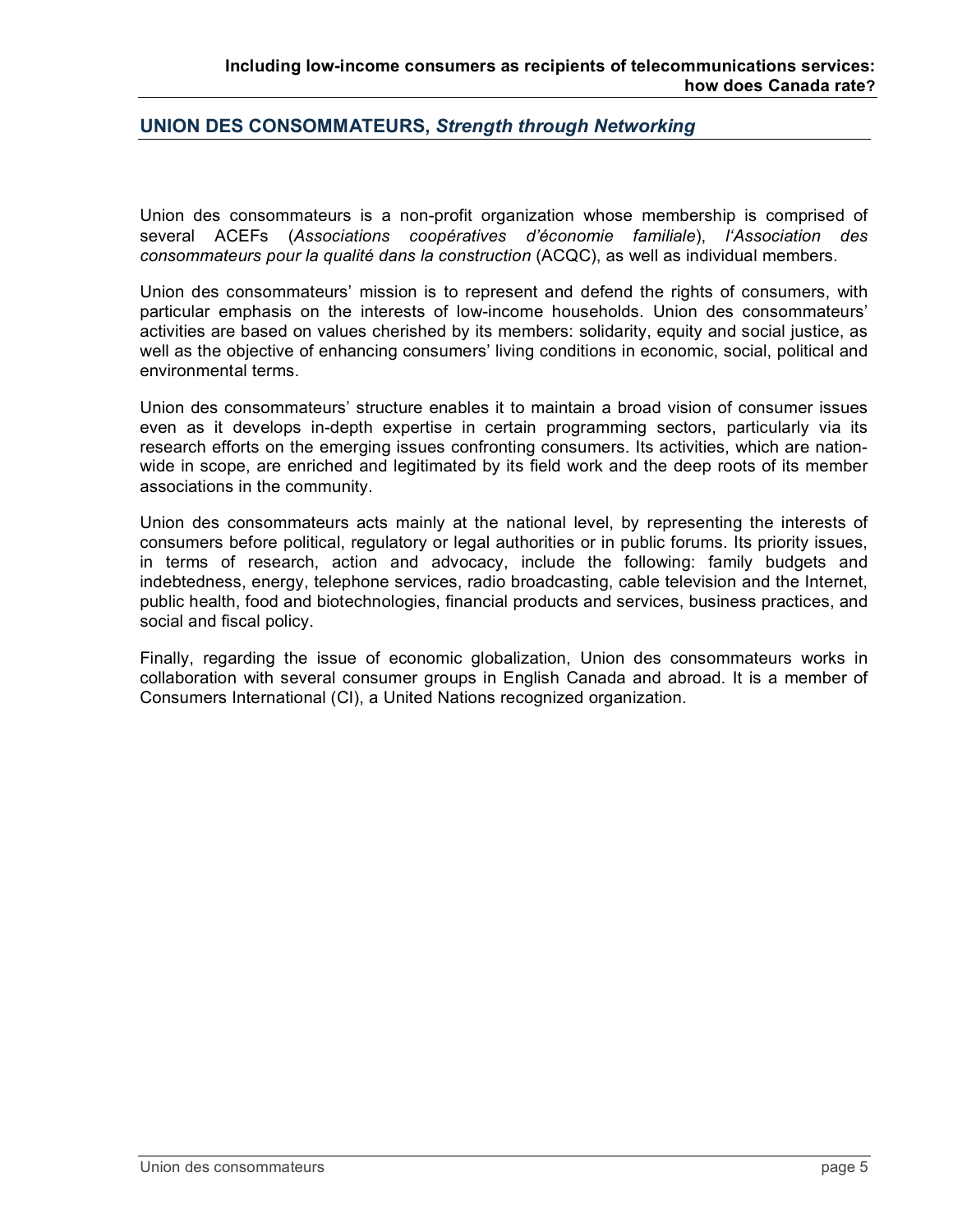### **INTRODUCTION**

Our study examines the current situation of telecommunications services, particularly residential ones; North American, European and Australian experiences in taking into account low-income households for such services; and the applicability to the Canadian context of the best measures and practices identified elsewhere. Our research seeks to identify both the current limits of Canadian programs and measures, and those abroad that could be transposed in Canada to give low-income households better access to telecommunications services.

The main feature of telecommunications services to be considered, when speaking of access to such services by low-income households, is economic accessibility. The Canadian Radiotelevision and Telecommunications Commission (hereinafter called the CRTC or the Commission), when addressing the issue of economic accessibility, calls it "affordability"; we will also use this term in the present report. Although we are aware that affordability is not easy to define exactly<sup>1</sup>, our study will focus on measures to increase the affordability of telecommunications services for low-income households.

The first part of the study examines the access of low-income people to telecommunications services in Canada. We will draw a general portrait of the situation of low-income people, with special attention to affordability problems. We will also examine the main reasons why some low-income people have no telecommunications services.

In this first part, we will also consider how the Canadian Radio-television and Telecommunications Commission defines the affordability of telecommunications services; we will present a few measures decreed by the CRTC and established by telecommunications service providers, whether incumbent local exchange companies (ILECs), small incumbent local exchange companies (small ILECs) or competing local exchange companies (CLECs), as a result of decrees or voluntarily.

The second part of our study focuses on measures and programs established in a number of countries, such as the United States, France, Belgium, Austria, the United Kingdom and Australia, to facilitate economic access to telecommunications services. We have detailed those programs to determine whether they result from legislative or regulatory intervention or are set up voluntarily by companies, to identify the programs' access criteria and funding methods, etc. When applicable, we will examine the results and criticisms of the programs.

This second part also considers the possibility and relevance of adopting such measures in Canada. We close this second part with a summary that proposes the application of certain seminal measures in Canada.

Our research and analyses lead us to report findings on how Canadian low-income households are taken into consideration for access to telecommunications services. Our findings will be followed by recommendations for taking such households into consideration and improving their access to telecommunications services.

Claire Milne. Telecoms demand: measures for improving affordability in developing countries, Medi@lse, Department of Media and Communication, United Kingdom, January 2006, available [online] http://www.lse.ac.uk/collections/media@lse/pdf/affordability%20report%2031.01.06.PDF (last visit June 3, 2009).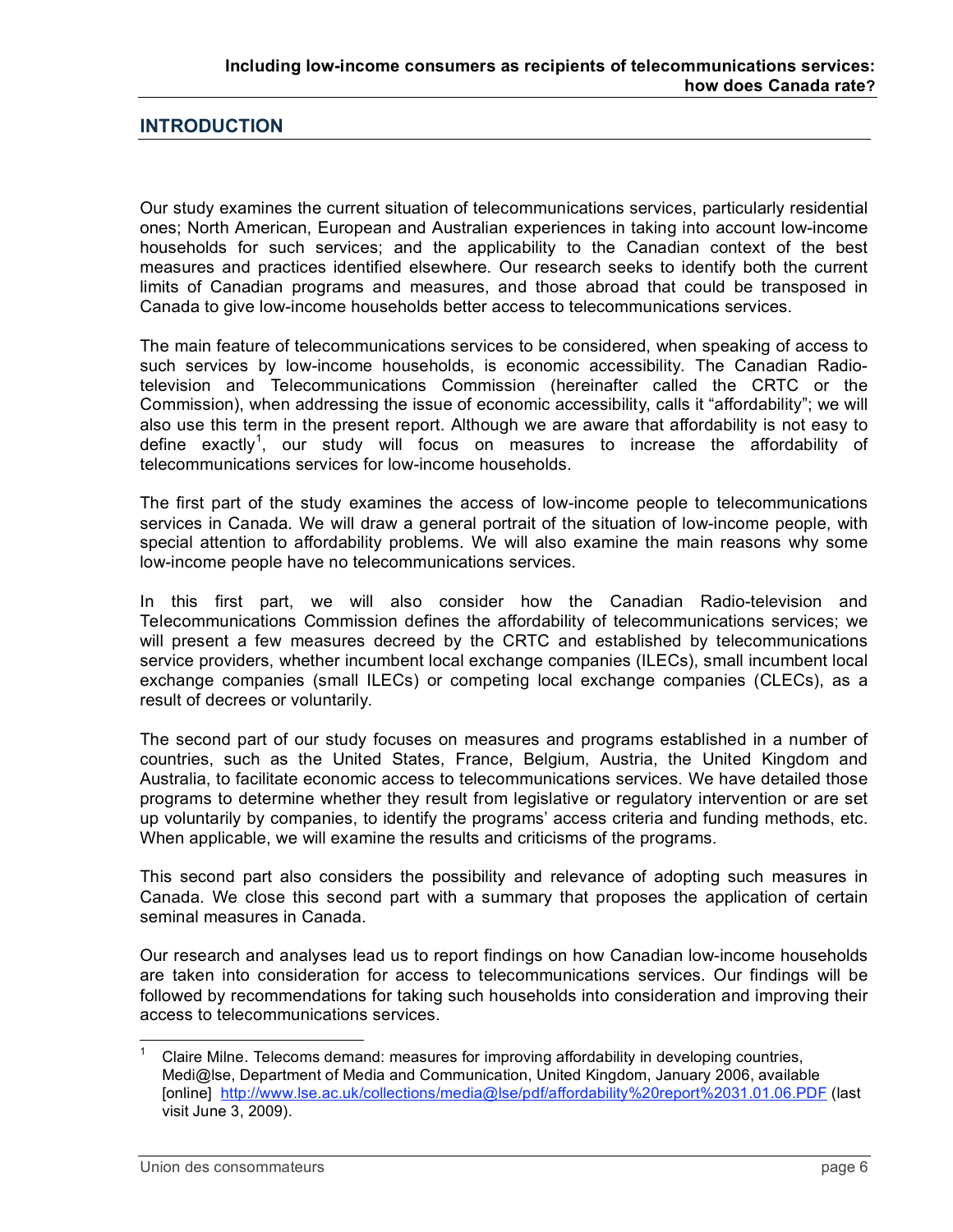# **THE CANADIAN DEREGULATION FRAMEWORK**

Opening up the local service market to competition began in Canada with Telecom Decision 97- 8, Local Competition<sup>2</sup>, whereby the CRTC established a framework for competition in the local service market. Following an order issued by the Industry Minister in 2006<sup>3</sup>, the deregulation movement accelerated. The Commission, in its Telecom Decision CRTC 2006-15: Forbearance from the regulation of retail local exchange services<sup>4</sup>, formulated criteria for its deregulation decisions regarding retail local services.

In that decision, the Commission clearly stated that "market forces alone may not be sufficient to protect the interests of these customers"<sup>5</sup>. The Commission was referring particularly to vulnerable customers, including low-income consumers. In its decision, the Commission specified that its "primary focus, with respect to its section 24 powers and duties, has been to eliminate as much economic regulation as possible while maintaining those section 24 powers and duties that are necessary, at this time, to further policy objectives such as affordability, accessibility, the availability of emergency services and privacy."<sup>6</sup>

It should be noted that some telecommunications services have never been regulated because the commission has abstained from regulating them. These are, for instance, wireless mobile services, Internet retail services, certain data services, terminal equipment, specialized interexchange links, and extended network services. Over time, the Commission has deregulated certain local services where competition appeared able to meet the objectives of the Telecommunications Act.

Section 24 of the Telecommunications Act (1993, ch. 38)<sup>7</sup> (hereinafter the Act), which is the keystone of the Commission's power to intervene, stipulates: "the offering and provision of any telecommunications service by a Canadian carrier are subject to any conditions imposed by the Commission or included in a tariff approved by the Commission." The Commission thus retains under the Act a power to intervene that is applicable even to markets said to be deregulated.

However, any Commission intervention in this area is now limited by the *Order Issuing a Direction to the CRTC on Implementing the Canadian Telecommunications Policy Objectives*<sup>8</sup> (hereinafter the Order). The latter declares that:

<sup>&</sup>lt;sup>2</sup> Telecom Decision CRTC 97-8 Local Competition, CRTC site, Ottawa, Canada, May 1, 1997 [online]

http://www.crtc.gc.ca/fra/archive/1997/DT97-8.HTM (last visit June 3, 2009).<br>
Order giving the CRTC instructions for implementing the Canadian telecommunications policy<br>
(SOR/2006-355) P.C. 2006-1534 of December 14, 2006.

 $\overline{A}$  Telecom Decision CRTC 2006-15: Forbearance from the regulation of retail local exchange services, CRTC site, Ottawa, Canada, April 6, 2006, [online] http://www.crtc.gc.ca/fra/archive/2006/dt2006- 15.htm (last visit June 3, 2009).<br>
<sup>6</sup> *Ibid.*, §355.<br>
<sup>7</sup> Telecommunications Act, Justice Department site, Ottawa, Canada, May 27, 2009, [online]

http://laws.justice.gc.ca/fr/showtdm/cs/T-3.4 (last visit June 3, 2009). <sup>8</sup> *Op. cit.,* note 3.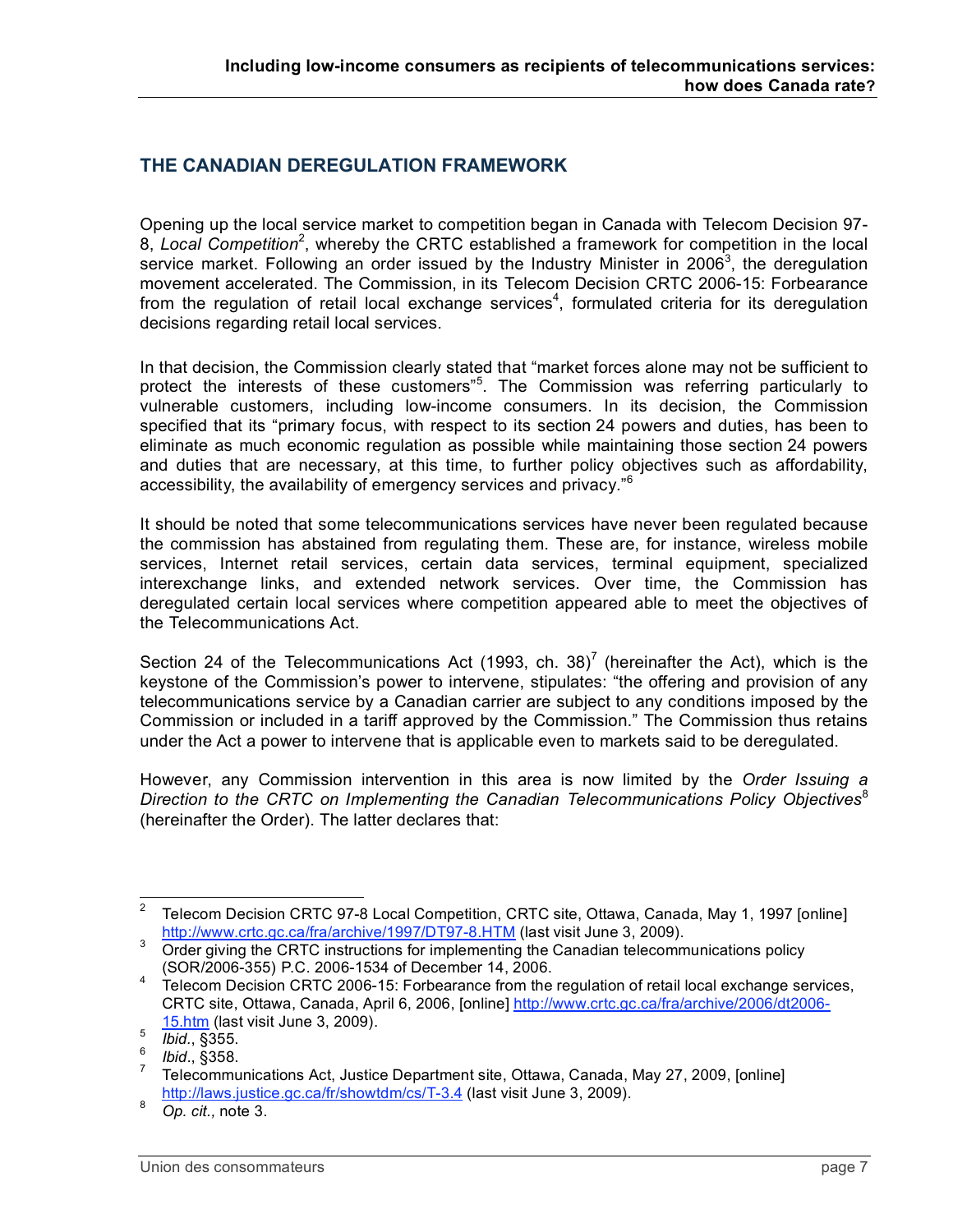*In exercising its powers and performing its duties under the Telecommunications Act, the Canadian Radio-television and Telecommunications Commission (the "Commission") shall implement the Canadian telecommunications policy objectives set out in section 7 of that Act, in accordance with the following:*

*(a) the Commission should*

*(i) rely on market forces to the maximum extent feasible as the means of achieving the telecommunications policy objectives, and*

*(ii) when relying on regulation, use measures that are efficient and proportionate to their purpose and that interfere with the operation of competitive market forces to the minimum extent necessary to meet the policy objectives;*

*(b) the Commission, when relying on regulation, should use measures that satisfy the following criteria, namely, those that*

*(i) specify the telecommunications policy objective that is advanced by those measures and demonstrate their compliance with this Order,*

*(…)*

*(iii) if they are not of an economic nature, to the greatest extent possible, are implemented in a symmetrical and competitively neutral manner (…)*

Considering that Section 7 of the Act details a set of objectives in line with Canada's telecommunications policy, and that the objective of favouring the free market is already in paragraph f) of that Section, we conclude that this Order obliges the Commission to give primacy to one of the Act's objectives over all the others. The free-market objective de facto becomes for the Commission the Act's central objective… and the means for attaining the other objectives. (Notably: favouring the orderly development of telecommunications, making telecommunications contribute to preserve, enriching and reinforcing the social and economic structure of Canada and its regions, giving access to reliable, affordable and quality telecommunications services, meeting users' economic and social requirements, helping protect personal privacy, etc.) $9^{\circ}$ 

 <sup>9</sup> Telecommunications Act, (1993, ch. 38), art. 7. *Op. Cit.*, note 7.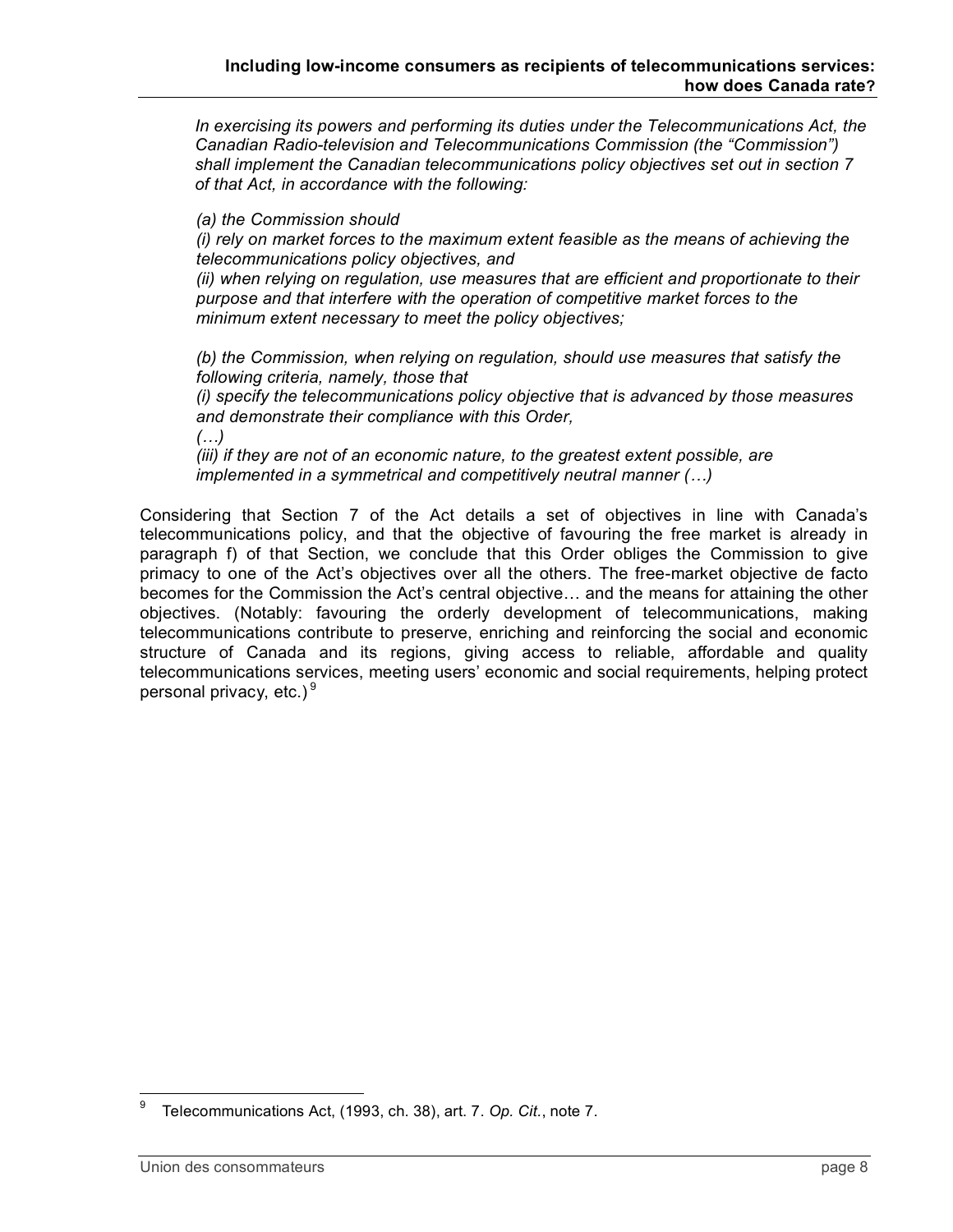### **SITUATION OF LOW-INCOME HOUSEHOLDS IN CANADA**

## **FINANCIAL ACCESSIBILITY**

The Telecommunications Act (1993, ch. 38) (hereinafter the Act) states in Section 7, which details the Act's objectives:

"It is hereby affirmed that telecommunications performs an essential role in the maintenance of Canada's identity and sovereignty and that the Canadian telecommunications policy has as its objectives b) to render reliable and affordable telecommunications services of high quality accessible to Canadians in both urban and rural areas in all regions of Canada;"<sup>10</sup>

Section 47 of the Act states that the CRTC "shall exercise its powers and perform its duties under this Act and any special Act a) with a view to implementing the Canadian telecommunications policy objectives and ensuring that Canadian carriers provide telecommunications services and charge rates in accordance with section 27; and b) in accordance with any orders made by the Governor in Council under section 8 or any standards prescribed by the Minister under section 15."<sup>11</sup>

One of the Act's objectives is thus expressly to ensure that Canadian telecommunications services are affordable, and the Commission is responsible for seeking to attain this objective. In that vein, the Commission issued Telecom public notice CRTC 95-49, on November 22, 1995, titled Local Service Pricing Options (amended by Telecom Public Notice CRTC 95-56, on December 20, 1995). The purpose of the notice was to initiate "a proceeding to consider whether it is appropriate to establish specific mechanisms to ensure that local service continues to be universally accessible at affordable rates, and if so, the particular approach that should be adopted to achieve this objective."<sup>12</sup>

The Commission puts into context what it means by an approach to ensure affordability: "approaches for addressing local service affordability have generally taken one of two forms: budget service or targeted subsidy programs."

The Commission continues by defining, on one hand, a budget service as one "made available to all subscribers and provides savings over the regular local rate in exchange for reduced levels of service". On the other hand, the Commission specifies that a "targeted subsidy program differs from budget service in that it makes local service available at a reduced rate only to those subscribers with low-incomes."<sup>13</sup> (Emphasis added)

In Public Notice 95-49, the Commission therefore considered establishing targeted subsidy programs. However, according to the Commission, the necessity of establishing such programs depends on a prior assessment of the affordability of telecommunications services. Indeed, only

<sup>10</sup> *Ibid.*<br><sup>11</sup> *Ibid.*<br><sup>12</sup> Telecom Public Notice CRTC 95-49 - Local Service Pricing Options, CRTC site, Ottawa, Canada, November 22, 1995, [online] http://www.crtc.gc.ca/fra/archive/1995/PT95-49.HTM (last visit June 3, 2009). <sup>13</sup> *Ibid.*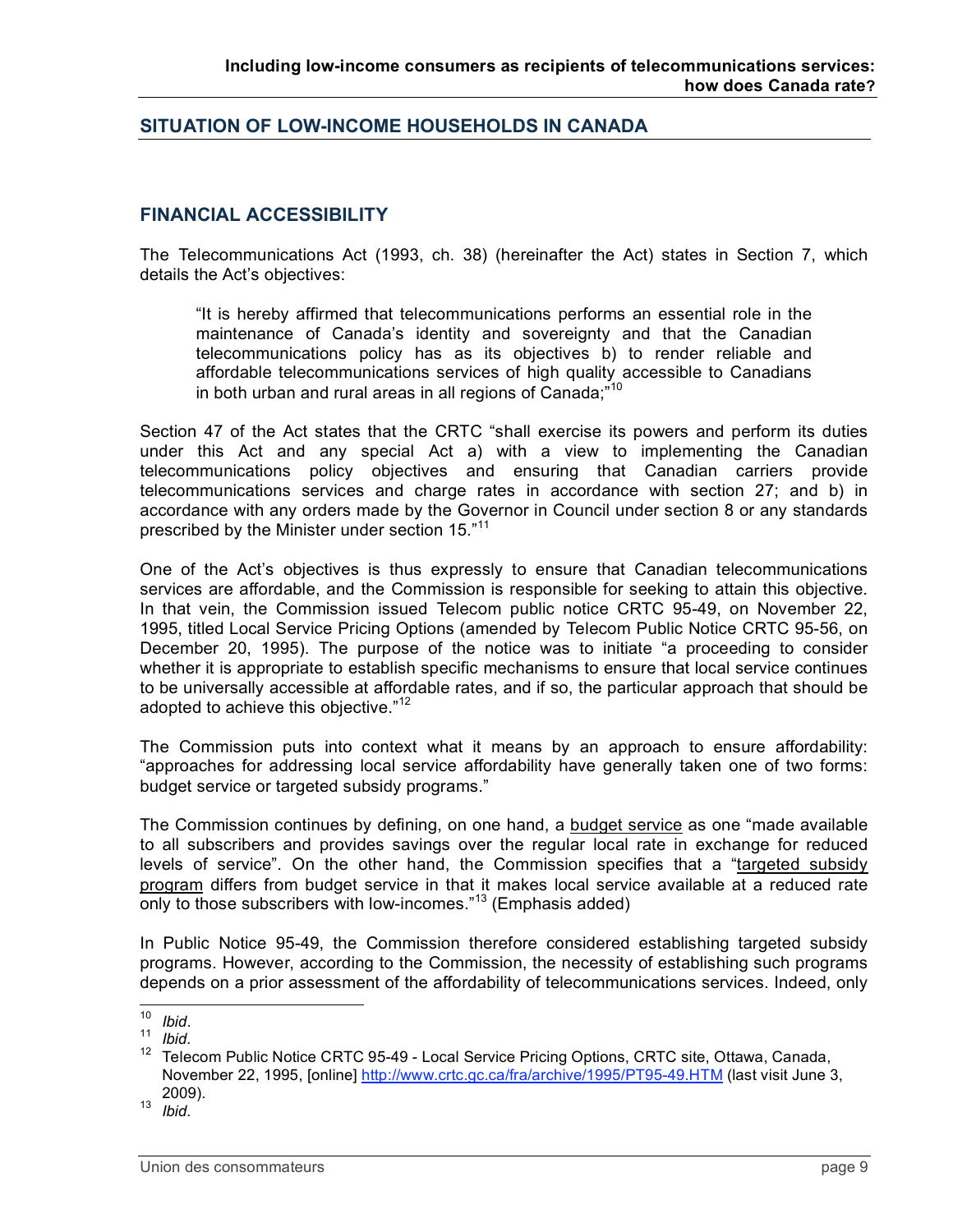if the services are not affordable will such measures be necessary.

The affordability of telecommunications services was discussed in the context of Public Notice 95-49, as well as in Telecom Decision 96-10 – Local Service Pricing Options.<sup>14</sup>

Certain parties to the proceeding claimed that "the concept of affordability should be viewed as a combination of price, income, spending priorities and choice made by an individual as to whether or not to purchase a service."<sup>15</sup> Other parties opined that "the relevant determination of affordability is whether people can afford a product or service on a continuous basis."<sup>16</sup>

In Decision 96-10, the Commission reports: "Numerous parties including AGT, B.C., CAC, CCTA, the competitors, the Director, Saskatchewan and Stentor maintained that the nation-wide telephone penetration rate computed by Statistics Canada is the most appropriate and reliable indicator of affordability."

This purely mathematical and statistical method of measuring affordability was severely criticized, particularly by consumer rights groups and groups representing certain disadvantaged clienteles<sup>17</sup>; those groups mentioned that, if telephone penetration and service affordability are related, the link is imperfect to the extent that demand for basic telephone service is inelastic. For instance, the Fédération nationale des associations de consommateurs du Québec (hereinafter FNACQ) and others stated that as indicators of affordability, penetration rates "are helpful only to a limited degree, since telephone service is considered essential and will be retained by those in difficult financial circumstances by giving up other important consumption items." 18

Still retaining penetration rates as a determining measurement of affordability, the Commission concludes that "on an aggregate basis, telephone penetration rates for local services have been sustained at high levels in all rate groups.(...) The Commission notes that while rates for local telephone service vary widely across Canada, penetration rates do not necessarily vary in a similar manner; where rates are relatively low, penetration rates are not necessarily high. The Commission also notes, however, that penetration rates for lower income groups have generally been lower than the overall average telephone penetration rate. Accordingly, the Commission considers that telephone service is affordable to the vast majority of Canadian households."

In conclusion, and despite its observation, on the basis of these same criteria, that low-income households do have an affordability problem, the Commission does not consider it useful to establish a subsidy program, because accessibility "for the vast majority" evidently meets, according to the Commission, the Act's requirement to ensure that services are affordable.

Ignoring the distinction between "throughout Canada" and "for everyone in Canada", the

<sup>&</sup>lt;sup>14</sup> Telecom Decision CRTC 96-10, Local Service Pricing Options, CRTC site, Ottawa, Canada, November 15, 1996, [online] http://www.crtc.gc.ca/eng/archive/1996/dt96-10.htm (last visit June 3,

<sup>2009).&</sup>lt;br><sup>15</sup> *Ibid.*, Position notably of Stentor, the Alberta CAC.<br><sup>16</sup> *Ibid.*, Position notably of AGT and the Director.<br><sup>17</sup> *Ibid.*. See the observations of the B.C. Old Age Pensioners' Organization, the Council of Sen Citizens' Organisation of B.C., the Federated Anti-Poverty Groups of B.C., the West End Seniors' Network, the Consumers' Association of Canada [C.-B.], section 1-217 of the IWA Seniors Network, End Legislated Poverty, the B.C. Coalition for Information Access, and the Senior Citizens' Association of B.C. Retained by the Commission in Decision 96-10.<br>*Ibid.*, see the FNACQ's position.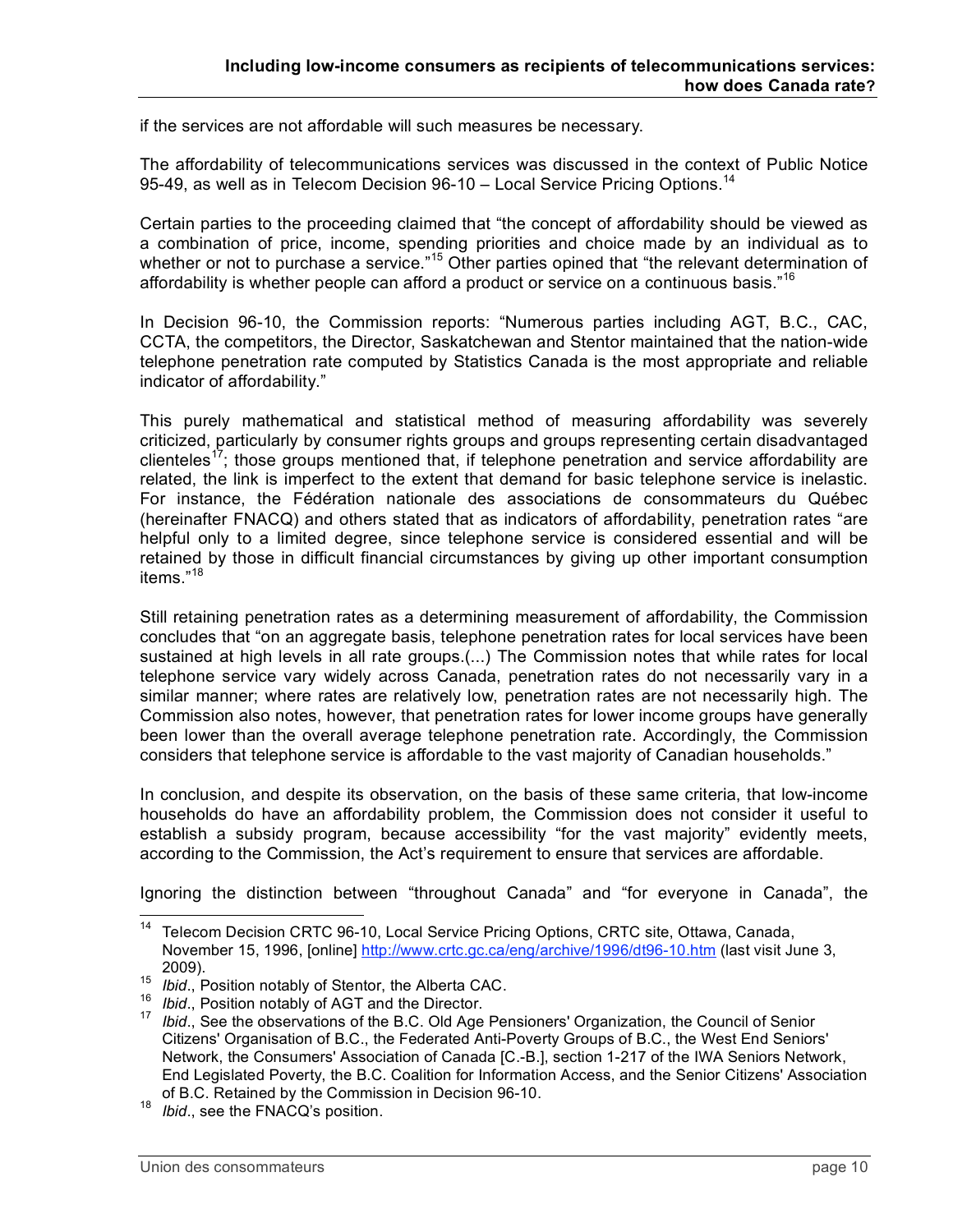Commission summarizes: "In PN 95-49, the Commission indicated that one of its objectives was to determine how best to ensure that local service remains universally accessible at affordable rates. In this Decision, the Commission concludes that basic telephone service is currently affordable throughout Canada."<sup>19</sup>

However, the Commission deems it useful to monitor affordability somewhat. The penetration rate being revelatory, the Commission requests, in the same decision, that penetration rate data be refined. The Commission thus requires telecommunications companies to provide "statistics on telephone penetration rates by household income group and by province would be useful as they would assist in identifying the regions and income brackets where affordability concerns may lie."<sup>20</sup>

Sensitive to certain representations made to it regarding disadvantaged households, but observing that "where rates are relatively low, penetration rates are not necessarily high", the Commission "also notes, however, that penetration rates for lower income groups have generally been lower than the overall average telephone penetration rate."<sup>21</sup>

The Commission therefore intervened on these specific issues: To enable low-income users to become telephone service subscribers, it ordered companies to allow consumers to spread the payment of line costs over a period of up to 6 months. To protect consumers as well, the Commission also ordered companies to offer them toll blocking free of charge.

To monitor as it deems relevant the affordability of telecommunications services, the Commission ordered *Stentor* member companies*<sup>22</sup>* , as part of an *affordability monitoring program for residential telephone service in Canada*, to produce several reports to assess the situation of low-income people. Those affordability monitoring reports, based on Statistics Canada statistics, present a precise analysis of the reasons why consumers don't subscribe to telecommunications services or unsubscribe from them. We will be using data from the affordability monitoring report of June 2008 $23$  in our study.

### **Analysis of the affordability of telecommunications services in Canada**

The telecommunications services annual affordability monitoring report is requested by the

http://www.thecanadianencyclopedia.com/index.cfm?PgNm=TCE&Params=f1ARTf0008092 (last visit

<sup>&</sup>lt;sup>19</sup> Op. Cit., note 14.<br><sup>20</sup> *Ibid.*<br><sup>21</sup> *Ibid.* 21 *Ibid.* 22 Member companies of the Stentor group are: British Columbia Telephone Co., AGT Ltd., Saskatchewan Telecommunications, Manitoba Telephone System, Bell Canada, New Brunswick Telephone Co., The Island Telephone Co., Maritime Telegraph and Telephone Co., Newfoundland Telephone Co. and Telesat Canada. Québec Téléphone, which operates in Quebec areas not serviced by Bell Canada, is an associate member. See Robert E., Babe's article, on the Canadian Encyclopedia's website, Canada, n.d. [online]

June 3, 2009). <sup>23</sup> Affordability Monitoring Report submitted on behalf of Bell Aliant Regional Communications, Limited Partnership, Bell Canada, MTS Allstream Inc., Northwestel Inc., and TELUS Communications Company (collectively, the Companies), pursuant to the Commission's directives in Telecom Decision CRTC 2004-73, *Modification to the affordability monitoring program for residential telephone service in Canada,* June 2008. Available on the CRTC site, Ottawa, Canada, June 12, 2008, [online] http://www.crtc.gc.ca/partvii/fra/2004/8665/a53\_200403345.htm (last visit June 3, 2009).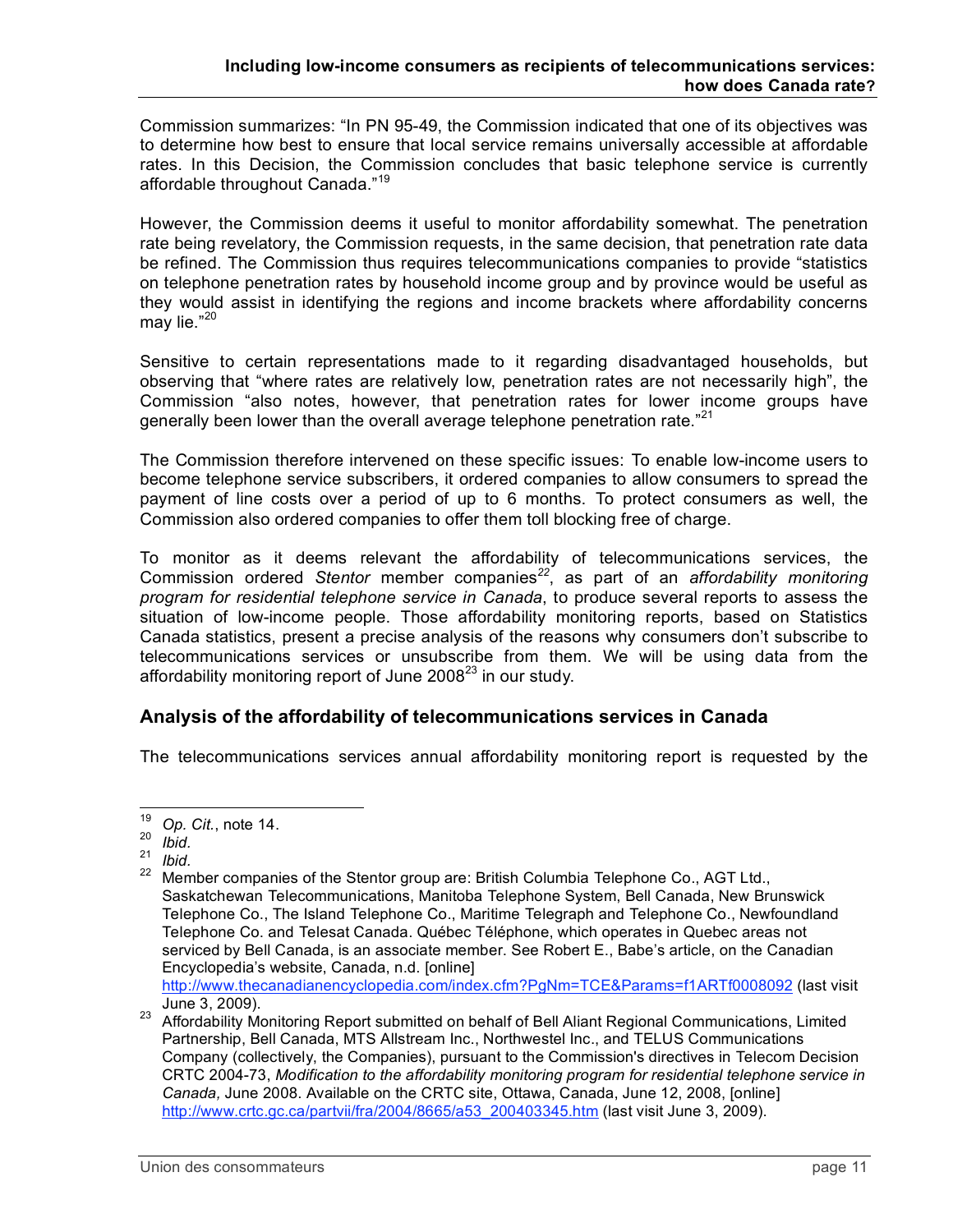Commission and drafted by certain incumbent local exchange companies<sup>24</sup> on the basis of Statistics Canada statistics and those resulting from surveys conducted by those companies. However, the Commission, which receives this report, does not disclose the conclusions it draws from it.

Since 1996, Commission requirements regarding the affordability monitoring reports have been changed a few times<sup>25</sup> as to account management tools, the frequency of reports (reduced to two once a year) and the sponsorship of Statistics Canada's investigation of residential telephone service.

The affordability monitoring reports have also changed with the times, according to technological developments. Thus, whereas the reports initially analysed only wireline residential service, other technologies have emerged over time, such as cable telephony, voice over Internet Protocol (VoIP) and wireless services. All these technologies have now been integrated to the affordability monitoring reports.

The income summary account of the 2008 annual report states that generally, the Canadian penetration rate of telecommunications services has remained stable at about 99.1% during the analysis period, i.e., during 2007, compared with other years. The data reported reveal that for low-income households – those whose income is within the lowest income quintile – the penetration rate of telecommunications services, although it rose from 94.3% to 96.7% from 2001 to 2006, remains lower than the Canadian average. Tables 1 and 2 below clearly show the link between income and penetration rates, which follow a regular upward curve corresponding to that of income, for each service examined.<sup>26</sup>

|            | ັບ v     |               | $\frac{1}{2}$ and $\frac{1}{2}$ decreased by Theories $\frac{1}{2}$ and $\frac{1}{2}$ |      |                          |                    |            |  |
|------------|----------|---------------|---------------------------------------------------------------------------------------|------|--------------------------|--------------------|------------|--|
|            | Quintile |               |                                                                                       |      |                          |                    | With Voice |  |
|            | Upper    |               | <b>With Wireline</b>                                                                  |      | <b>With Wireless</b>     | Telecommunications |            |  |
|            | Limit    |               | Telephone Service                                                                     |      | <b>Telephone Service</b> | Service(s)         |            |  |
|            | \$       | $\frac{0}{0}$ | $\pm$ X%                                                                              | $\%$ | $\pm$ X%                 | $\%$               | $\pm$ X%   |  |
| Canada     |          | 97.4          | 0.4                                                                                   | 47.6 | 1.1                      | 98.6               | 0.3        |  |
| Quintile 1 | 20,931   | 91.1          | 0.9                                                                                   | 19.9 | 1.5                      | 94.3               | 0.6        |  |
| Quintile 2 | 38,000   | 97.1          | 0.9                                                                                   | 34.4 | 2.0                      | 99.1               | 0.6        |  |
| Quintile 3 | 57,437   | 98.9          | 1.0                                                                                   | 49.3 | 2.5                      | 99.7               | 0.7        |  |
| Quintile 4 | 85,076   | 99.7          | 1.0                                                                                   | 61.9 | 2.9                      | 100.0              | 0.7        |  |
| Quintile 5 | N/A      | 100.0         | 1.1                                                                                   | 72.5 | 3.4                      | 100.0              | 0.7        |  |

### **TABLE 1**

#### Table 2-5A SHS Penetration Rates and 95% Confidence Intervals (±X%)\* Wireline, Wireless, and Voice Telecommunications Service(s) by Income Quintile by Province – 2001

<sup>&</sup>lt;sup>24</sup> The companies contributing to the annual report are: Bell Aliant Regional Communications, Limited Partnership, Bell Canada, MTS Allstream Inc., Northwestel Inc., Saskatchewan Telecommunications (SaskTel) and TELUS Communications Company, Op. Cit., note 23.

<sup>(</sup>SaskTel) and TELUS Communications Company, *Op. Cit.,* note 23. <sup>25</sup> Telecom Order 97-1214, CRTC site, Ottawa, Canada, August 29, 1997, [online] http://www.crtc.gc.ca/fra/archive/1997/O97-1214.HTM, 2000-393, May 10, 2000, http://www.crtc.gc.ca/fra/archive/2000/O2000-393.htm and Telecom Decision CRTC 2004-73, November 9, 2004, http://www.crtc.gc.ca/fra/archive/2004/dt2004-73.htm (for each of its three pages, last visit June 3, 2009). <sup>26</sup> *Op. Cit.*, note 23.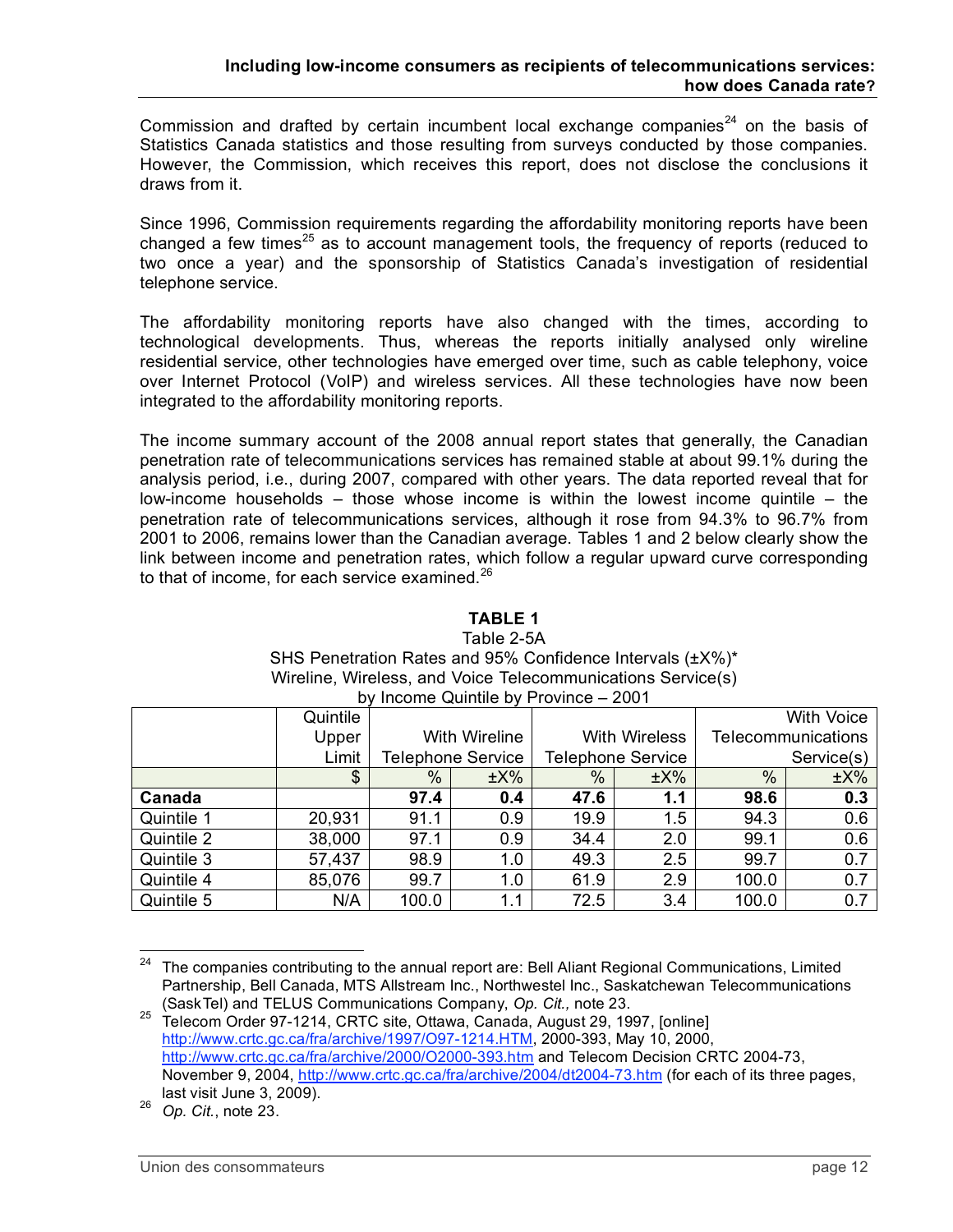# **TABLE 2**

Table 2-5F SHS Penetration Rates and 95% Confidence Intervals (±X%)\* Wireline, Wireless, and Voice Telecommunications Service(s) by Income Quintile by Province – 2006

|            | Quintile |                          |          |      |                          | <b>With Voice</b>  |          |  |
|------------|----------|--------------------------|----------|------|--------------------------|--------------------|----------|--|
|            | Upper    | With Wireline            |          |      | <b>With Wireless</b>     | Telecommunications |          |  |
|            | Limit    | <b>Telephone Service</b> |          |      | <b>Telephone Service</b> | Service(s)         |          |  |
|            | \$       | $\%$                     | $\pm$ X% | $\%$ | $\pm$ X%                 | $\%$               | $\pm$ X% |  |
| Canada     |          | 94.1                     | 0.6      | 67.7 | 1.0                      | 99.1               | 0.2      |  |
| Quintile 1 | 25,000   | 87.9                     | 1.2      | 39.9 | 1.7                      | 96.7               | 0.4      |  |
| Quintile 2 | 43,000   | 92.3                     | 1.2      | 57.0 | 2.0                      | 99.3               | 0.4      |  |
| Quintile 3 | 66,400   | 94.0                     | 1.2      | 71.0 | 2.2                      | 99.7               | 0.4      |  |
| Quintile 4 | 101,000  | 97.8                     | 1.3      | 80.7 | 2.4                      | 100.0              | 0.4      |  |
| Quintile 5 | N/A      | 98.4                     | 1.3      | 89.9 | 2.7                      | 100.0              | 0.5      |  |

These tables also reveal, notably, that the percentage of wireless telephone subscribers in the first quintile doubled in five (5) years. It is this new means of telecommunications that has made the overall penetration rate of telecommunications services increase for low-income households. Indeed, the percentage of wireline or residential telephone subscribers dropped between 2001 and 2006, from 91.1% to 87.9%.

Households that are within the highest income quintile have a wireless subscription rate of almost 90% – 2.25 times that of the lowest income quintile.

According to statistics provided in the affordability monitoring report, about 3% of Canadian households (110,059 households) have no telecommunications services. The report specifies that 98.7% of persons not subscribing to any telecommunications services belong to the two lowest income quintiles. The lower of these quintiles groups 86.61% of all non-subscribers to telecommunications services. The report expressly notes that low income is the main characteristic of non-subscribing households $^{27}$ . (Table 3 below)

 <sup>27</sup> "Low income is <sup>a</sup> major characteristic of non-subscribing households". *Op. Cit.*, note 23.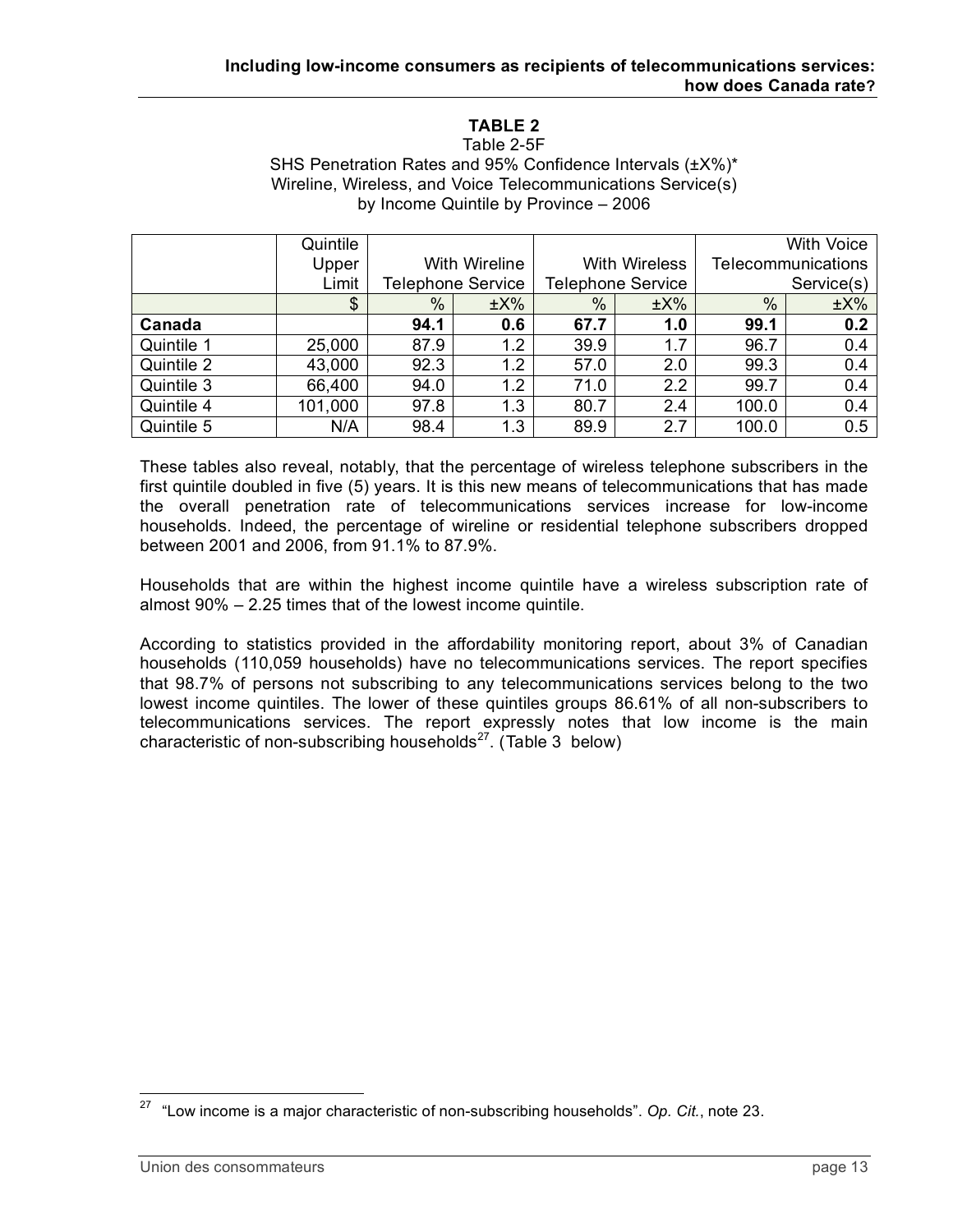

The data presented in the report also allow us to draw an extremely accurate portrait of households that subscribe or not to telecommunications services. In addition, it appears that various socio-economic and demographic criteria differentiate subscribers from nonsubscribers.

The households that don't receive telecommunications services are those with the lowest incomes, as mentioned above. Moreover, the income of almost two thirds of telecommunications non-subscribers in this household category comes essentially from various government assistance plans. This proportion of non-subscribers receiving this type of benefits remained stable at about 60% from 2001 to 2005. There remains more than one third of nonsubscribers who receive work income. (Table 4, below)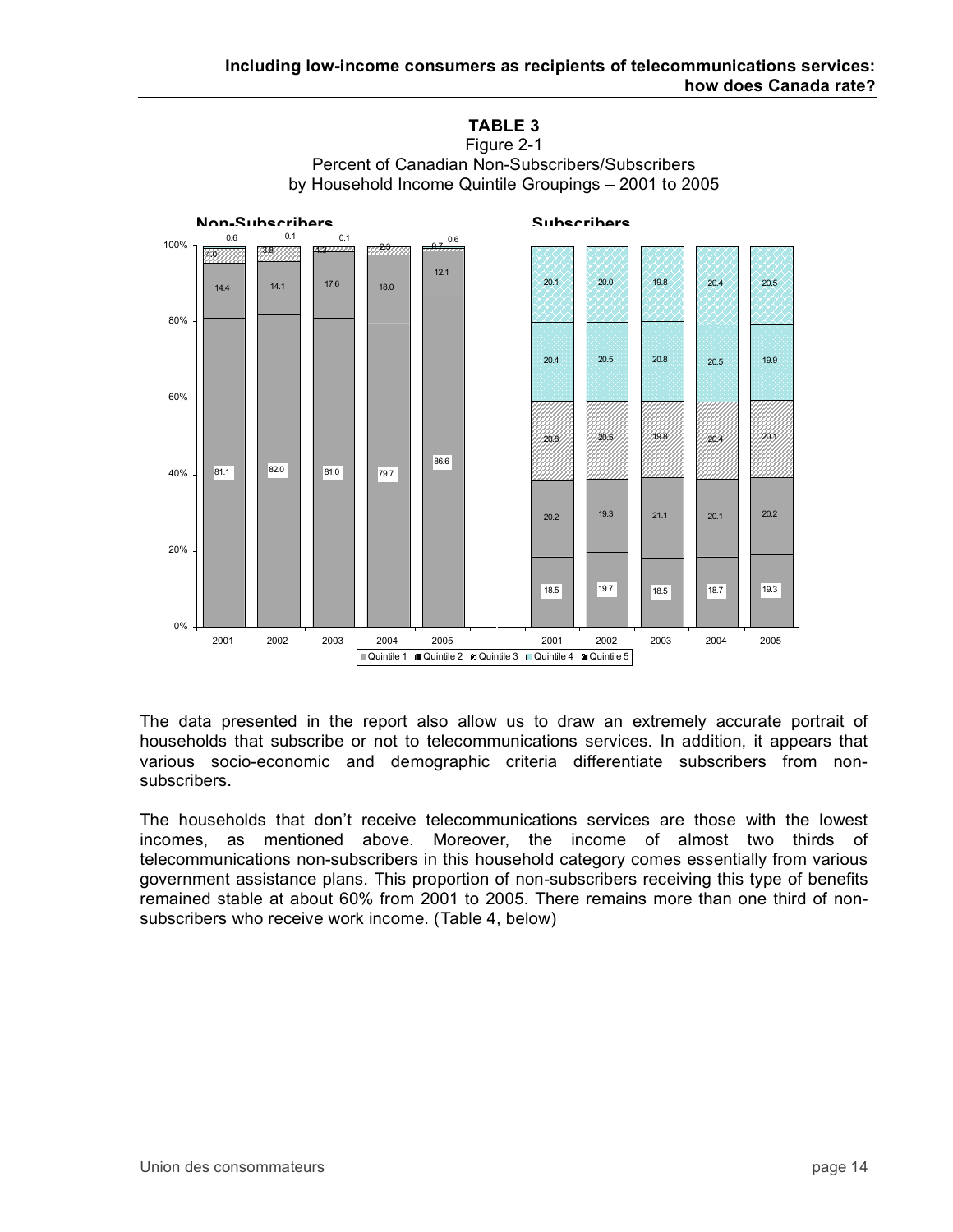

**TABLE 4** Figure 2-2 Percent of Canadian Non-Subscribers/Subscribers

Other aspects differentiate households that subscribe to telecommunications services from those that don't. The latter are generally comprised of one person, male, young and most often more mobile than subscribers.

Is it by choice that non-subscribing households don't subscribe to telecommunications services, or is it because they can't, even if they have work income, support the cost of subscription?

According to the data compiled, it appears that 56% of non-subscribing households indicated that economic non-accessibility was the main reason for their non-subscription to telecommunications services.

The analysis of the portion of telecommunications services expenses (residential telephony + residential + Internet) in household budgets is revealing: for households in the lowest quintile, those expenses represent approximately, and consistently between 2001 and 2005, almost 3.3% of household expenses, compared to 2% for the household average.

For households whose income is in the lowest quintile, the portion of telephone service expenses alone is almost twice as great as for all the income brackets taken as a whole: for the latter the portion of that expense is on average 1.3% of income, whereas it's 2.3& for low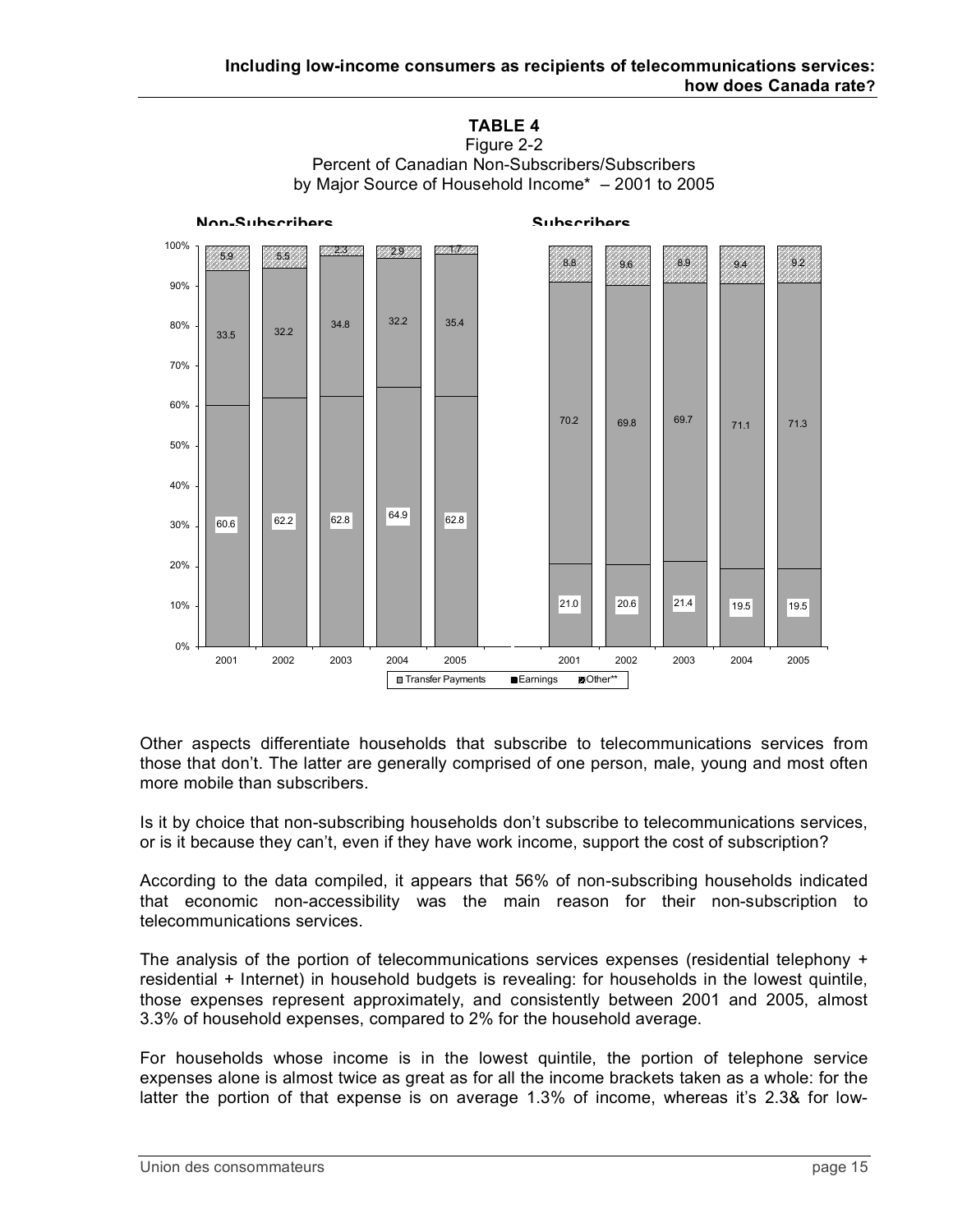income consumers. This means that low-income households spend a greater portion of their resources on telecommunications services, although they often limit themselves to basic services.

As for wireless telephone and Internet services, the proportion of income spent on those services is equivalent between low-income people and the average; the multitude of service offers and the major price differences between basic services and more-expensive ones likely flatten the differences between the income portions necessary for service access by the various income brackets.

The data reported make it possible to analyse, for the years 2001 to 2005 $^{28}$ , the average expenditures made by low-income households for telecommunications services<sup>29</sup>. In 2001, residential telephone services represented an average annual expense of \$505, wireless services \$54, and Internet services \$38. In 2005, residential telephone services represented an average annual expense of \$508, i.e., an increase of less than 0.6%. During the same period, wireless telephony expenses increased by almost 141% to \$130 annually. Internet access services increased by 131% to \$88 annually. During the same period, the income for the lowest income quintile increased by 15%. The proportion of income spent on Internet and cell phone services therefore doubled. (See Tables 5 and 6 below)

 $28$  Statistics Canada's polling procedures having been changed, we cannot use 2006 data to compare them to those of 2001; we therefore have to use 2005 data.<br><sup>29</sup> See in particular tables 2-8A and 2-8E of the affordability monitoring report, *Op. Cit.*, note 23.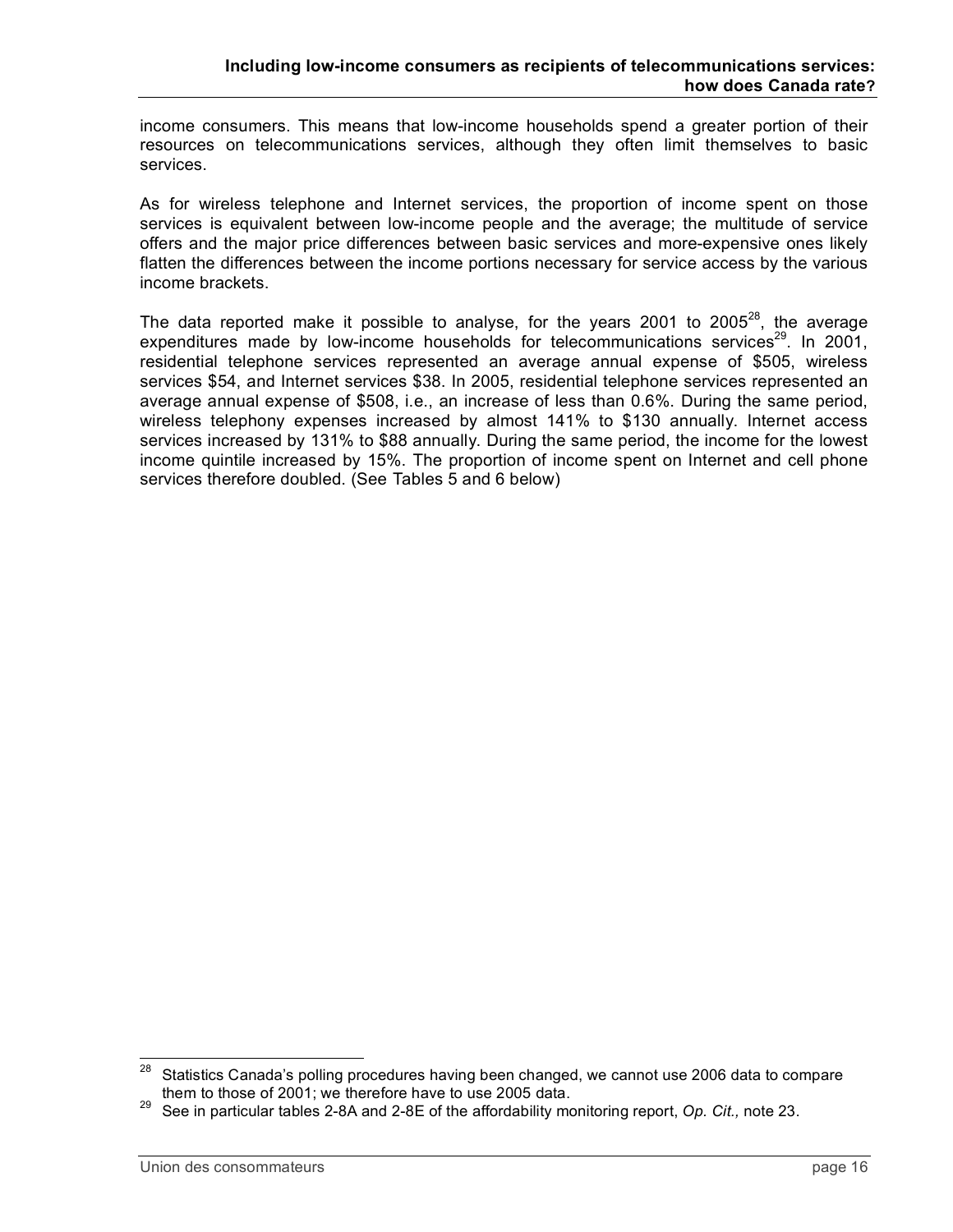# **TABLE 5**

#### Table 2-7A Average Percentage Household Expenditure by Household Income (Lowest Income Quintile) and by Subscribership Status\* Canada – 2001

|                                            | Lowest     |             |             |                  |
|--------------------------------------------|------------|-------------|-------------|------------------|
|                                            | Income     | Non-        |             | All              |
|                                            | Quintile** | Subscribers | Subscribers | Classes          |
|                                            | $(\% )$    | (%)         | $(\% )$     | $(\% )$          |
| Food                                       | 18.1       | 20.0        | 11.2        | 11.2             |
| <b>Shelter</b>                             | 31.1       | 28.7        | 18.6        | 18.7             |
| <b>Household Operation Excluding</b>       |            |             |             |                  |
| Telecommunications                         | 3.4        | 2.9         | 2.7         | 2.7              |
| Telephone Services*** (Excluding Cellular) | 2.8        | 0.5         | 1.3         | 1.3              |
| <b>Cellular Services</b>                   | 0.3        | 0.1         | 0.4         | 0.4              |
| <b>Internet Services</b>                   | 0.2        | 0.0         | 0.2         | 0.2              |
| Household Furnishings and Equipment        | 2.4        | 3.5         | 2.9         | $\overline{2.9}$ |
| Clothing                                   | 4.0        | 3.8         | 4.2         | 4.2              |
| Transportation                             | 10.6       | 6.7         | 13.2        | 13.2             |
| <b>Health Care</b>                         | 3.8        | 2.2         | 2.5         | 2.5              |
| <b>Personal Care</b>                       | 2.2        | 1.7         | 1.7         | $\overline{1.7}$ |
| Recreation/Home Entertainment Excluding    |            |             |             |                  |
| <b>Cablevision and Satellite Services</b>  | 3.7        | 4.1         | 5.3         | 5.3              |
| Rental of Cablevision and/or satellite     |            |             |             |                  |
| Service                                    | 1.5        | 0.8         | 0.7         | 0.7              |
| <b>Tobacco Products and Alcoholic</b>      |            |             |             |                  |
| <b>Beverages</b>                           | 3.7        | 8.6         | 2.3         | 2.3              |
| Personal Tax                               | 3.3        | 7.9         | 21.3        | 21.3             |
| Gifts Money and Contributions to Persons   |            |             |             |                  |
| Outside Household                          | 2.4        | 2.0         | 2.2         | 2.2              |
| Other                                      | 6.4        | 6.4         | 9.4         | 9.4              |
| <b>Total Expenditure</b>                   | 100.0      | 100.0       | 100.0       | 100.0            |

Note: Totals may not balance due to rounding.

\* Estimates are based on the 2001 SHS Public-Use Microdata File for full year households.

\*\* Quintiles are created by ranking households in ascending order of total household income and partitioning the households into five groups such that the estimated number of households in each group is the same. The upper bound for the lowest income quintile is \$22,000.

\*\*\* Telephone services include basic and enhanced service charges, long distance charges (net of discounts), equipment rentals, calls from hotels and pay phones and phone cards, purchase of telephones and equipment, and other charges, e.g., wiring and installation fees and repairs.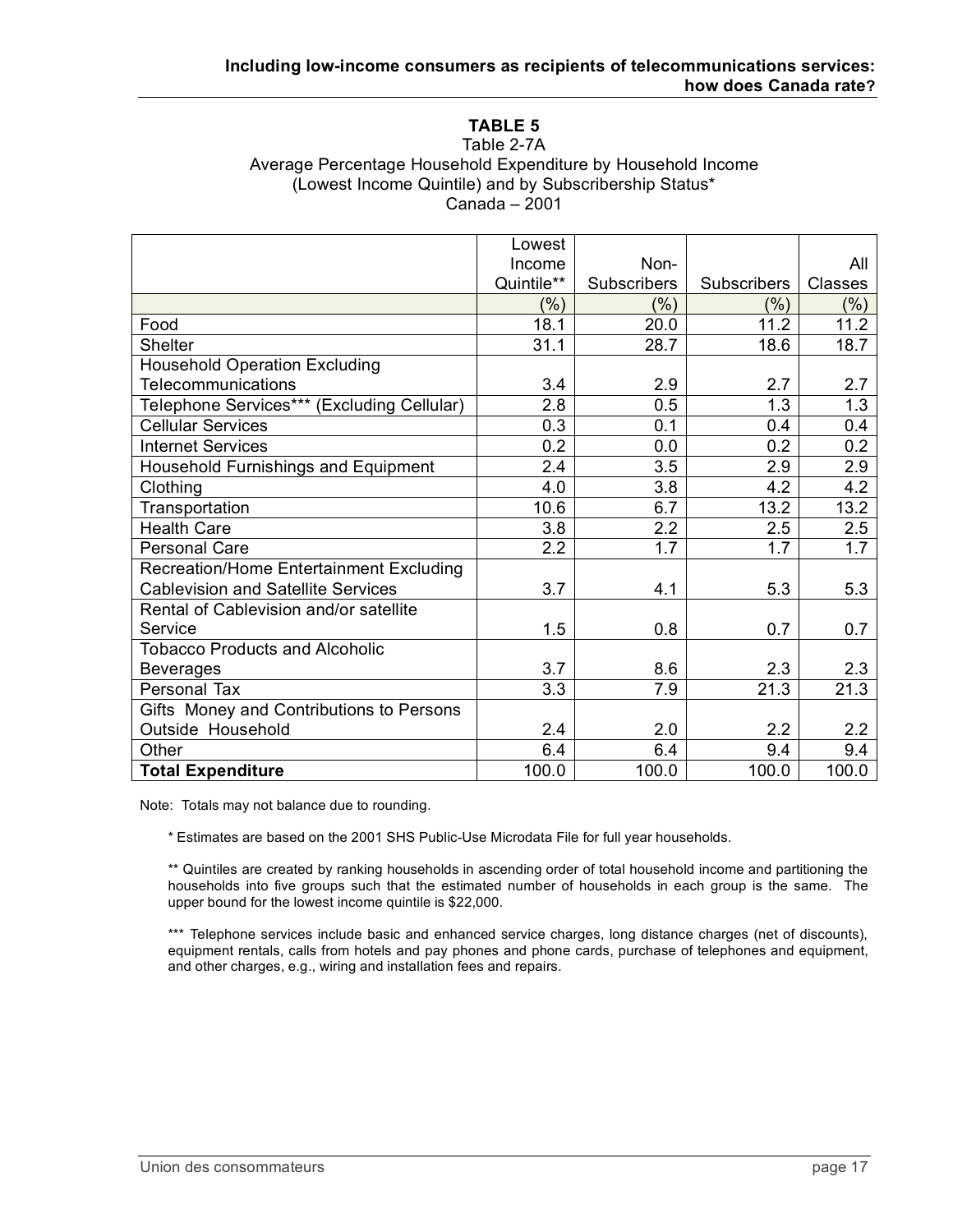# **TABLE 6**

#### Table 2-7E Average Percentage Household Expenditure by Household Income (Lowest Income Quintile) and by Subscribership Status\* Canada – 2005

|                                                 | Lowest     |                    |                    | All     |
|-------------------------------------------------|------------|--------------------|--------------------|---------|
|                                                 | Income     | Non-               |                    | Classe  |
|                                                 | Quintile** | <b>Subscribers</b> | <b>Subscribers</b> | s       |
|                                                 | $(\% )$    | $(\% )$            | $(\% )$            | $(\% )$ |
| Food                                            | 17.1       | 19.5               | 10.7               | 10.7    |
| <b>Shelter</b>                                  | 09-01-30   | 33.7               | 18.8               | 18.9    |
| <b>Household Operation Excluding</b>            |            |                    |                    |         |
| telecommunications                              | 3.1        | 2.4                | 2.6                | 2.6     |
| Telephone Services*** (Excluding Cellular)      | 2.3        | 0.1                | 1.0                | 1.0     |
| <b>Cellular Services</b>                        | 0.6        | 0.0                | 0.6                | 0.6     |
| <b>Internet Services</b>                        | 0.4        | 0.0                | 0.4                | 0.4     |
| Household Furnishings and Equipment             | 2.6        | 1.8                | 3.0                | 3.0     |
| Clothing                                        | 3.8        | 3.7                | 3.9                | 3.9     |
| Transportation                                  | 12.2       | 6.5                | 13.6               | 13.6    |
| <b>Health Care</b>                              | 3.9        | 1.7                | 2.7                | 2.7     |
| <b>Personal Care</b>                            | 2.1        | 1.9                | 1.6                | 1.6     |
| Recreation/Home Entertainment Excluding         |            |                    |                    |         |
| and Satellite Services<br>Cablevision           | 3.1        | 3.2                | 5.2                | 5.2     |
| Rental of Cablevision and/or satellite Service  | 1.6        | 1.0                | 0.7                | 0.7     |
| <b>Tobacco Products and Alcoholic Beverages</b> | 3.5        | 9.4                | 2.1                | 2.1     |
| Personal Tax                                    | 3.6        | 6.5                | 20.6               | 20.6    |
| Gifts: Money and Contributions to Persons       |            |                    |                    |         |
| Household<br>Outside                            | 2.7        | 1.5                | 2.5                | 2.5     |
| Other                                           | 7.5        | 7.0                | 10.0               | 10.0    |
| <b>Total Expenditure</b>                        | 100.0      | 100.0              | 100.0              | 100.0   |

**Note**: Totals may not balance due to rounding.

\* Estimates are based on the 2005 SHS Public-Use Microdata File for full year households.

\*\* Quintiles are created by ranking households in ascending order of total household income and partitioning the households into five groups such that the estimated number of households in each group is the same. The upper bound for the lowest income quintile is \$25,940.

\*\*\* Telephone services include basic and enhanced service charges, long distance charges (net of discounts), equipment rentals, calls from hotels and pay phones and phone cards, purchase of telephones and equipment, and other charges, e.g., wiring and installation fees and repairs.

The existence of an economic accessibility problem is confirmed by the reasons expressed by households for not subscribing to telecommunications services.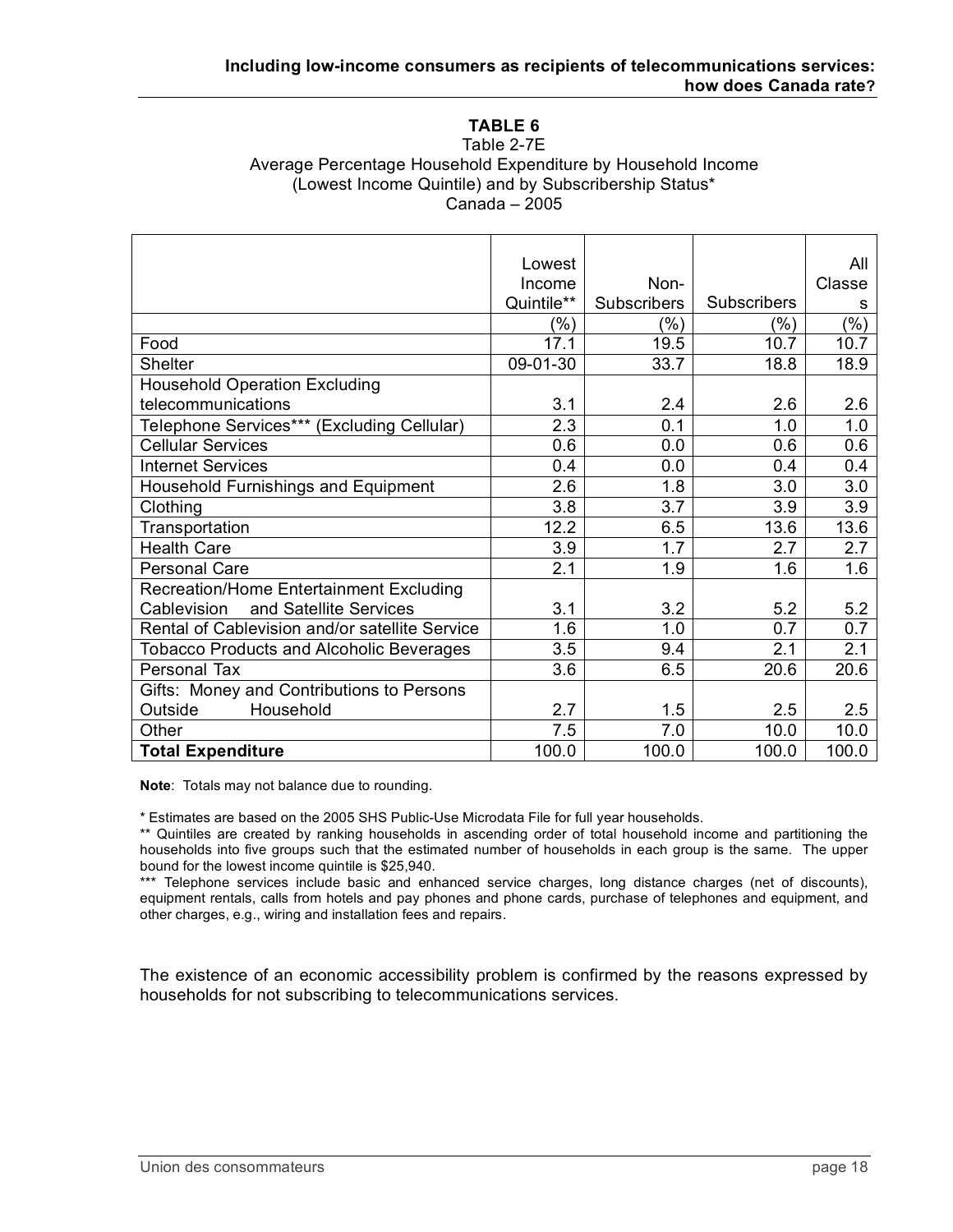A table excerpted from the 2008 affordability monitoring report (Table 7 below) clearly presents the reasons given by non-subscribers.

### **TABLE 7** Table 2-4 Households without Voice Telecommunications Service by Reason\* Canada – 2001 to 2006

|      | Total   | Can't Afford | Moving    | Don't Need/Want |
|------|---------|--------------|-----------|-----------------|
| 2001 | 165,925 | 99,401       | $5,357**$ | 61,167          |
| 2002 | 155,682 | 73,958       | $0**$     | 81,724          |
| 2003 | 147,935 | 67,301       | $2,209**$ | 78,425          |
| 2004 | 132,752 | 48,383       | 16,504**  | 67,865          |
| 2005 | 137,053 | 62,031       | 9,385**   | 65,637          |
| 2006 | 106,174 | 59,852       | 5,499**   | 40,823          |

\* Estimates provided by Statistics Canada based on the 2001 to 2006 SHS master files.

\*\* Note that as per Statistics Canada's Quality Guidelines this estimate is unacceptable. Conclusions based on these data will be unreliable and most likely invalid.

It therefore appears that 55 to 50% of non-subscribing households give unaffordability as their main reason for not subscribing to voice communications (telephone) services. The report mentions that only 0.6% of all households don't receive telephone service because of unaffordability<sup>30</sup>.

The details of this unaffordability reveal that 72.5% of households without wireline service cite the monthly subscription cost as a barrier, and 59.7% mention installation costs as a barrier<sup>31</sup>.

The report also tells us that low-income households are more inclined to use wireless services as the only means of telecommunications: in December 2007, almost 10% of households that were below the threshold defined by Statistics Canada as LICO (low-income cut-off) reported themselves to be in that situation, whereas for the population as a whole, the proportion of households receiving only wireless telecommunications services is 6%. This information is important, because it indicates that should legislators or the Commission intervene, wireless services should also be taken into consideration.

Despite this information, the companies that submit this report (and that are solely responsible for interpreting its data) arrive, in paragraph 3-7, at a surprising conclusion, although it corresponds to their initial position before the CRTC, i.e., an assessment of affordability that would use the penetration rate as the sole criterion:

"The December 2007 RTSS results demonstrate that penetration rates for all provinces in Canada continue to be high in 2006. These results are consistent with earlier penetration rates reported pursuant to the affordability monitoring program established in Decision 96-10 and show that voice telecommunications services penetration rates have basically been stable over the monitoring period.

<sup>&</sup>lt;sup>30</sup> See section 3-3 of the affordability monitoring report, *Op. Cit.,* note 23.<br><sup>31</sup> We recall that the Commission has established a specific policy for installation charges, but none for monthly subscriptions.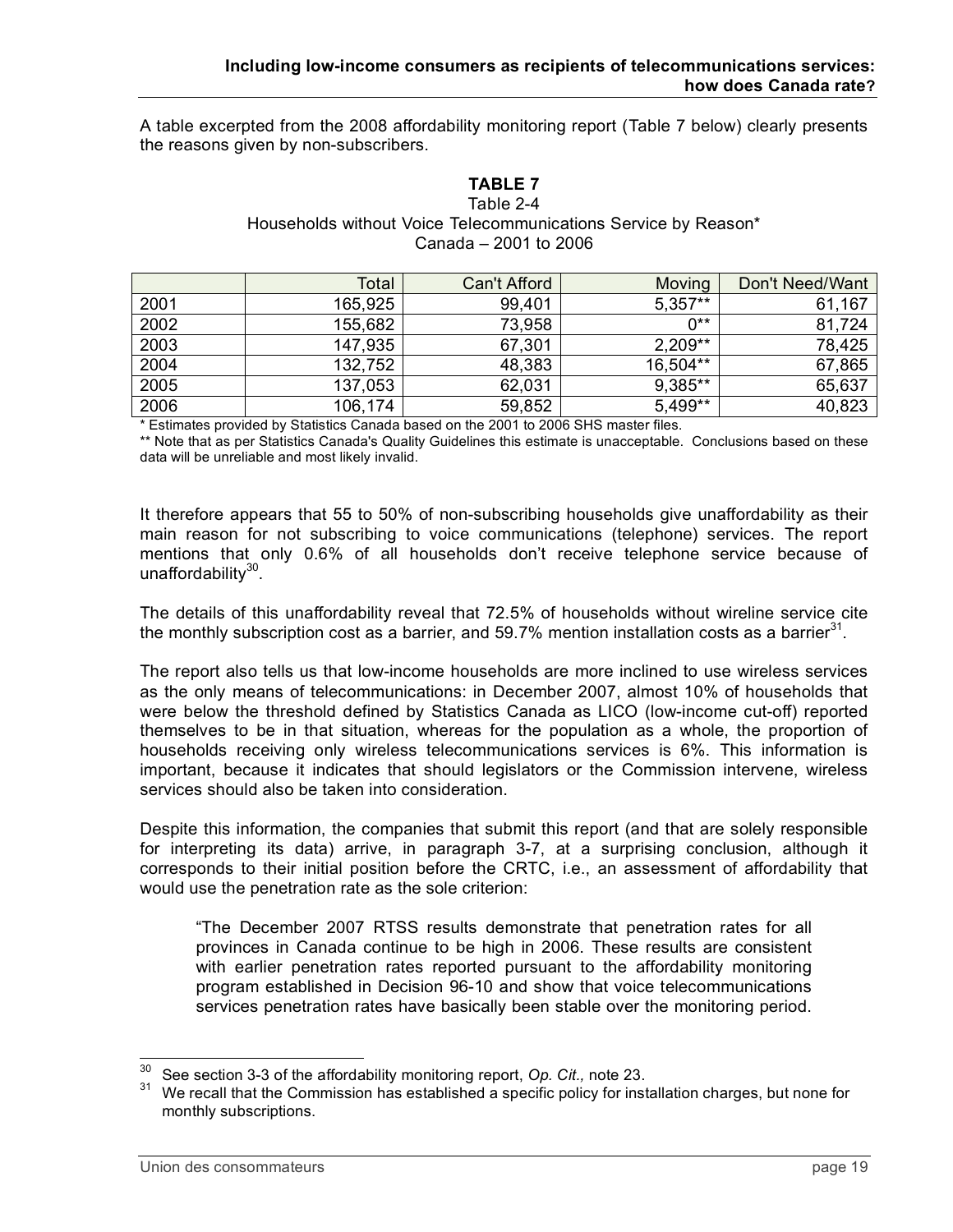The results demonstrate that basic residential land-line service rates have continued to remain affordable."<sup>32</sup>

Those basic rates, which the companies deem affordable, are, we recall, the main reason for low-income households not to subscribe. Whereas those rates are affordable for most households, they are not for low-income households, as the report's data clearly demonstrate. If using the penetration rate of telecommunications services as the sole indicator leads to the conclusion that the services are economically accessible, despite objective data to the contrary, it is clear that one should no longer rely on that indicator alone, at least for a certain class of the population. The economic accessibility of telecommunications services must be assessed in a differentiated manner, particularly regarding low-income households.

The affordability monitoring report reveals that more than 90% of non-subscribers to telecommunications services also don't own a computer. (In 2004, the number of people owning a computer but not receiving telecommunications – Internet – services reached a level of almost 18%; this rate fell back to 9% in 2005, the average rate for the other years). Computer access is more and more crucial for certain administrative undertakings, and is the indispensable tool for adequate Internet access from home.

In short, the report draws a portrait of the typical household subscribing to telecommunications services, and of the one not doing so $^{33}$ .

Whereas the average income of the lowest quintile increased by 15% from 2001 to 2005, that of telecommunications service non-subscribers fell by almost 15% over the same period. At the same time, the number of non-subscribing households fell from 165,925 to 137,048. If unaffordability is the main factor of their non-subscription, it must be admitted that a drop in income doesn't help low-income households to overcome this obstacle. Given the importance of communications in the lives of Canadians, it's important to reflect now on actions that would give people access to affordable telecommunications services.

<sup>&</sup>lt;sup>32</sup> See the affordability monitoring report, *Op. Cit.,* note 23.<br><sup>33</sup> See tables 2-6A and 2-6E of the affordability monitoring report, *Op. Cit.*, note 23.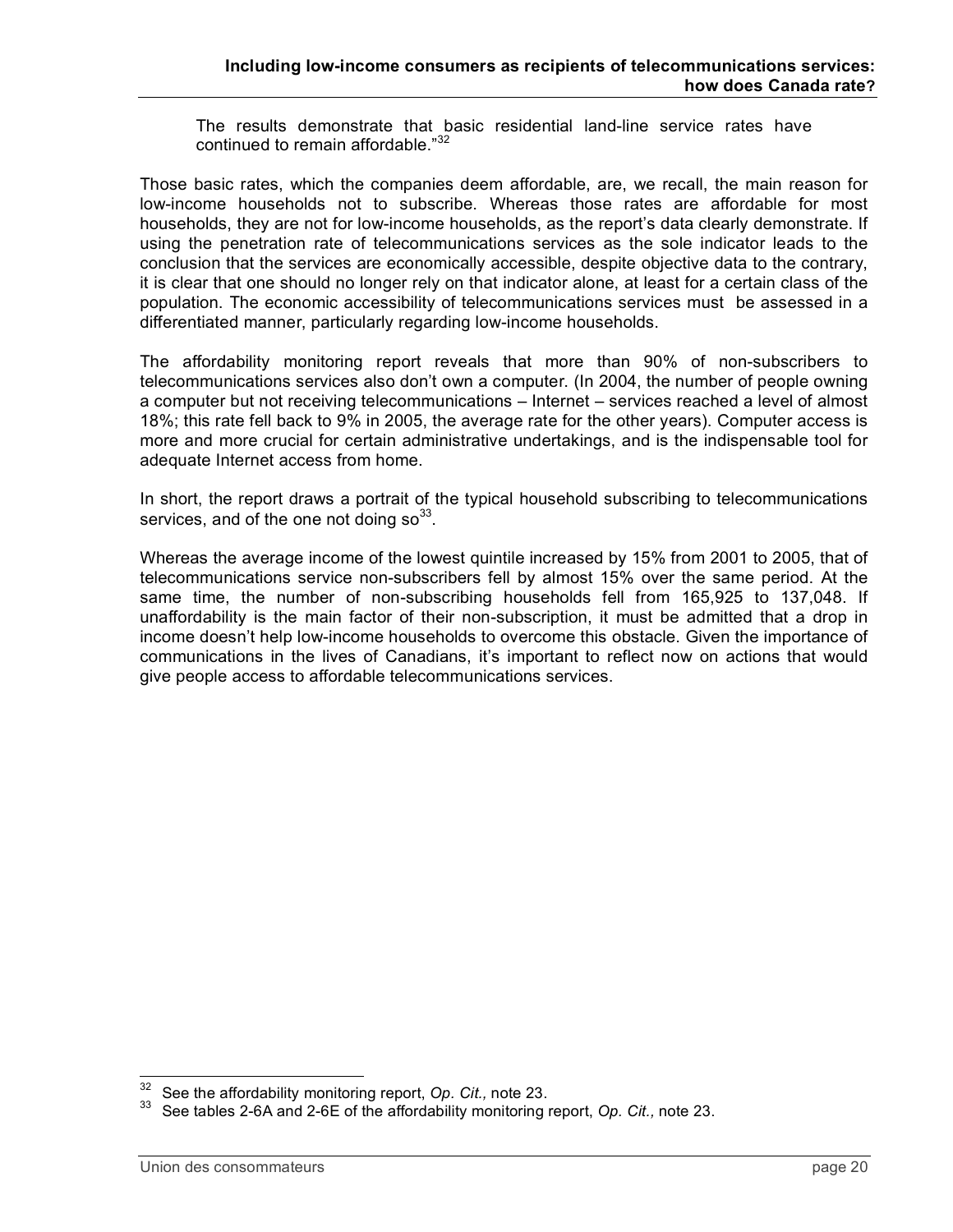### **SPECIAL MEASURES ESTATLISHED BY THE CANADIAN RADIO-TELEVISION AND TELECOMMUNICATIONS COMMISSION TO PROMOTE AFFORDABILITY**

Measures established or ordered by the Commission to favour service affordability have a general application and thus are not specifically intended for low-income households; in addition, they apply only to companies' local telecommunications services.

The Commission's measures expressly aimed to improve access or avoid the disconnection of households from local telecommunications services. We will examine here certain Commission decisions regarding those measures.

### **CRTC Order 2000-39334**

At the request of the companies, this Commission order related to their obligation to produce affordability reports modified some of the previous requirements. But the order particularly concerned bill management tools used by subscribers, such as: outbound long distance call blocking*,* inbound collect call blocking and instalment payment plans. Moreover, the order created a committee charged with promoting those bill management tools.

The Commission still does not concern itself with the monthly rate paid by subscribers – the main cause of non-subscription to telecommunications services – but it does address the second cause of non-subscription, i.e., installation charges.

Before this order, the promotion to subscribers of bill management tools was left to the companies' discretion. In this order, the Commission reversed itself: "The efforts to date to promote BMTs and to assist customers to either remain on the network or obtain telephone service have not been as successful as expected. Accordingly, the Commission will take an active role to promote BMTs and help customers obtain service or remain on the network."

A major problem faced the promotion of bill management tools: how to reach persons who don't receive telecommunications services and tell them about programs that would enable them to minimize the impact of installation charges by spreading them out?

#### **Analysis of the results of bill management tools**

We will focus here on the program to spread installation charges over up to 6 months, and on the program to restrict long distance calls and collect calls.

The affordability monitoring report provides us with extremely precise data about those two programs.

We will mainly examine the situation in Quebec and Ontario; we have more relevant statistics for those two provinces. Moreover, the data come from Bell, the main incumbent local service provider there.

According to the two tables (8 and 9) below, it appears that consumers initiate, in the great majority of cases, their subscription to the toll restrict program. In addition, those programs are

<sup>&</sup>lt;sup>34</sup> Telecom Order CRTC 2000-393, CRTC site, Ottawa, Canada, May 10, 2000, [online] http://www.crtc.gc.ca/fra/archive/2000/O2000-393.htm (last visit June 3, 2009).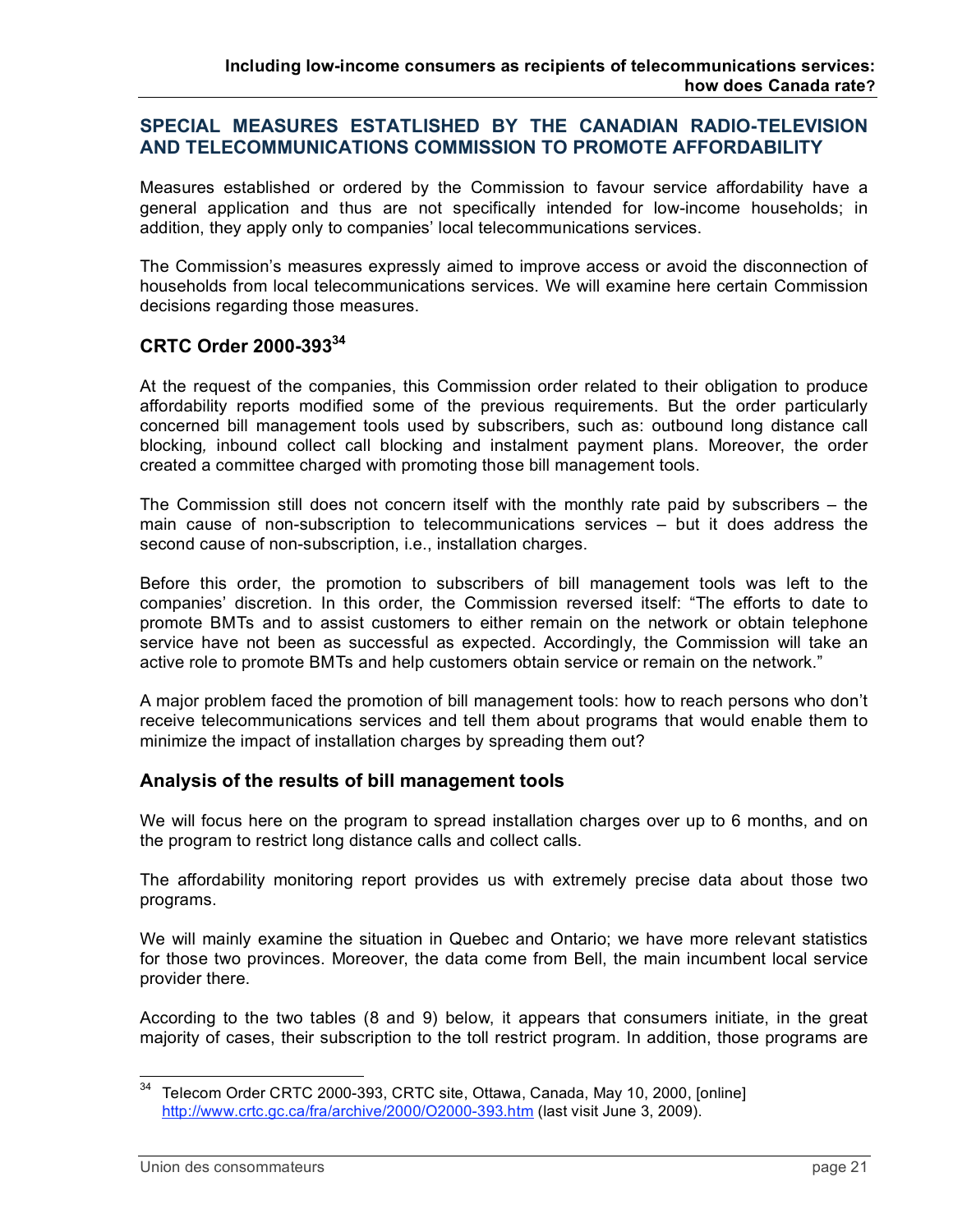quite popular among consumers – from 105,000 to 120,000 subscription requests per month in Ontario, and from 43,000 to 48,000 requests per month in Quebec.

#### **TABLE 8** Table 4.1-2A Bill Management Tools Tracking Report Bell Canada January 2007 to December 2007

| <b>PROVINCE</b> |       | <b>INSTALMENT</b><br><b>PAYMENT</b><br><b>PLAN</b> | <b>TOLL RESTRICT</b><br><b>Company-Initiated</b>          |                                  |                           |                                                           |                                  |                                  |  |
|-----------------|-------|----------------------------------------------------|-----------------------------------------------------------|----------------------------------|---------------------------|-----------------------------------------------------------|----------------------------------|----------------------------------|--|
| Ontario         |       | Customers*                                         |                                                           | <b>Total</b><br>Ξ.               |                           | Total<br><b>Customer-Initiated</b><br><b>Customers</b>    |                                  |                                  |  |
| Year            | Month | <b>New</b><br><b>Customers</b>                     | <b>Direct</b><br>Toll<br>$(1^{\dagger}$ or $0^{\dagger})$ | 3 <sup>rd</sup><br><b>Number</b> | Inbound<br><b>Collect</b> | <b>Direct</b><br>Toll<br>$(1^{\dagger}$ or $0^{\dagger})$ | 3 <sup>rd</sup><br><b>Number</b> | <b>Inbound</b><br><b>Collect</b> |  |
| 2007            | Jan   | 684                                                | 4,178                                                     |                                  |                           | 120,368                                                   | 26,135                           | 57,257                           |  |
| 2007            | Feb   | 869                                                | 1,935                                                     |                                  |                           | 118,735                                                   | 25,864                           | 56,545                           |  |
| 2007            | Mar   | 970                                                | 2,512                                                     |                                  |                           | 117,716                                                   | 25,953                           | 56,294                           |  |
| 2007            | Apr   | 1,144                                              | 2,741                                                     |                                  |                           | 116,447                                                   | 25,975                           | 55,925                           |  |
| 2007            | May   | 674                                                | 4,271                                                     |                                  |                           | 114,765                                                   | 25,844                           | 55,319                           |  |
| 2007            | June  | 289                                                | 4,530                                                     |                                  |                           | 113,499                                                   | 25,723                           | 54,811                           |  |
| 2007            | July  | 224                                                | 2,386                                                     |                                  |                           | 112,862                                                   | 25,548                           | 54,463                           |  |
| 2007            | Aug   | 268                                                | 2,355                                                     |                                  |                           | 111,027                                                   | 25,222                           | 53,680                           |  |
| 2007            | Sept  | 259                                                | 3,261                                                     |                                  |                           | 109,274                                                   | 24,977                           | 52,899                           |  |
| 2007            | Oct   | 262                                                | 4,882                                                     |                                  |                           | 107,978                                                   | 24,861                           | 52,418                           |  |
| 2007            | Nov   | 224                                                | 5,575                                                     |                                  |                           | 106,318                                                   | 24,816                           | 51,907                           |  |
| 2007            | Dec   | 177                                                | 4,371                                                     |                                  |                           | 104.838                                                   | 24,831                           | 51,534                           |  |

\* The number of Company-Initiated Toll Restrict customers reported is the total of all three (3) sub-categories (Direct Toll; 3rd Number & Collect).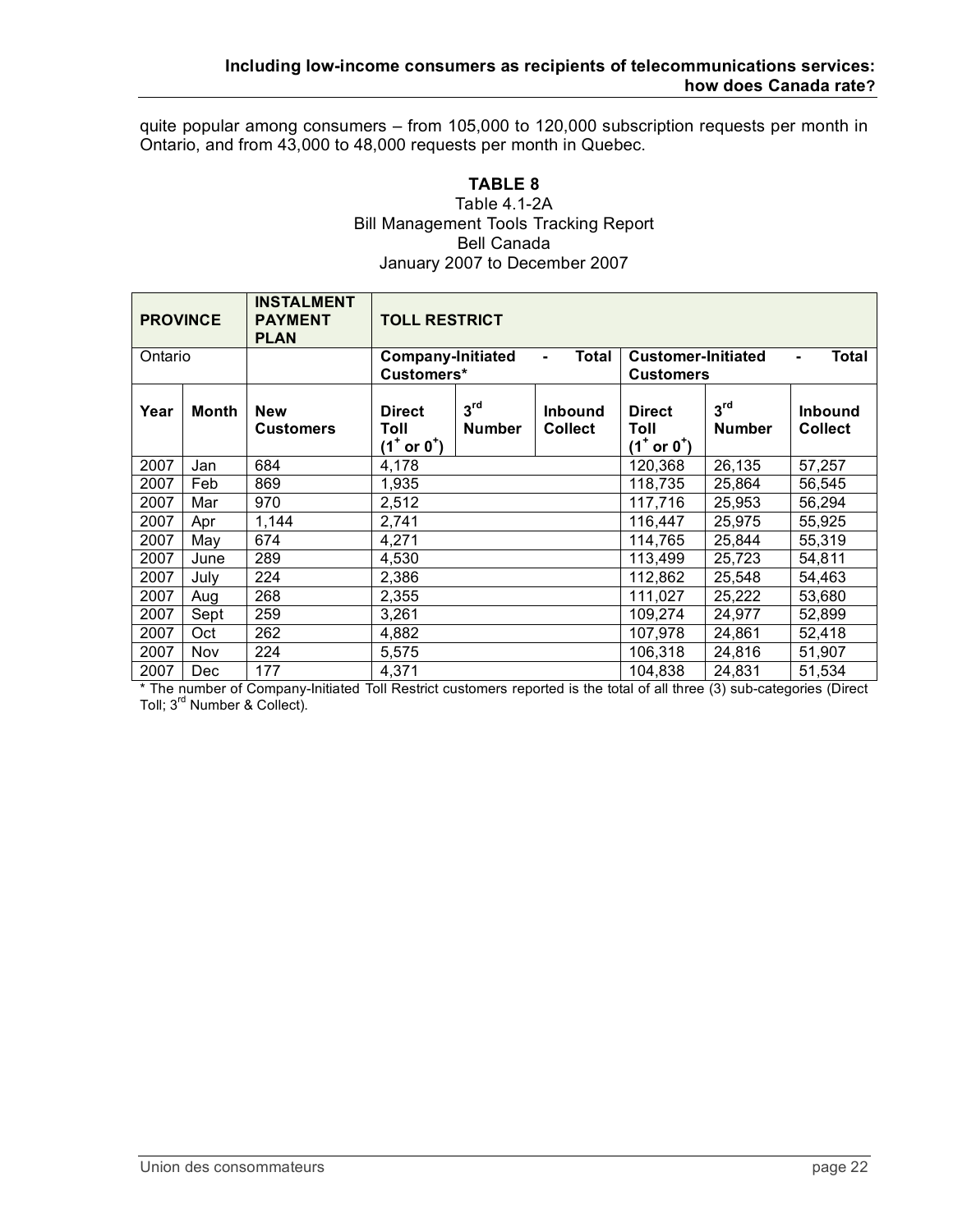#### **TABLE 9** Table 4.1-2B Bill Management Tools Tracking Report, Bell Canada January 2007 to December 2007

| <b>PROVINCE</b> |       | <b>INSTALMENT</b><br><b>PAYMENT</b><br><b>PLAN</b> | <b>TOLL RESTRICT</b><br><b>Company-Initiated</b>          |                                  |                                                                                          |                                                           |                                  |                                  |  |
|-----------------|-------|----------------------------------------------------|-----------------------------------------------------------|----------------------------------|------------------------------------------------------------------------------------------|-----------------------------------------------------------|----------------------------------|----------------------------------|--|
| Quebec          |       |                                                    | Customers*                                                |                                  | <b>Total</b><br><b>Customer-Initiated</b><br>Total<br>$\blacksquare$<br><b>Customers</b> |                                                           |                                  |                                  |  |
| Year            | Month | <b>New</b><br><b>Customers</b>                     | <b>Direct</b><br>Toll<br>$(1^{\dagger}$ or $0^{\dagger})$ | 3 <sup>rd</sup><br><b>Number</b> | <b>Inbound</b><br><b>Collect</b>                                                         | <b>Direct</b><br>Toll<br>$(1^{\dagger}$ or $0^{\dagger})$ | 3 <sup>rd</sup><br><b>Number</b> | <b>Inbound</b><br><b>Collect</b> |  |
| 2007            | Jan   | 656                                                | 1,723                                                     |                                  |                                                                                          | 48,205                                                    | 4,981                            | 20,739                           |  |
| 2007            | Feb   | 836                                                | 1,027                                                     |                                  |                                                                                          | 47,772                                                    | 4,855                            | 20,606                           |  |
| 2007            | Mar   | 709                                                | 1,319                                                     |                                  |                                                                                          | 47,462                                                    | 4,855                            | 20,511                           |  |
| 2007            | Apr   | 706                                                | 1,224                                                     |                                  |                                                                                          | 46,982                                                    | 4,768                            | 20,281                           |  |
| 2007            | May   | 534                                                | 2,012                                                     |                                  |                                                                                          | 46,627                                                    | 4,724                            | 20,071                           |  |
| 2007            | June  | 373                                                | 2,160                                                     |                                  |                                                                                          | 46,005                                                    | 4,715                            | 19,868                           |  |
| 2007            | July  | 666                                                | 1,593                                                     |                                  |                                                                                          | 45,244                                                    | 4,589                            | 19,584                           |  |
| 2007            | Aug   | 351                                                | 1,278                                                     |                                  |                                                                                          | 44,587                                                    | 4,523                            | 19,390                           |  |
| 2007            | Sept  | 330                                                | 1,837                                                     |                                  |                                                                                          | 44,204                                                    | 4,504                            | 19,277                           |  |
| 2007            | Oct   | 294                                                | 2,198                                                     |                                  |                                                                                          | 43,770                                                    | 4,499                            | 19,189                           |  |
| 2007            | Nov   | 269                                                | 2,725                                                     |                                  |                                                                                          | 43,420                                                    | 4,522                            | 19,058                           |  |
| 2007            | Dec   | 244                                                | 1,868                                                     |                                  |                                                                                          | 43,084                                                    | 4,510                            | 19,016                           |  |

\* The number of Company-Initiated Toll Restrict customers reported is the total of all three (3) sub-categories (Direct Toll; 3rd Number & Collect).

The number of new customers subscribing to the instalment payment plan is lower. Table 10 below, excerpted from the affordability monitoring report, shows the proportion of new subscribers who choose this program.

#### **TABLE 10**  Table 4.1-6 Instalment Payment Plan Tracking New Instalment Payment Plan Customers per Inward Movement (%) 2003 to 2007

|                      | LUUJ IU LUUT                                       |      |      |      |      |         |  |  |  |  |  |  |
|----------------------|----------------------------------------------------|------|------|------|------|---------|--|--|--|--|--|--|
| <b>COMPANY</b>       | <b>PROVINCE/TERRITORY</b>                          | 2003 | 2004 | 2005 | 2006 | 2007    |  |  |  |  |  |  |
| <b>Bell Aliant</b>   | <b>New Brunswick</b>                               | 6.6  | 4.3  | 7.4  | 8.8  | 9.5     |  |  |  |  |  |  |
|                      | Newfoundland                                       | 6.8  | 8.0  | 32.3 | 28.7 | 28.2    |  |  |  |  |  |  |
|                      | Nova Scotia                                        | 8.2  | 10.4 | 7.9  | 7.6  | 6.6     |  |  |  |  |  |  |
|                      | Prince Edward Island                               | 14.6 | 14.4 | 10.7 | 8.1  | 6.1     |  |  |  |  |  |  |
| <b>Bell Canada</b>   | Ontario                                            | 3.2  | 2.6  | 1.7  | 1.4  | 1.0     |  |  |  |  |  |  |
|                      | Quebec                                             | 9.6  | 5.2  | 3.3  | 2.6  | 1.6     |  |  |  |  |  |  |
| <b>MTS Allstream</b> | Manitoba                                           | N/A  | N/A  | N/A  | N/A  | N/A     |  |  |  |  |  |  |
| Northwestel          | Territories/Yukon/<br><b>Northern</b><br>Northwest |      |      |      |      |         |  |  |  |  |  |  |
|                      | <b>British Columbia/Nunavut</b>                    | N/A  | N/A  | N/A  | N/A  | N/A     |  |  |  |  |  |  |
| <b>TELUS</b>         | Alberta                                            | 0.1  | 0.0  | 0.0  | 0.0  | $N/A^*$ |  |  |  |  |  |  |
|                      | <b>British Columbia</b>                            | 0.6  | 0.6  | 0.4  | 0.0  | 0.0     |  |  |  |  |  |  |
|                      | Quebec                                             | N/A  | N/A  | N/A  | N/A  | N/A     |  |  |  |  |  |  |

N/A = Not Available.

\* Inward movement for April to December 2007 is not available due to design, testing and implementation of a new tracking system.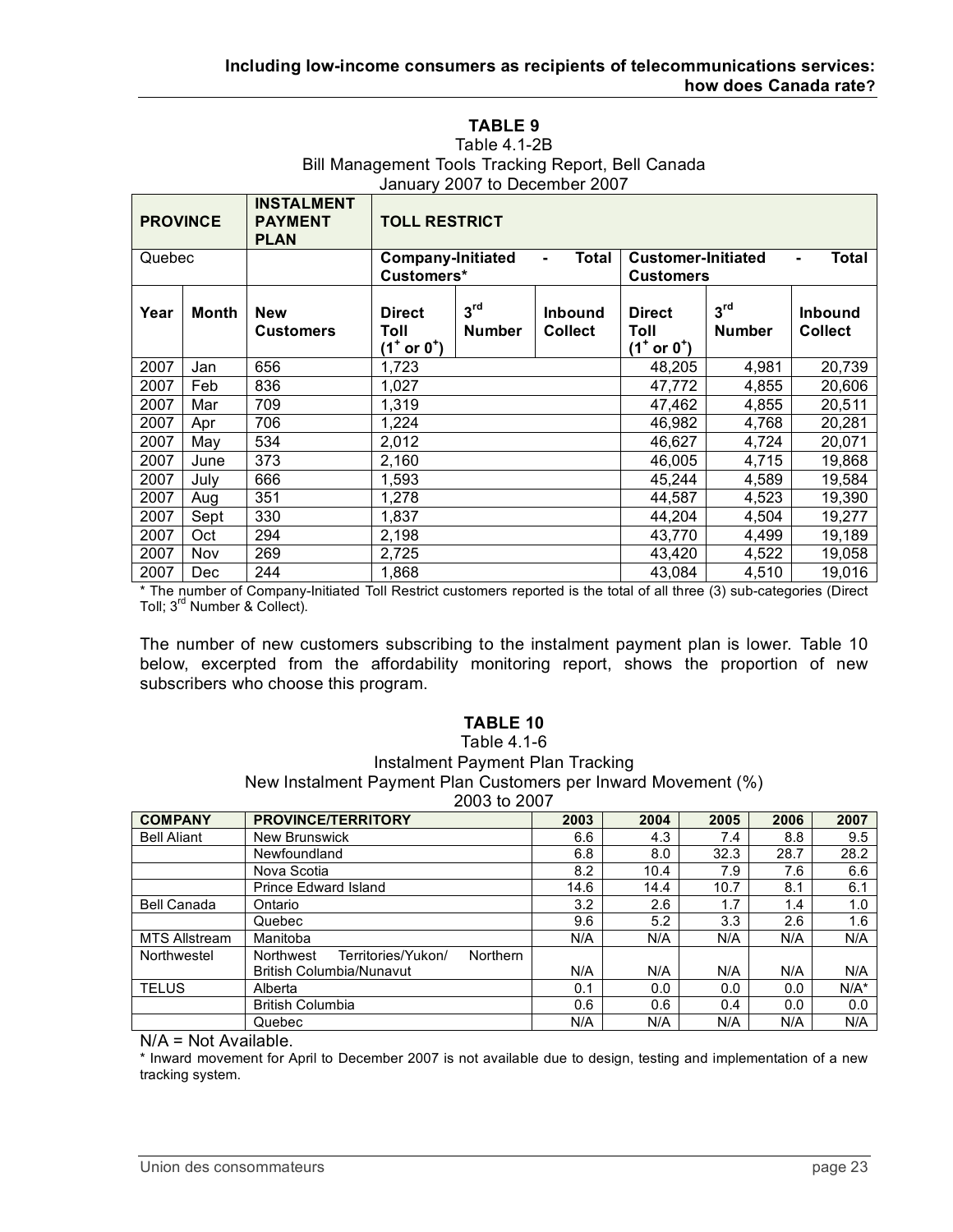Between 2003 and 2007, the percentage of new clients that chose the instalment payment plan in Newfoundland increased from 7% to more than 28%. There was also an increase in New Brunswick, from 6% to almost 10%. Meanwhile, in Ontario and Quebec, the percentage of new subscribers choosing this plan fell from almost de 10% in Quebec to slightly less than 2%.

The impressive number of users of these various programs should confirm the relevance and importance of measures that not only give consumers access to telephone services, but also help maintain such access.

# **Telecom Decision CRTC 2004-31: <sup>35</sup> Terms of service – Disconnection for partial payment of charges**

We mentioned above that telecommunications service subscribers had the option to have long distance calls blocked. However, some subscribers who didn't have this feature blocked saw their telephone service suspended because they weren't paying long distance or other charges that weren't the basic charges set by the CRTC.

In Decision 2004-31, the Commission "determines that, in accordance with the incumbent local exchange carriers' (ILECs) approved Terms of Service, the ILECs are not permitted to suspend or terminate (disconnect), or threaten to disconnect, a customer's tariffed services if that customer has made partial payments sufficient to cover that customer's outstanding arrears for tariffed services, whether or not there remain outstanding arrears for non-tariffed services."

This decision fits logically in the regulatory framework defined by the Commission in two previous decisions, i.e., Telecom 77-14 and 88-4. In both decisions, the Commission had mentioned that a subscriber's disconnection was a grave action that could be taken only in special cases, such as a violation of regulations in effect at the time. This is understandable because the telephone is the only way to call emergency services from home. In addition, as an essential link with society, companies cannot remove it from users without serious reason.

Decision 88-4 addressed 976 services more specifically<sup>36</sup>, i.e., services identical to 900 services. According to the Commission, users call telephone numbers preceded by 1-900 and to access a service tariffed per call and provided by a third party, referred to as a 900 content provider. These are tariffed network services that some telephone companies offer 900 content providers."<sup>37</sup> At the time, the Commission reiterated that "non-payment of non-tariffed charges cannot result in denial of service. (...)As customers may not differentiate between the payment of tariffed and non-tariffed charges, the Commission directs that, any partial payments are to be applied first to tariffed charges."

Decision 2004-31 was perfectly in line with the two decisions cited above, since it aimed to allow subscribers to keep their telecommunications services, and to prevent telecommunications service providers from hastily denying service.

In that decision, the Commission already recognized that "the grounds most commonly cited for

<sup>&</sup>lt;sup>35</sup> Telecom Decision CRTC 2004-31, Disconnection for partial payment of charges, CRTC site, Ottawa, Canada, May 11, 2004, [online] http://www.crtc.gc.ca/eng/archive/2004/dt2004-31.htm (last visit June

<sup>3,</sup> 2009). <sup>36</sup> Services 900/976, CRTC site, Ottawa, Canada, February 13, 2006, [online] http://www.crtc.gc.ca/eng/info\_sht/t1001.htm (last visit June 3, 2009).<br>*Ibid.*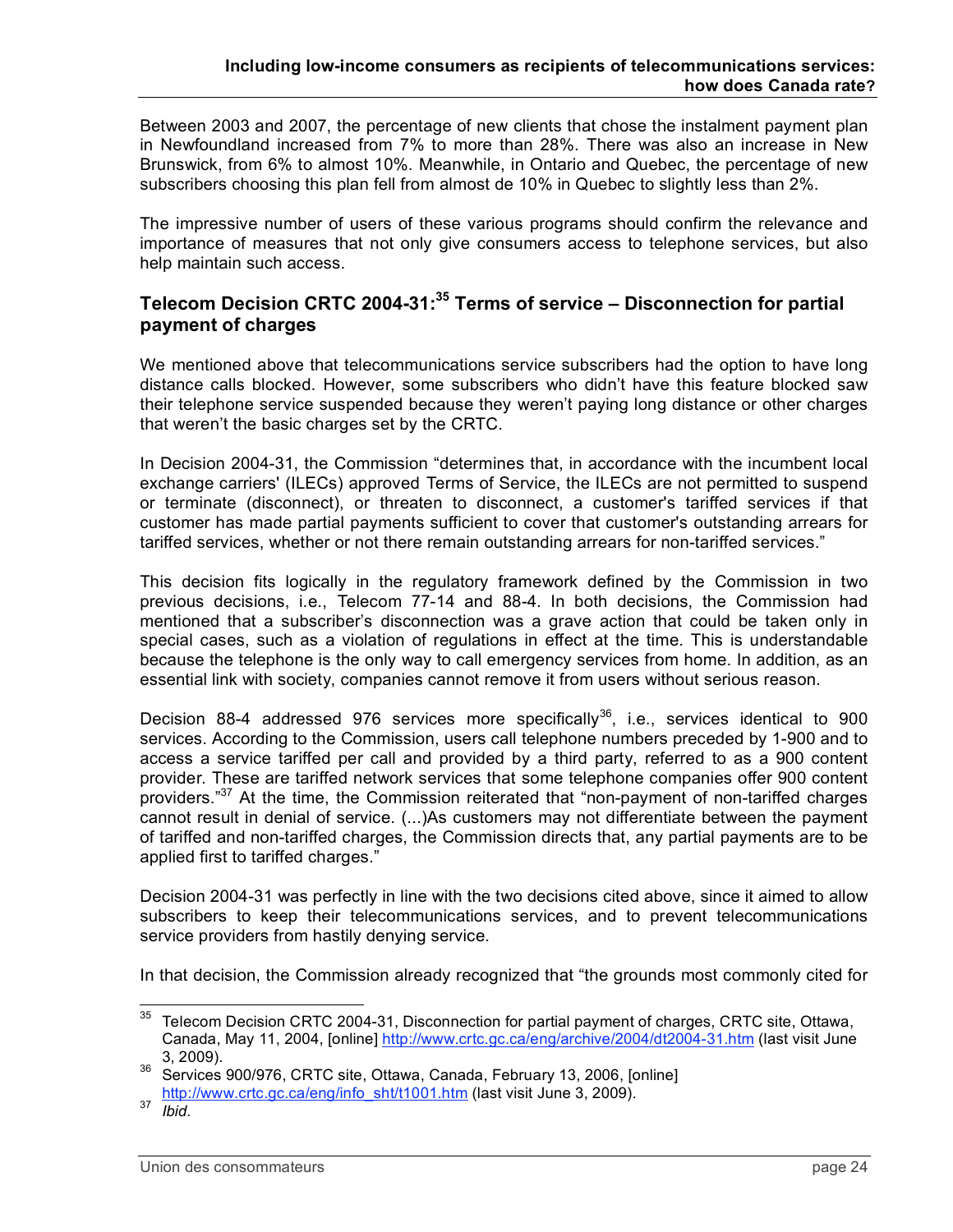not subscribing to or for disconnecting service are installation charges, monthly basic local rates and deposits, all of which continue to be regulated by the Commission." Again, despite this observation, the Commission does not address the problem of monthly local rates, whereas it maintains and reinforces measures regarding to other obstacles to access or maintenance of service subscription, i.e., installation charges and deposits.

### **AFFORDABILITY AND DISCONNECTION**

To ensure that users were not hastily denied their telecommunications services, the Commission imposed on the companies obligations for following up on denials of service. Accordingly, companies must investigate when a subscriber requests that his services be discontinued due to economic inaccessibility.

All companies must therefore communicate orally with customers before denying them service, and inform them of the existence of bill management tools available to them. After so informing customers, if the customer still wants to be disconnected, companies must determine what charges caused the unaffordability: installation charges, monthly rate, long distance charges, along with options and other services or charges (such as 1-900 services). The results of those questionnaires are found in several tables of the affordability monitoring report; here again, we will mainly examine the data from Ontario and Quebec, since we have more usable data from there. (Tables 11 and 12 below)

Subscribers themselves initiate most disconnections; there are 9 and 10 times as many disconnections requested by subscribers as by companies. However, according to company data, voluntary disconnections related to affordability represent slightly more than 2% of voluntary disconnections in Ontario, and almost 1% in Quebec. These percentages may seem quite low at first, but low-income people represent the near-totality of those percentages, and the disconnection requests are related to affordability problems.

In addition, whether in Quebec or Ontario, when subscribers have their service disconnected, most of them mention the "others" category as involving charges that make their telecommunications service seem unaffordable to them. Unfortunately, the absence of details for this category doesn't enable us to know which service or set of services leads to disconnection motivated by a perception of unaffordability. Moreover, it would be surprising if a person got himself disconnected solely because of the price of optional services such as voice mail or call display.

Monthly charges, for which the Commission hasn't established any program, are in first place among specific categories, even before link-up charges or long distance charges. We note also that few subscribers have tried bill management tools before getting disconnected. We wonder whether those services are adequately presented to and understood by subscribers.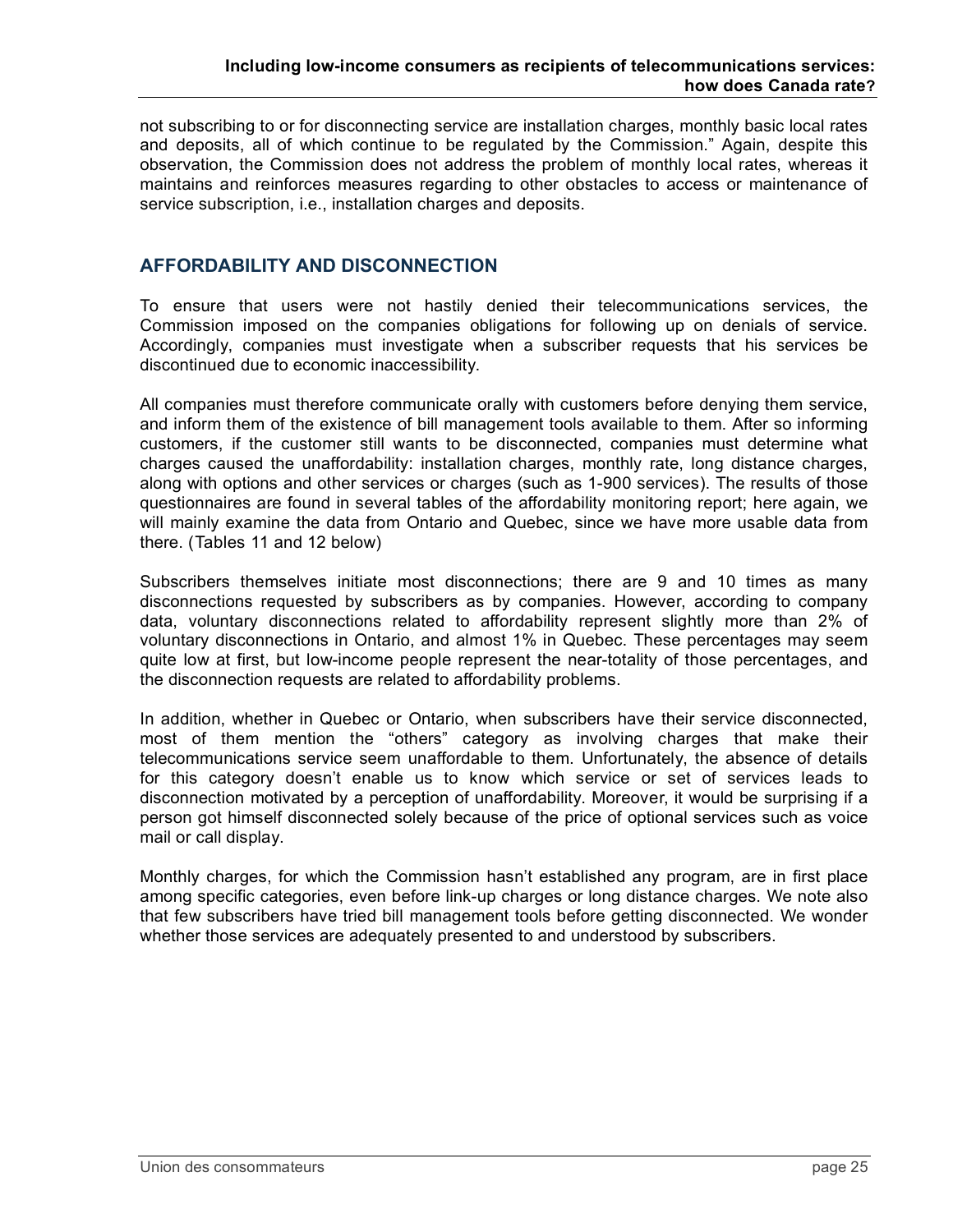#### **TABLE 11** Table 4.2-2A Disconnect Survey Tracking Results, Bell Canada January 2007 to December 2007

| <b>Province</b> |            | <b>Disconnects</b> |           | <b>Voluntary Disconnects</b><br>for Affordability Reasons | 1001100011100111001  |                |                |       |                                       |                         | <b>Tried</b><br><b>BMTs</b> |                |
|-----------------|------------|--------------------|-----------|-----------------------------------------------------------|----------------------|----------------|----------------|-------|---------------------------------------|-------------------------|-----------------------------|----------------|
| <b>Ontario</b>  |            |                    |           |                                                           |                      |                |                |       |                                       |                         |                             |                |
| Year            | Month      | Involuntary        | Voluntary | <b>Total</b>                                              | asic<br>$\mathbf{m}$ | Install        | Toll           | Other | య<br>ဖာ<br>Options<br><b>Features</b> | Don't<br>Know/Refused   | Restrict<br>Toll            | $\mathbf{p}$   |
| 2007            | Jan        | 4,471              | 45,554    | 984                                                       | 19                   | 3              | 0              | 957   | 0                                     | 5                       | $\mathbf{0}$                | 1              |
| 2007            | Feb        | 4,576              | 37,668    | 794                                                       | 24                   | 4              | 0              | 763   | 1                                     | $\overline{2}$          | $\mathbf 0$                 | $\mathbf 0$    |
| 2007            | Mar        | 4,308              | 43,207    | 872                                                       | 11                   | 3              | 0              | 855   | 0                                     | 3                       | 0                           | 1              |
| 2007            | Apr        | 5,481              | 56,223    | 1,121                                                     | 13                   | 9              | 2              | 1,089 | 1                                     | 7                       | $\mathbf{0}$                | $\overline{2}$ |
| 2007            | May        | 7,103              | 49,863    | 1,117                                                     | 24                   | $\overline{2}$ | 1              | 1,086 | 0                                     | $\overline{\mathbf{4}}$ | $\mathbf 0$                 | $\mathbf 0$    |
| 2007            | June       | 1,112              | 46,926    | 1,139                                                     | 17                   | $\overline{2}$ | 0              | 1,113 | 0                                     | $\overline{7}$          | 0                           | $\mathbf 0$    |
| 2007            | July       | 7,731              | 52,224    | 1,289                                                     | 14                   | 5              | $\overline{2}$ | 1,262 | 1                                     | 5                       |                             | $\mathbf 0$    |
| 2007            | Aug        | 5,651              | 54,472    | 1,174                                                     | 20                   | 5              | 1              | 1,144 | 0                                     | 4                       | 1                           | 1              |
| 2007            | Sept       | 5,313              | 45,818    | 1,118                                                     | 9                    | 6              | $\overline{2}$ | 1,095 | 0                                     | 6                       | 2                           | $\overline{2}$ |
| 2007            | Oct        | 7,029              | 52,464    | 1,138                                                     | 18                   | 15             | 1              | 1,098 | 0                                     | 6                       |                             | 1              |
| 2007            | <b>Nov</b> | 5,251              | 46,895    | 893                                                       | 14                   | 13             | 3              | 858   | 0                                     | 5                       | 1                           | 4              |
| 2007            | Dec        | 3,499              | 41,682    | 622                                                       | 5                    | 8              | $\overline{2}$ | 605   | 0                                     | $\overline{2}$          | $\overline{2}$              | $\overline{2}$ |

### **TABLEAU 12**

#### Table 4.2-2B Disconnect Survey Tracking Results, Bell Canada January 2007 to December 2007

|                 |            | Jailualy 2007 to December 2007 |           |                              |                |                |                          |       |                                        |                       |                      |                |
|-----------------|------------|--------------------------------|-----------|------------------------------|----------------|----------------|--------------------------|-------|----------------------------------------|-----------------------|----------------------|----------------|
| <b>Province</b> |            | <b>Disconnects</b>             |           | <b>Voluntary Disconnects</b> |                |                |                          |       |                                        |                       | <b>Tried</b>         |                |
|                 |            |                                |           |                              |                |                | for Affordability Reason |       |                                        |                       | <b>BMTs</b>          |                |
| Québec          |            |                                |           |                              |                |                |                          |       |                                        |                       |                      |                |
| Year            | Month      | Involuntary                    | Voluntary | <b>Total</b>                 | <b>Basic</b>   | Install.       | Toll                     | Other | ఱ<br><b>Features</b><br><b>Options</b> | Know/Refused<br>Don't | <b>Toll Restrict</b> | $\mathbf{p}$   |
| 2007            | Jan        | 3,017                          | 31,477    | 157                          | 7              | $\overline{2}$ | 0                        | 146   | 1                                      | 1                     | 0                    | 1              |
| 2007            | Feb        | 3,624                          | 27,098    | 174                          | $\Omega$       | $\Omega$       | 1                        | 172   | 1                                      | $\mathbf 0$           | 0                    | $\pmb{0}$      |
| 2007            | Mar        | 4,663                          | 30,889    | 159                          | 7              | 0              | 0                        | 151   | 1                                      | $\pmb{0}$             | 0                    | 0              |
| 2007            | Apr        | 3,839                          | 33,961    | 239                          | 5              | 7              | 2                        | 219   | $\overline{2}$                         | 4                     | 0                    |                |
| 2007            | May        | 5,236                          | 37,548    | 341                          | 11             | 7              | 13                       | 285   | 3                                      | 22                    | 3                    | $\pmb{0}$      |
| 2007            | June       | 1,134                          | 45,053    | 668                          | 11             | 5              | 14                       | 617   | 10                                     | 11                    | 1                    | 0              |
| 2007            | July       | 4,436                          | 43,938    | 722                          | 7              | 2              | 3                        | 698   | 6                                      | 6                     |                      |                |
| 2007            | Aug        | 2,697                          | 32,639    | 300                          | 5              | 1              | 4                        | 281   | $\mathbf{3}$                           | 6                     | 1                    | 1              |
| 2007            | Sept       | 3,562                          | 32,106    | 234                          | 7              | 3              | 1                        | 218   | 3                                      | $\overline{2}$        | 0                    | $\mathbf 0$    |
| 2007            | Oct        | 4,467                          | 35,008    | 272                          | 8              | 8              | 3                        | 249   | 4                                      | $\pmb{0}$             | 0                    | $\overline{2}$ |
| 2007            | Nov        | 2,012                          | 32,570    | 204                          | 4              | 3              | 6                        | 189   | 1                                      | 1                     | $\overline{2}$       | $\mathbf 0$    |
| 2007            | <b>Dec</b> | 2,060                          | 28,481    | 172                          | $\overline{2}$ | $\overline{2}$ | 0                        | 166   | $\overline{2}$                         | $\pmb{0}$             | 0                    | $\overline{0}$ |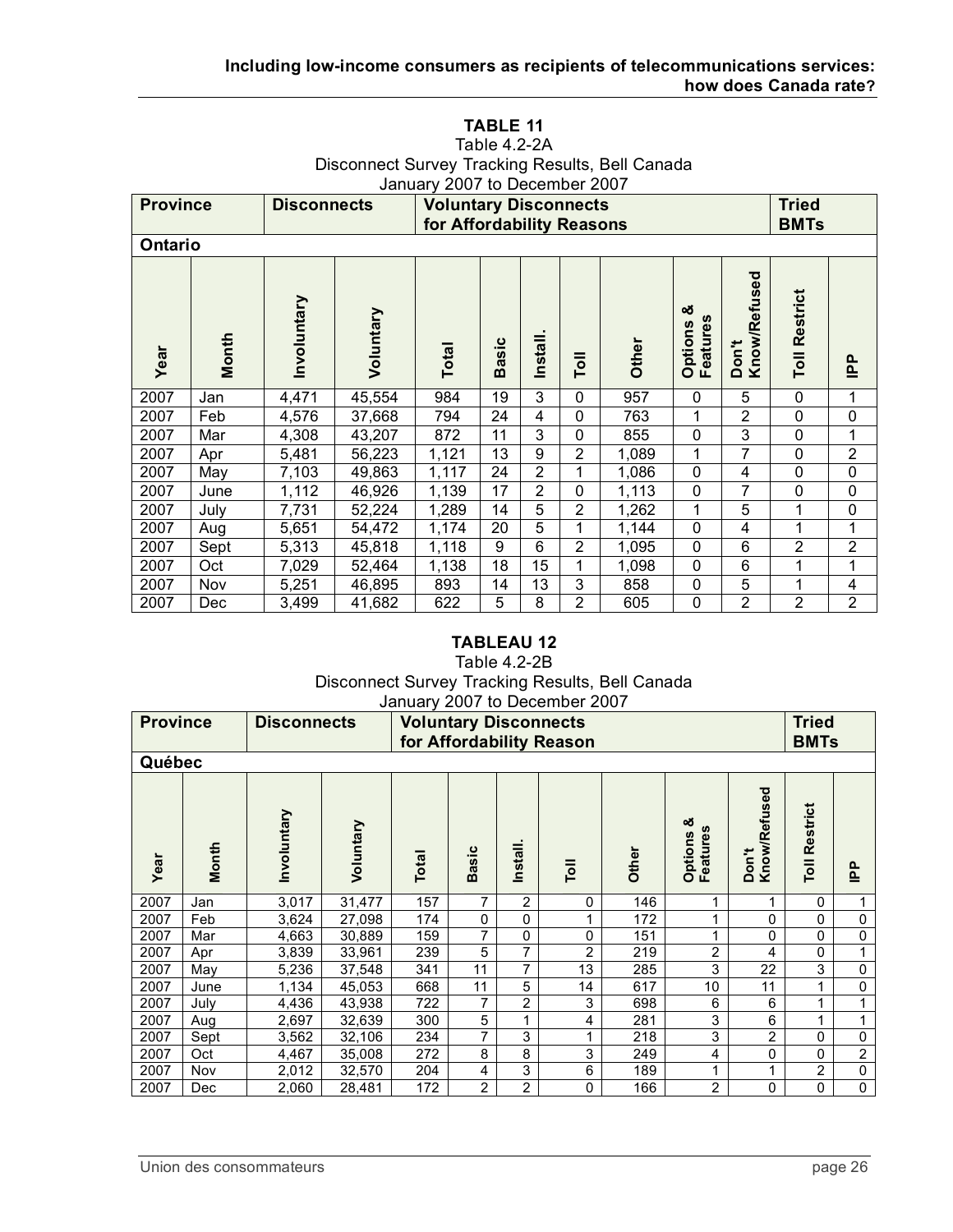### **Telecom Decision CRTC 2005-38: Bill management tools – Debt repayment** plans<sup>38</sup>

In Telecom Decision CRTC 2004-31, the Commission had mentioned that "the ILECs are not permitted to disconnect tariffed services or threaten to do so where any of the other prohibitions in the Terms of Service apply (e.g., the customer is willing to enter into and honour a reasonable deferred payment agreement)."

To have reasonable deferred payment agreements regulated somewhat, thus ensuring that they offer households a serious possibility to avoid disconnection, consumer rights groups requested that the Commission oblige – as did, for example, the Régie de l'énergie for the companies it regulates<sup>39</sup> – telecommunications service providers to enter into reasonable agreements with customers regarding outstanding payments, and that it provide for acceptable terms for such agreements.

 $38$  Telecom Decision CRTC 2005-38, Bill management tools  $-$  Debt repayment plans, CRTC site, Ottawa, Canada, June 29, 2005, [online] http://www.crtc.gc.ca/fra/archive/2005/dt2005-38.htm (last

visit June 3, 2009).<br><sup>39</sup> Observations by Union des consommateurs at the Hearing on Hydro-Québec's service conditions (R-3439-2000), Régie de l'énergie site, Canada, Quebec, January 15, 2009, [online] http://www.regieenergie.gc.ca/audiences/3439-00/index.html (last visit June 3, 2009).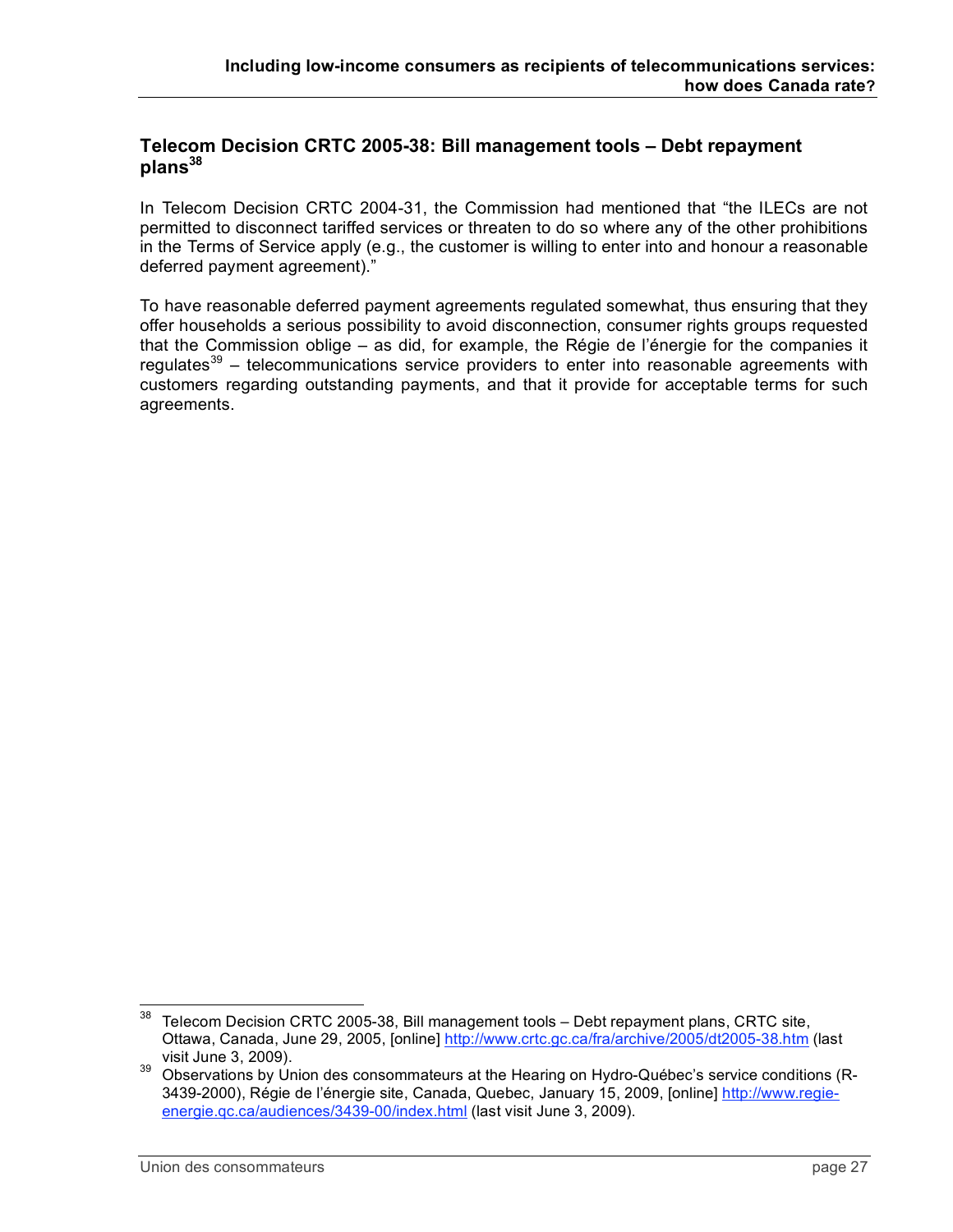A subsequent Commission decision, Telecom Decision 2005-38, provided for an 18-month pilot project, the *Bad Debt Repayment Plan* (BDRP). This project was to enable customers whose telecommunications service had been suspended because of accumulated late payments to have their service restated, subject to subscribing to a specific repayment plan whose features are prescribed by the Commission in that same decision<sup>40</sup>. Only one telecommunications company, SaskTel, already had at the time such a bad debt repayment plan.

In that decision, the Commission justified the necessity of such a repayment plan on the basis of some of the objectives of the Telecommunications Act, by stating notably that paragraphs 7a), b) and h) of the Act<sup>41</sup> advocated this type of repayment plan, since it would be likely to facilitate access to telephone service for low-income consumers.

The Commission recalls in its decision the benefits of subscribing to telecommunications services. In particular, the Commission mentions that guaranteed access to telecommunications services offers low-income consumers both a better opportunity to find gainful employment and greater safety through telephone access to emergency services. In addition, the Commission points out that telecommunications services help prevent social isolation. However, these observations did not suffice for the Commission to broaden the payment agreement plan offered to subscribers who might accumulate late payments before service denial.

At the end of the 18-month period set for the pilot project, the Commission re-examined the relevance of such a plan. On the basis of representations made by the companies, which had difficulty finding advantages to this repayment plan, the Commission decided to terminate it<sup>42</sup>.

# **Telecom Decision CRTC 2008-27: Improving access to local services <sup>43</sup>**

Telecom Decision CRTC 2008-27 – Improving access to local services<sup>44</sup> ended the pilot program aiming to facilitate repayment of consumer debts related to telecommunications services. The Commission also gave the newly minted Commissioner for Complaints for Telecommunications Services the mandate "to examine credit management issues related to

 <sup>40</sup> *Op. Cit.,* note 38, §42:" Specifically, the Commission considers that: a) Each Company is to undertake a pilot BDRP. b) Each pilot BDRP is to be limited to a representative sample of 600 former subscribers disconnected because of bad debt. c) The repayment schedule structure and the monthly repayment amounts in SaskTel's tariffed BDRP are to be used. No interest is to be charged on amounts owing, the security deposit is to be waived, and the reconnection charge must be spread over six months. d) Pilot BDRP subscribers are to be restricted to local service unless other services are expressly required to address safety, medical or special needs issues. e) The pilot BDRPs are to be conducted for <sup>a</sup> period of <sup>18</sup> months." <sup>41</sup> *Op. Cit.*, note 7.

<sup>7</sup>a) to facilitate the orderly development throughout Canada of a telecommunications system that services to safeguard, enrich and strengthen the social and economic fabric of Canada and its regions"; b) to render reliable and affordable telecommunications services of high quality accessible to Canadians in both rural and urban areas in all regions of Canada"; (…) h) to respond to the economic

and social requirements of users of telecommunications services".<br><sup>42</sup> Telecom Decision CRTC 2008-27, Improving access to local services – The Commission's decisionmaking process, and the analysis of data contained in the report on the pilot project, explain the time between the end of the pilot project and the Commission's decision not to renew it (i.e., almost as much time as the project's 18-month duration itself), CRTC site, Ottawa, Canada, March 19, 2008, [online] http://www.crtc.gc.ca/eng/archive/2008/dt2008-27.htm (last visit June 3, 2009). <sup>43</sup> *Ibid.* Improving access to local services. <sup>44</sup> *Ibid.*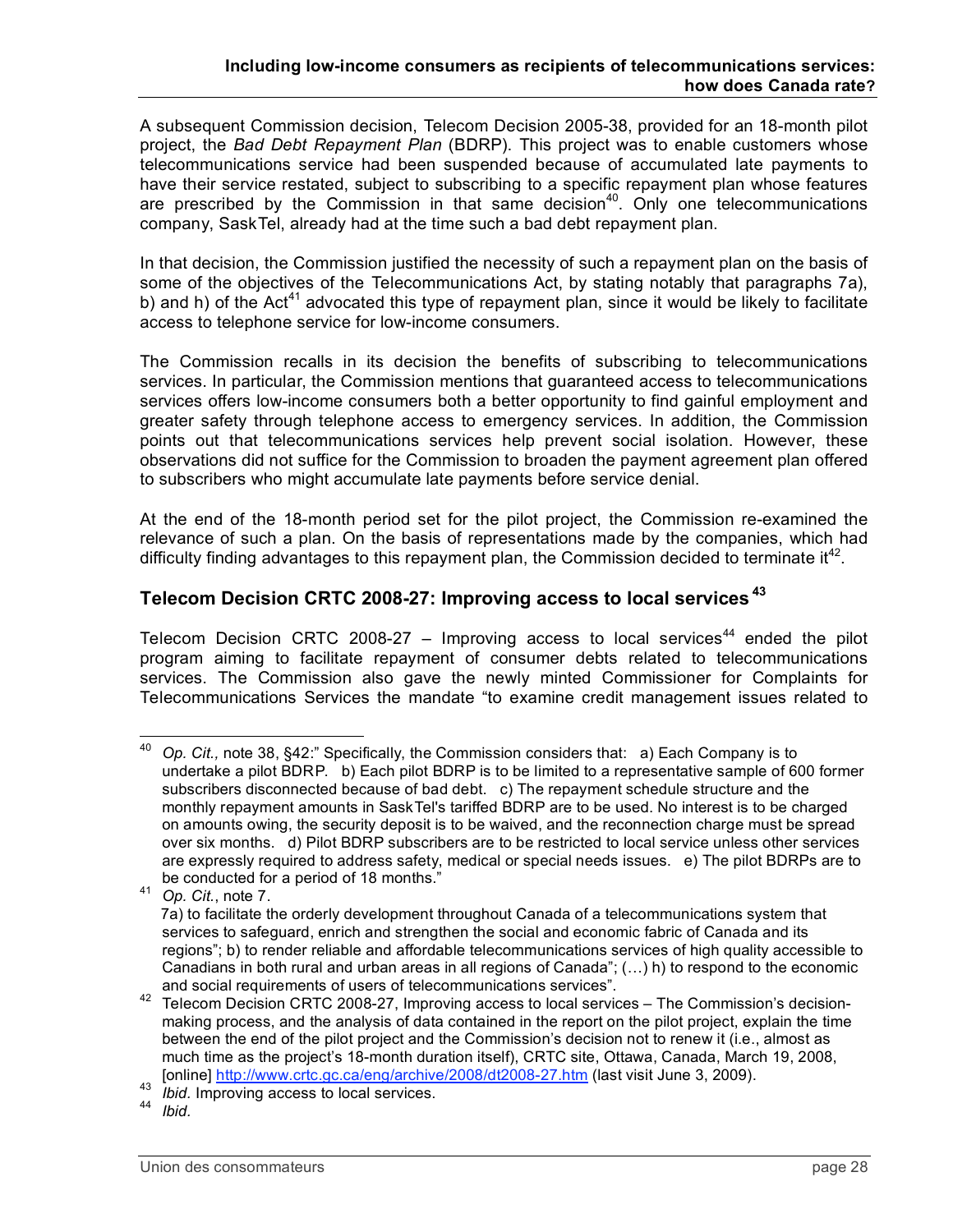improving access to local services"<sup>45</sup>.

To justify the project's termination, the Commission mentions that the loan default rates of consumers who had participated in the program varied considerably from one company to another (e.g.: 81% in the case of Bell Aliant and 40% in the case of SaskTel, which had been obliged to modify its existing plan to make it compatible with that of the pilot project).

In the pilot project report submitted to the Commission, the telecommunications companies asked the latter not to extend it; the companies criticized its inefficiency, cost and administrative burden. The largest companies added that the program was unfair, since companies with more customers bore a greater administrative burden than others.

Certain consumer rights groups (such as the Public Interest Advocacy Centre<sup>46</sup> and Union des consommateurs<sup>47</sup>) emphasized the pilot project's positive results, beginning with debt payment in full by 8% of Bell subscribers and by 30% of MTS All Stream subscribers. The consumer groups also emphasized the reduction in the average indebtedness of subscribers who participated in the project; Union des consommateurs pointed out that among persons in default of payment before payment in full of their debt, total new debts incurred have been very low, i.e., \$2,158. This amount, divided by the 424 participants who had defaulted, represents an average of \$5.09 for each one<sup>48</sup>.

The consumer groups therefore pleaded for the maintenance and improvement of the program, which, in their view, had not had time to prove itself. They also stated, among other things, that the agreements proposed by companies lacked the flexibility to obtain more-satisfactory results (for example, some companies required, within the framework of the pilot project, payment in full of amounts in arrears in the month following the signing of the agreement; consumer groups refused to consider this a reasonable offer to settle).

<sup>&</sup>lt;sup>45</sup> *Ibid.*<br><sup>46</sup> The PIAC's observations of June 1, 2007, CRTC site, Ottawa, Canada, March 19, 2008, [online] http://www.crtc.gc.ca/partvii/eng/2005/8638/c12\_200515002.htm (last visit June 3, 2009).<br>47 Union des consommateurs observation of June 1, 2007, CRTC site, Ottawa, Canada, March 19, 2008,

<sup>[</sup>online] http://www.crtc.gc.ca/partvii/eng/2005/8638/c12\_200515002.htm (last visit June 3, 2009). <sup>48</sup> *Ibid.*, §18.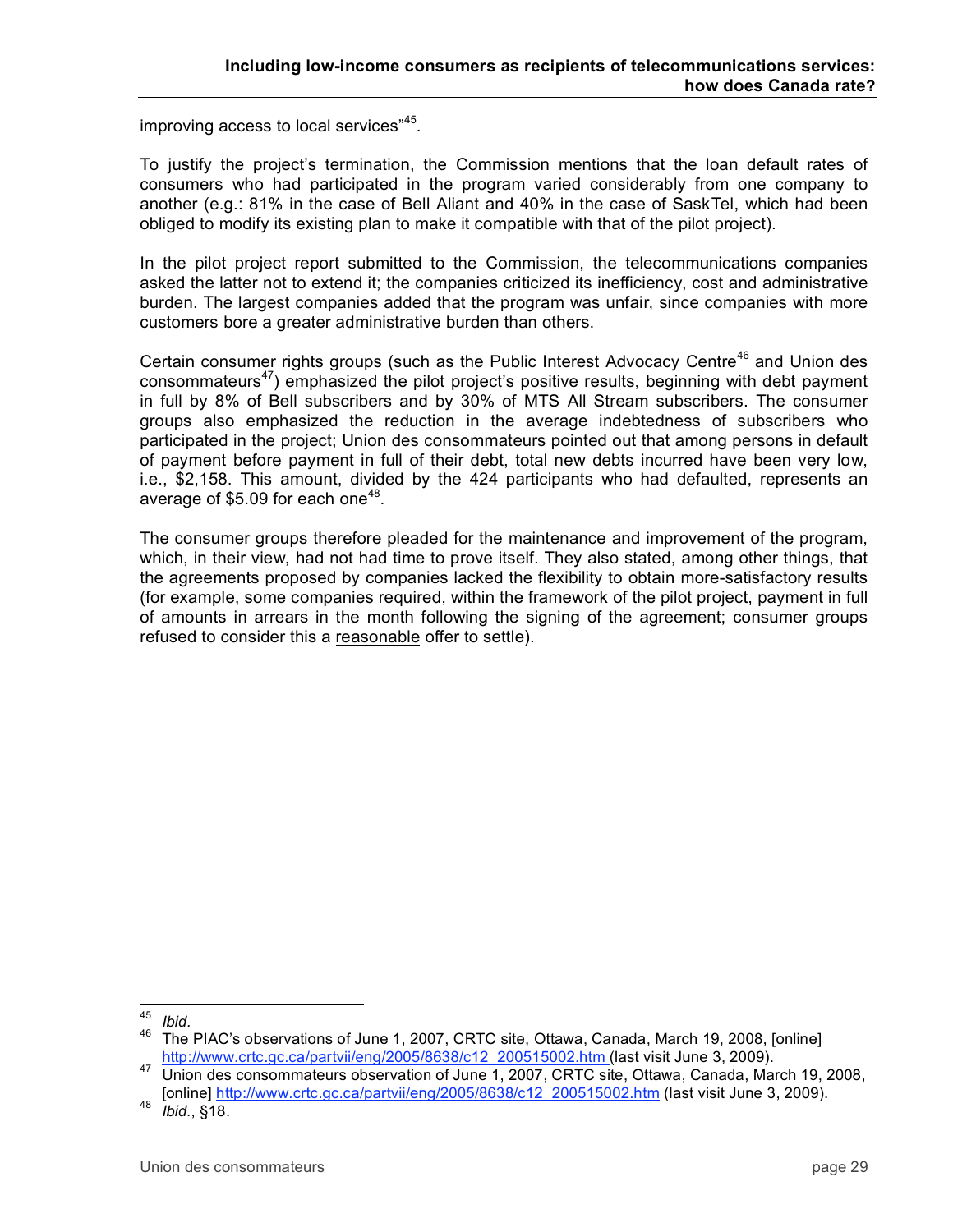The Commission, which did not attempt to understand why the repayment default rate was lower at SaskTel, the company that already had a plan before the pilot project was launched, was sympathetic to the companies' arguments. Indeed, after a purely economic analysis of the program over the pilot project's 18-month duration, the Commission writes in its decision: "the financial impact of a permanent implementation of the pilot DRP would vary between companies based on the implementation costs as well as the debt recovery ratio (i.e. debt recovered as a result of the pilot DRP divided by the new debt accrued during the pilot DRP)."<sup>49</sup> The Commission nevertheless recognizes that the program's effectiveness was hindered by a lack of flexibility in reaching agreements with which consumers would have found it easier to comply.

The Commission thus didn't take into account that such programs become more effective over a longer period, and that initial set-up costs naturally affect short-term cost-effectiveness. In particular, the Commission neglected the fact that such a program, aiming to improve access to an essential service, constitutes a social measure that cannot be analysed solely from an economic perspective – and solely from the companies' viewpoint, at that.

When the Commission mentions in this decision that other methods would be more effective and even-handed in giving consumers better access to local services, such as measures to reduce the number of disconnections, it unfortunately appears to indicate by the same token that people who have already been disconnected are henceforth abandoned to their fate, since the only program that could have corrected this situation has been abolished.

So the Commissioner for Complaints for Telecommunications Services is now responsible for credit management issues<sup>50</sup>. This agency will have to oversee and monitor consumer complaints about credit management, as well as the reconnection policies of its member companies, and to determine whether establishing a code of conduct for the companies will be necessary in this regard.

An analysis of the Commission's decision makes it clear to what extent the Order<sup>51</sup> influenced the regulatory approach even to non-economic issues. Beyond the program's necessity and benefits, its apparent absence of competitive symmetry and neutrality was the basis for the Commission's decision to kill the program.

<sup>49</sup> *Op. Cit.*, note 42, §17.<br><sup>50</sup> In the case of services that are not regulated by the CRTC and for member companies.<br><sup>51</sup> *Op. Cit.*, note 3.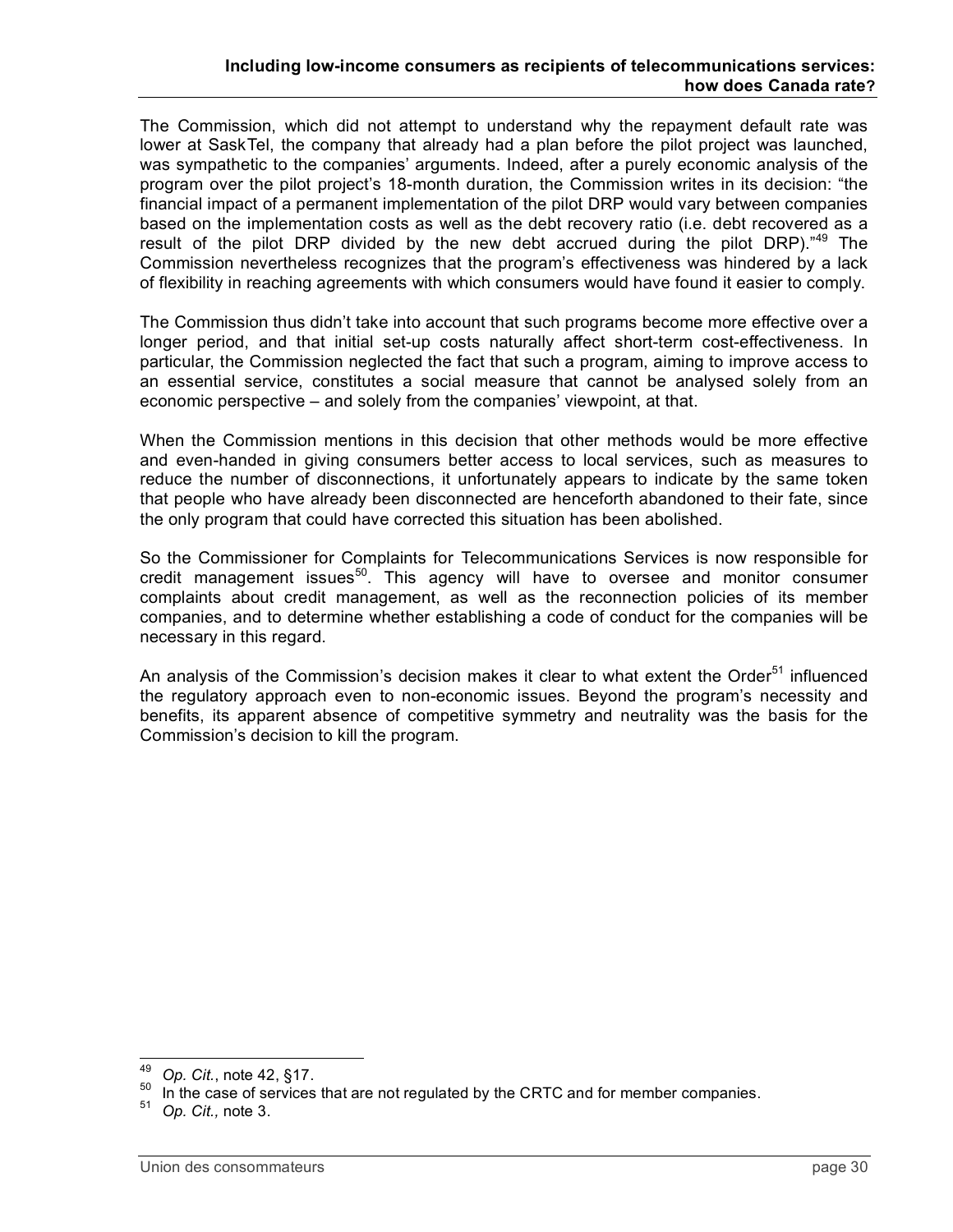### **MEASURES ADOPTED ABROAD AND INTENDED FOR LOW-INCOME HOUSEHOLDS**

In this part of the study, we will examine legislations establishing programs to help low-income people. We will focus on programs established in the United States and Europe (particularly in France, Great Britain, Belgium and Austria). We will also analyse the special case of Australia.

We have conducted our research by gathering information from the websites of each country's regulatory bodies and studying related legislation, and by gathering information from the websites of certain telecommunications companies participating in the programs.

Each time we've been able to find relevant information, we've mentioned the proportion of lowincome household budgets that is absorbed by telecommunications expenses.

Before examining the various programs, we think it important to note a common denominator of many telecommunications laws – the concept referred to as *universal service*, which is the basis of most programs to assist low-income consumers.

### **UNIVERSAL SERVICE**

The concept of universal service applied to telecommunications services appeared in 1910 in AT&T's annual report; Theodore Vail, then-president of the company, presented the telephone system as "universal, interdependent and intercommunicating". At first merely an AT&T marketing objective, this eventually became, starting in 1934, a central objective of telecommunications regulation policy in the United States $^{52}$ .

Originally, this concept referred to the legal protection of the dominant operator against the competition, called "unfair", of other companies that didn't have the obligation to provide telecommunications services to the population as a whole<sup>53</sup>. The concept has evolved over the decades, and nowadays it refers to policies that facilitate access to essential services<sup>54</sup>. Applying the principle of universal service entails an obligation to provide a minimum set of specific services to all end-users at an affordable price.

 <sup>52</sup> RYAN, Michael H. *Canadian Telecommunications Law and Regulation*, Carswell, Toronto 2005; SIMON, Jean Paul "Universal service: between socio-political mythology and economic reality- an international cross comparison EU-USA of the regulatory-economic framework", info- The journal of policy, regulation and strategy for telecommunications, information and media, Emerald Group Publishing Limited, 2008, vol. 10, Issue 5/6, pp.138-151, site du Emerladinsight, United Kingdom, Bingley, n.d., [online]

http://www.emeraldinsight.com/Insight/viewContentItem.do;jsessionid=A5E6EA640BAF26C2F717D76<br>907628BE8?contentType=Article&contentId=1745090 (last visit June 3, 2009).

es<br> *Balibid*, p. 139.<br>
REISS, Dorit Rubinstein "Agency Accountability Strategies After Liberalization: Universal Service in the United Kingdom, France, and Sweden", LAW AND POLICY, Wiley-Blackwell, Buffalo, vol. 31, 1, p. 111. "The term universal service refers to policies aimed at providing or facilitating access to telecommunications and electricity services, considered by many essential services in modern society.", p. 112.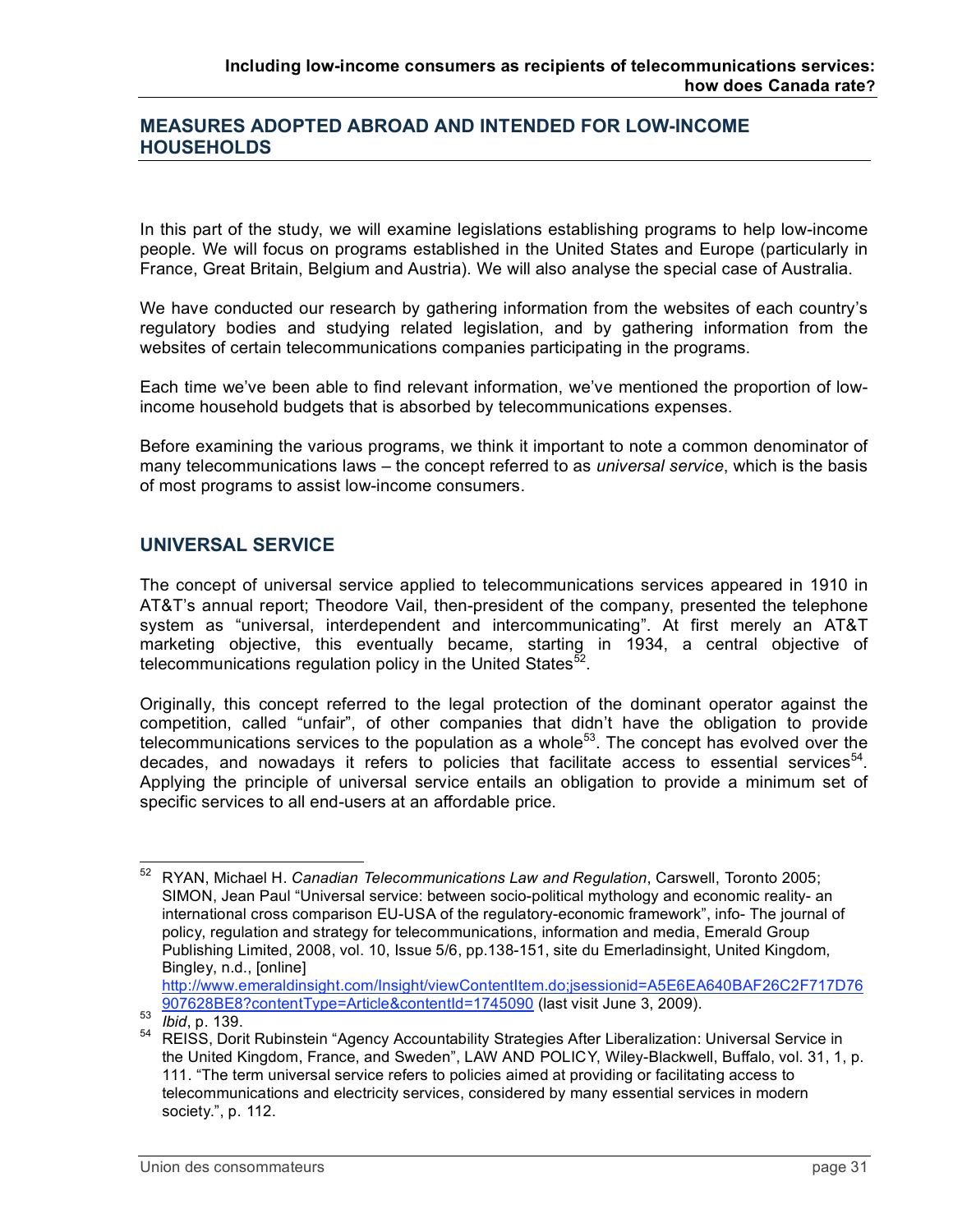In Canada, the Telecommunications Act doesn't specifically mention universal service; but it's possible to infer from certain Canadian telecommunications policy objectives that Canadian telecommunications services must aim toward universal service<sup>55</sup>. In fact, the Commission has mentioned in some of its decisions that universal accessibility to telephone services was a fundamental principle of its regulations $^{56}$ .

Over the years, the Commission has focused on rural areas to enable remote areas to benefit from affordable telecommunications services, and at the same time it has deregulated local services where, in its view, competition was present. The absence of explicit recognition of the universal service principle in the Act and in the instructions given by the Minister has certainly contributed to galloping deregulation, to the detriment of the protection that the Commission could have chosen to grant low-income households.

### **"Universal Service" directive of the European Parliament and the Council**

European legislation explicitly recognizes the principle of universal service: Directive 2002/22CE of the European Parliament and Council of March 7, 2001, concerning universal services and the rights of users regarding electronic communications networks and services ("Universal Service Directive")<sup>57</sup>, states in its fourth whereas clause, on the scope of the principle: "Ensuring universal service (that is to say, the provision of a defined minimum set of services to all endusers at an affordable price) may involve the provision of some services to some end-users at prices that depart from those resulting from normal market conditions."

Should normal market conditions not make it possible to offer universal service, the Universal Service Directive thus explicitly recognizes the right of Member States, and even imposes on them the obligation, to forego normal market conditions if necessary so that universal telecommunications services may be offered, even at lower than market prices.

The Universal Service Directive also insists on measures that Member States may have to put in place, and the types of clienteles to which those measures will apply: the Directive's seventh whereas clause states: "Such measures may also include measures directly targeted at consumers with special social needs providing support to identified consumers, for example by means of specific measures, taken after the examination of individual requests, such as the paying off of debts."

In the Directive's tenth whereas clause, we find a definition of "affordable price", which takes into account each individual user's capacity to pay: "Affordable price means a price defined by Member States at national level in the light of specific national conditions, and may involve setting common tariffs irrespective of location or special tariff options to deal with the needs of

 <sup>55</sup> *Op. Cit.* note 7. Article 7.

<sup>7</sup>a) to facilitate the orderly development throughout Canada of a telecommunications system that services to safeguard, enrich and strengthen the social and economic fabric of Canada and its regions"; b) to render reliable and affordable telecommunications services of high quality accessible to Canadians in both rural and urban areas in all regions of Canada"; (…) h) to respond to the economic and social requirements of users of telecommunications services".<br><sup>56</sup> Telecom Decision CRTC 78-7, known as *Bell Canada Increase in Rates*, on page 26.<br><sup>57</sup> Directive 2002/22/EC of the European Parliament and of the Counc

and users' rights relating to electronic communications networks and services, Eur-lex site, managed by the Publications Office, Europe, [online] http://eurlex.europa.eu/smartapi/cgi/sga\_doc?smartapi!celexplus!prod!DocNumber&type\_doc=Directive&an\_do c=2002&nu\_doc=22&lg=en (last visit June 3, 2009).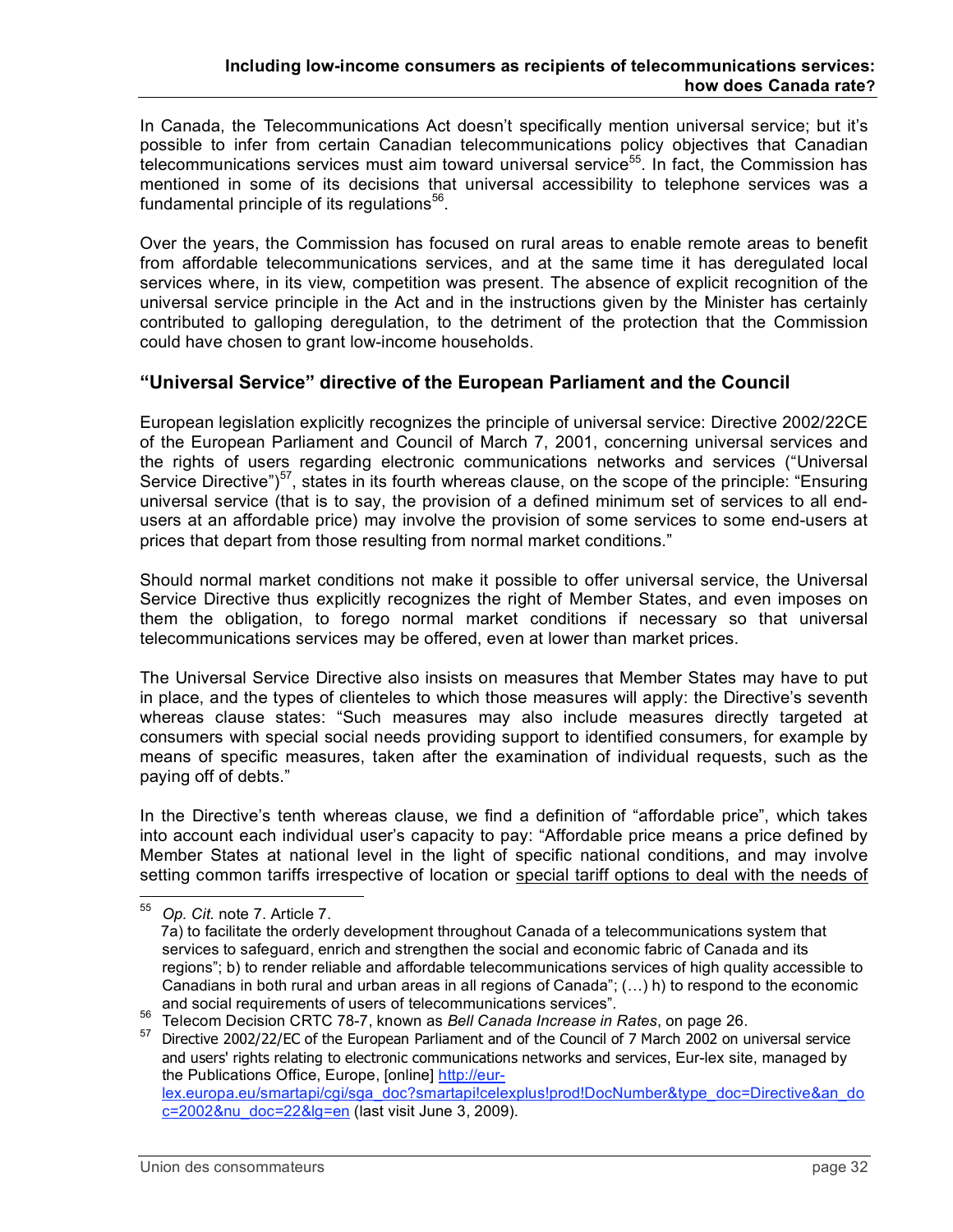low-income users. Affordability for individual consumers is related to their ability to monitor and control their expenditure." (Emphasis added)

European legislation thus identifies specific needs for low-income users and orders specific measures that take their special situation into account. Other than the price of the service itself, the Directive imposes other targeted obligations: in the fifteenth whereas clause, the obligation to offer consumers the option to selectively bar certain calls, or to apply certain measures regarding connection charges. The sixteenth whereas clause addresses the issue of disconnecting users for persistent non-payment of charges, and the possibility within Member States of maintaining telephone access so long as the subscriber pays basic telephone line charges.

European legislation thus requires that specific services and measures be applied to lowincome households, and gives member states every latitude to implement such measures; accordingly, in paragraphs two and three, article nine of the Directive, we read:

2. Member States may, in the light of national conditions, require that designated undertakings provide tariff options or packages to consumers which depart from those provided under normal commercial conditions, in particular to ensure that those on low incomes or with special social needs are not prevented from accessing or using the publicly available telephone service.

3. Member States may, besides any provision for designated undertakings to provide special tariff options or to comply with price caps or geographical averaging or other similar schemes, ensure that support is provided to consumers identified as having low incomes or special social needs.

Within the framework called the "telecom package", the European Parliament and Council are currently re-examining the Universal Service Directive, which is the object of bitter debate.<sup>58</sup>

The current work of the European Commission and the Council on the "Telecom Package" is available on the Europarl site, n.d. [online] http://www.europarl.europa.eu/oeil/file.jsp?id=5563972&noticeType=null&language=en (last visit June 3, 2009).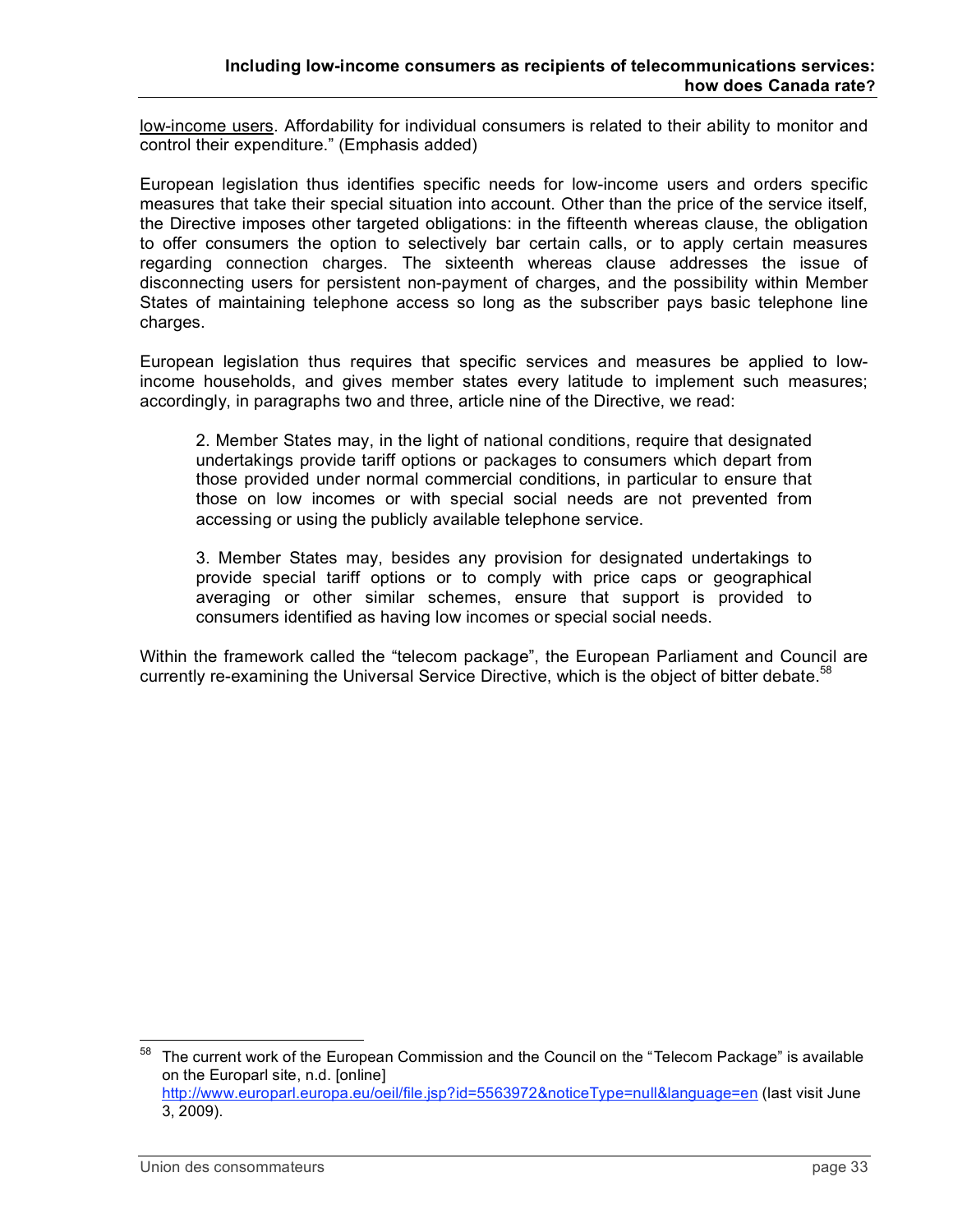#### **Universal service in the United States**

In the United States, the concept of universal service was incorporated in the Telecommunications Act of 1996<sup>59</sup>, which defines four distinct objectives: increase competition, deregulate, favour investment, and ensure universal service<sup>60</sup>; article 254 of the *Telecommunications Act* is entirely dedicated to "universal service".

Article 254. [47 U.S.C. 254] *UNIVERSAL SERVICE* defines the various components of universal service – the first component being specifically related to affordability: "(1) Quality and Rates - Quality services should be available at just, reasonable, and affordable rates. <sup>61</sup>

In paragraph i) of article 254, titled "*consumer protection*", we find this same principle, directly applied to rates: "*The Commission and the States should ensure that universal service is available at rates that are just, reasonable, and affordable.*"

Within the framework of universal service, programs have been established to improve the access of low-income people to telecommunications services.

### **MEASURES ADOPTED IN THE UNITED STATES**

The United States has constituted a specific fund to guarantee the universality of telecommunications services; all telecommunications companies that provide long distance services must collect and deposit into the fund a certain percentage of long distance charges billed, i.e., a surcharge of ten percent (10%) applied to all long distance charges, including international calls. This fund has enabled the establishment of programs intended for lowincome households, i.e., the "*Link-up" and* "*Lifeline*" programs for residential telecommunications services.

In 1996, the adoption of the *Telecommunications Act* directly incorporated those programs in the legislation on universal service.

In its 1997 report, the *Federal Communications Commission* (hereinafter the FCC) interpreted the *Telecommunications Act*, particularly the "*Lifeline*" and "*Link-up*" programs, in the light of the new universal service requirements:

"With respect to the Lifeline and Link-up programs, we observe that the Act evinces a renewed concern for the needs of low-income citizens. Thus, for the first time, Congress expresses the principle that rates should be "affordable", and that access should be provided to "low-income consumers" in all regions of the nation. These principles strengthen and reinforce the Commission's preexisting interest in ensuring that telecommunications service is available "to all the people

 $59$  Telecommunications Act of 1996, Pub. LA. No. 104-104, 110 Stat. 56 (1996) available on the Federal Communications Commission (FCC), Washington, DC, United States, November 15, 2008, [online]

http://www.fcc.gov/telecom.html (last visit June 3, 2009). <sup>60</sup> *Op. Cit.*, note 52, p. 142. <sup>61</sup> The other items of article <sup>254</sup> of the *Telecommunications Act* are: (2) Access to advanced services, (3) Access in rural and high cost areas, (4) Equitable and non discriminatory contributions, (5) Specific and predictable support mechanisms, (6) Access to advanced telecommunications services for schools, health care, and libraries, (7) Additional principles.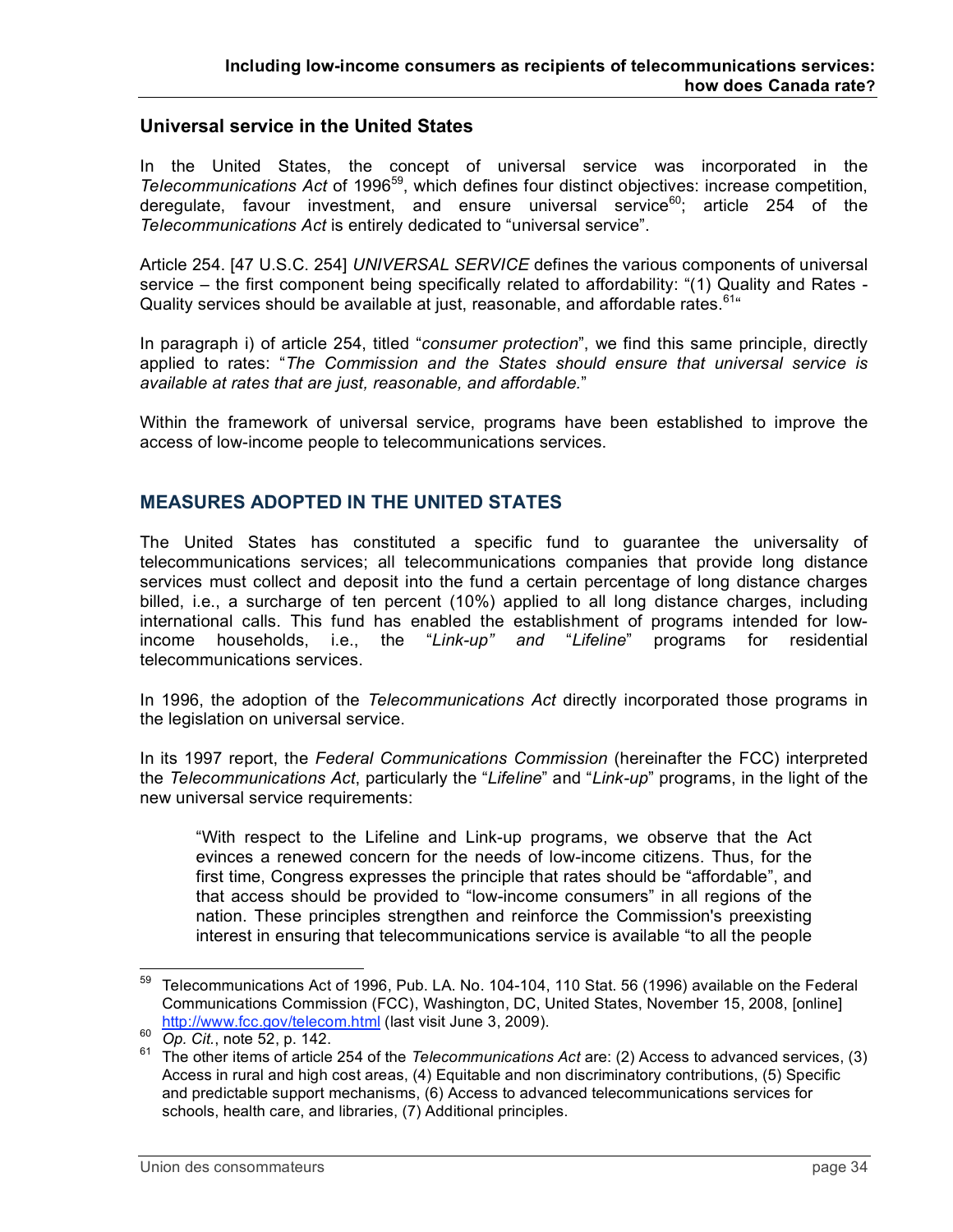of the United States." Under these directives, all consumers, including lowincome consumers, are equally entitled to universal service as defined by this Commission under section  $254(c)(1)$ ."<sup>62</sup>

Afterward, economic accessibility was interpreted by the "*Joint Board*", comprised of federal and state representatives, which stated: "factors, other than rates, such as local calling area size, income levels, cost of living, population density, and other socio-economic factors may affect affordability."<sup>63</sup>

But the "Joint Board" goes further, in rejecting the concept of a national affordability threshold and recognizing the states' fundamental role in assessing affordability $^{64}$ .

### **"Lifeline" and "Link-up" programs**

The FCC details the "Lifeline" and "Link-Up" programs in form 497<sup>65</sup>. However, the programs are established by federal legislation, and we find in the regulation code, in title 47, Volume 3, part 54, mention of universal service and related programs $^{66}$ .

The reduction amounts applied by telecommunications companies under those programs is reimbursed to them through the fund created to guarantee universal telecommunications services.

#### *Lifeline*

Article 401 of the regulation code defines the "Lifeline" program<sup>67</sup> as allowing low-income people to benefit from a monthly reduction of telephone subscription charges. Four reduction levels are provided for, up to thirty-five dollars (\$35) per month, notably for people on reservations or in areas where service needs to be improved.

#### *Link-up*

The "*Link-up*" program exclusively targets installation charges; rebates may be granted, up to one hundred dollars (\$100) for people on reservations. <sup>68</sup> "*Link-up*" also includes a deferred payment plan for installation charges.

<sup>&</sup>lt;sup>62</sup> Federal-State Joint Board on Universal Service, Report & Order, 12 FCC Rcd. 8,776, May 8, 1997, p.180, available on the website of the Universal Service Administrative Company, Washington, D.C., United States, n.d., [online] http://www.universalservice.org/\_res/documents/about/pdf/fcc-<br>orders/1997-fcc-orders/FCC-97-157.pdf (last visit June 3, 2009).

<sup>63&</sup>lt;br>
Federal-State Joint Board of Universal Service, Recommended Decision, 12 FCC Rcd.87 (1996).<br>
Form available on the site of the Universal Service Administrative Company, Washington, D.C., United<br>
65 Form available on th

States, July 2008 [online] http://www.universalservice.org/\_res/documents/li/pdf/Form-497-<br>instructions-FY2008.pdf (last visit June 3, 2009).

<sup>&</sup>lt;sup>66</sup> Code of Federal Regulations, available on the website of the Government Printing Office (GPO) Access Services, Washington, DC, United States, May 13, 2008 [online]

http://www.gpoaccess.gov/CFR/retrieve.html (last visit June 3, 2009). <sup>67</sup> *Ibid., "*<sup>a</sup> retail local service offering: (1) That is available only to qualifying low-income consumers; (2) For which qualifying low-income consumers pay reduced charges as a result of application of the Lifeline support amount described in Sec. 54.403; and (3) That includes the services or functionalities enumerated in Sec. 54.101 (a)(1) through (a)(9)."<br>Op. Cit., note 65, see also 47 CFR 54.413.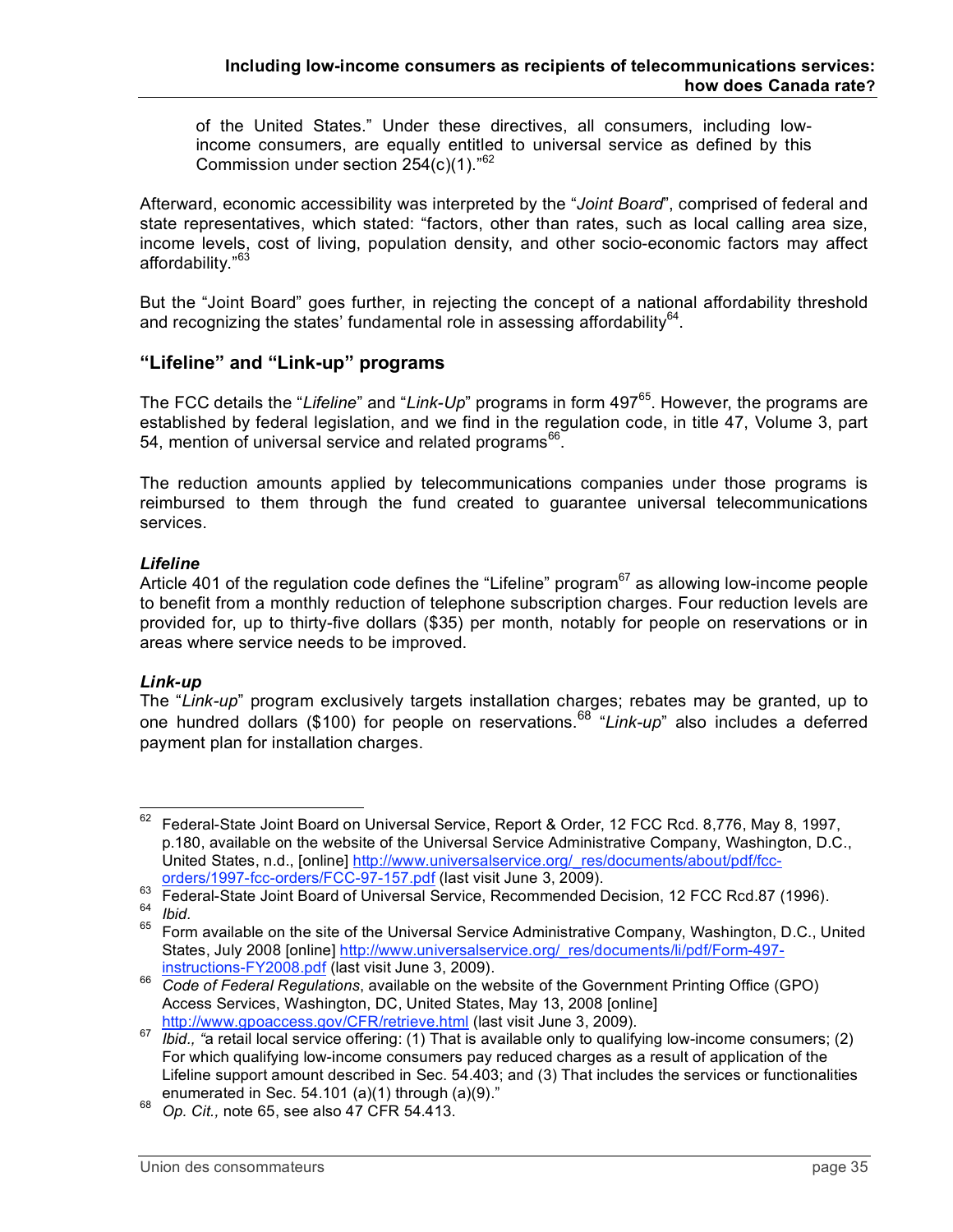# **Program eligibility criteria**

These programs' eligibility criteria are found in article 54.409 a) of the regulation code<sup>69</sup>: "To qualify to receive Lifeline service in a state that mandates state Lifeline support, a consumer must meet the eligibility criteria established by the state commission for such support. The state commission shall establish narrowly targeted qualification criteria that are based solely on income or factors directly related to income."

When the state doesn't impose its program, eligibility is determined as follows:

"b) To qualify to receive Lifeline service in a state that does not mandate state Lifeline support, a consumer's income, as defined in Sec.  $54.400(f)^{70}$ , must be at or below 135% of the Federal Poverty Guidelines or a consumer must participate in one of the following federal assistance programs: Medicaid; Food Stamps; Supplemental Security Income; Federal Public Housing Assistance (Section 8); Low-Income Home Energy Assistance Program; National School Lunch Program's free lunch program; or Temporary Assistance for Needy Families."<sup>71</sup>

There are only five (5) American states that haven't established their own "*Lifeline*" and "*Link* $up$ " programs, and where consumers use the general eligibility criteria defined above<sup>72</sup>.

Among the eligibility criteria determined by the states, the one generally considered a priority is that of income. In addition to defining the eligibility criteria, the states have also defined the terms of these programs, i.e., participation verification procedures, applicable restrictions (such as the inclusion or not of options in a program), but also their own contribution to the program<sup>73</sup>.

<sup>&</sup>lt;sup>69</sup> *Op. Cit.*, note 66.<br><sup>70</sup> *Ibid.*,"(f) Income. "Income" is all income actually received by all members of the household. This includes salary before deductions for taxes, public assistance benefits, social security payments, pensions, unemployment compensation, veteran's benefits, inheritances, alimony, child support payments, worker's compensation benefits, gifts, lottery winnings, and the like. The only exceptions are student financial aid, military housing and cost-of-living allowances, irregular income from

occasional small jobs such as baby-sitting or lawn mowing, and the like."<br>
<sup>71</sup> Ibid.<br>
<sup>72</sup> The five states concerned are: Delaware, Hawaii, Indiana, Louisiana, New Hampshire.<br>
<sup>73</sup> See the HOLT article, Lynne and Mark JA & Link-up programs", 5 Journal on Telecommunication & High Technologies Law 393, 2006-2007.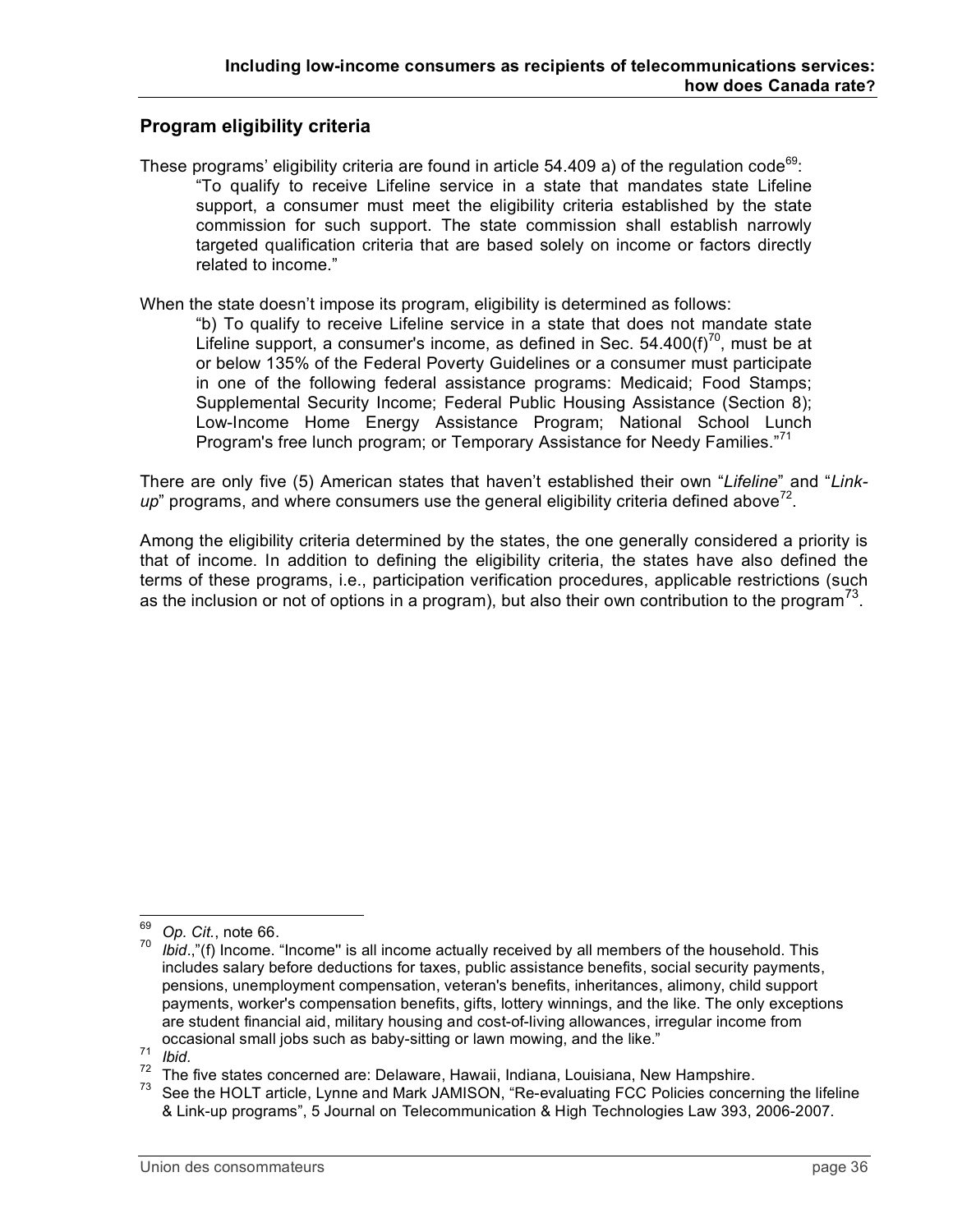### **Main criticisms of the programs**

Prior to the 2004 modification, which broadened the program eligibility criteria, program statistics showed that about one third of eligible households had subscribed to the programs<sup>74</sup>. The FC reports also mention this finding, and specify that of the 88% of low-income households that subscribe to telecommunications services, only one third benefit from the "*Lifeline*" program<sup>75</sup>. Since 1998, whereas the discount offered has increased by almost 64%, the proportion of participants to the program has increased by only two percent.<sup>76</sup>

The low level of participation in these programs is said to result from a flagrant lack of visibility, whereby the target populations are often unaware even of their existence<sup>77</sup>; to remedy this situation, some states have taken measures to publicize the programs. For instance, some states send eligible households e-mail or even pre-approved forms, while targeting potential beneficiaries by means of their registration to other assistance or social programs. Some states provide for automatic subscription to these programs for households benefiting from certain .<br>other social programs<sup>78</sup>.

The other main criticism of the programs concerns their cost. We can see the programs' cost increase in the table below, which shows the annual funding dedicated to universal service.

*Ibid.*, p. 399. Subscription rates to these programs vary by state.<br>Federal and State staff for the State Joint Board on Universal Service, Universal Service Monitoring Report, CC Dkt. 98-202, tbl. 2.3, May 2005, available on the site of the California Communications Association (CalCom) Sacramento, California, United States, May 2008 [online]<br>http://www.caltelassn.com/Reports06/Universal%20Service/UnivSer05.pdf (last visit June 3, 2009).

<sup>76&</sup>lt;br>
Op. Cit., note 54, p. 403.<br>
Op. Cit., note 54, p. 404: "The four surveys conducted for PURC indicate the primary barrier to Lifeline<br>
participation appears to be a lack of public awareness."

participation appears to be <sup>a</sup> lack of public awareness." <sup>78</sup> See the report of working group FCC/NARUC/NASUCA on the "Lifeline" and "Link-up" programs, p. 6, available on the Life Line site, Washington, DC, United States, July 26, 2005 [online] http://www.lifeline.gov/LLLUReport.pdf (last visit June 3, 2009).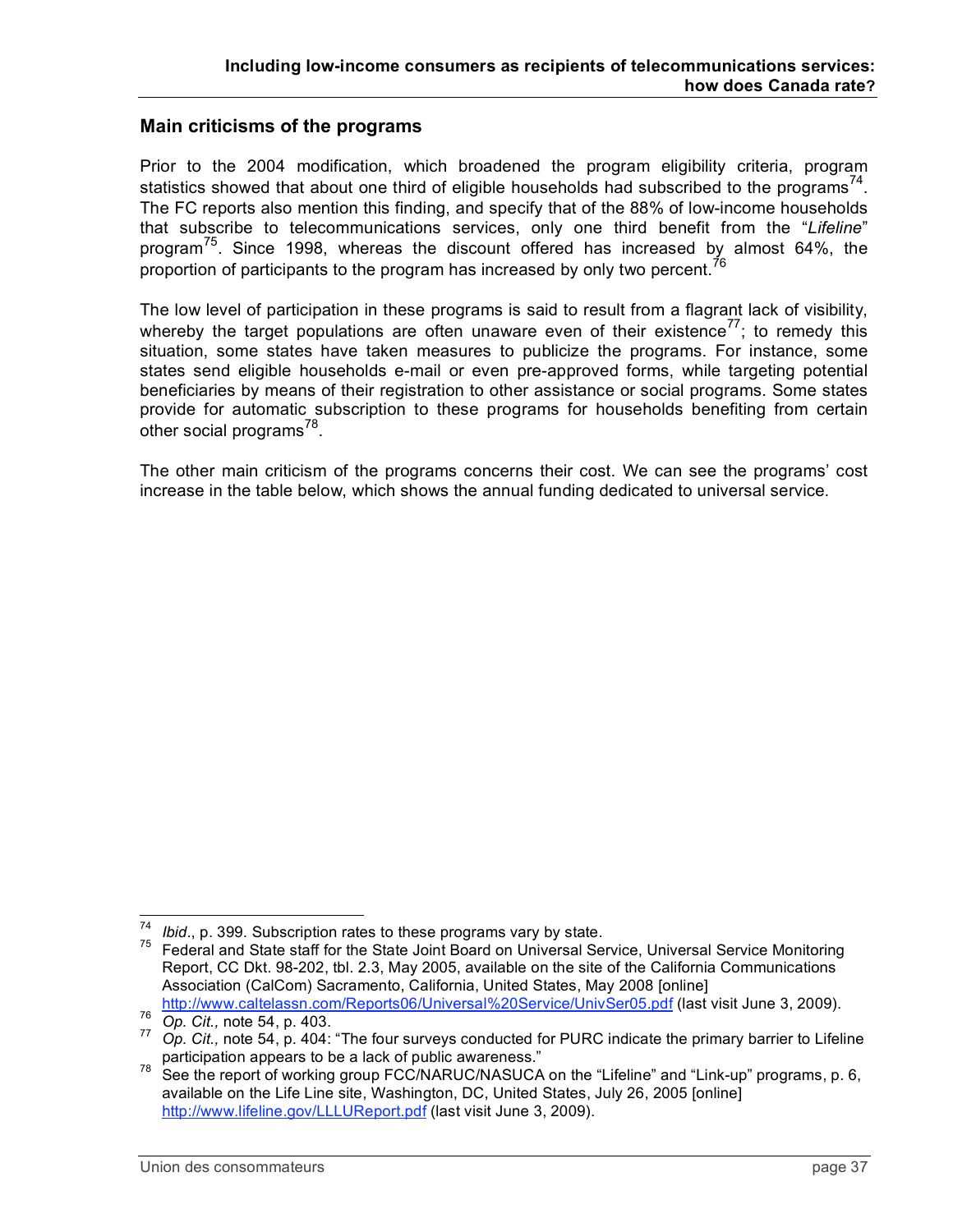



Figure 1 – Growth of the USF  $^{79}$ 

The low participation rate to the programs and the low rate of new participants are explained not only by a ignorance of the programs, but also by the arrival of cell phones. As the time when the eligibility criteria were broadened, it was observed that the number of wireless telecommunications service subscribers exceeded the number of residential telecommunications services<sup>80</sup>.

Recently, certain wireless service providers have become eligible for the programs. Despite this welcome effort to reach the target clienteles, the number of subscribers who have taken advantage of these measures has remained quite low.

Given these results, some authors insist that the programs need to evolve, and they propose new ideas for funding and applying them. Some authors propose vouchers for purchasing a particular item or obtaining a discount<sup>81</sup>. Beneficiaries could use their vouchers for any type of access to telecommunications services, such as VOIP or wireless subscriptions, or even

<sup>&</sup>lt;sup>79</sup> Excerpt from the Simon article, *Op. Cit.,* note 52, p. 142.<br><sup>80</sup> *Ibid.*, p. 405.<br><sup>81</sup> *Op. Cit.*, note 54; the authors also mention that the Vouchers idea was previously put forward, notably in: Universal Service Working Group, *Digital Age Communication Act*, Progress & Freedom Foundation, December 2005. Available [online] http://www.pff.org/issues-pubs/books/051207daca-usf-2.0.pdf (last visit June 3, 2009).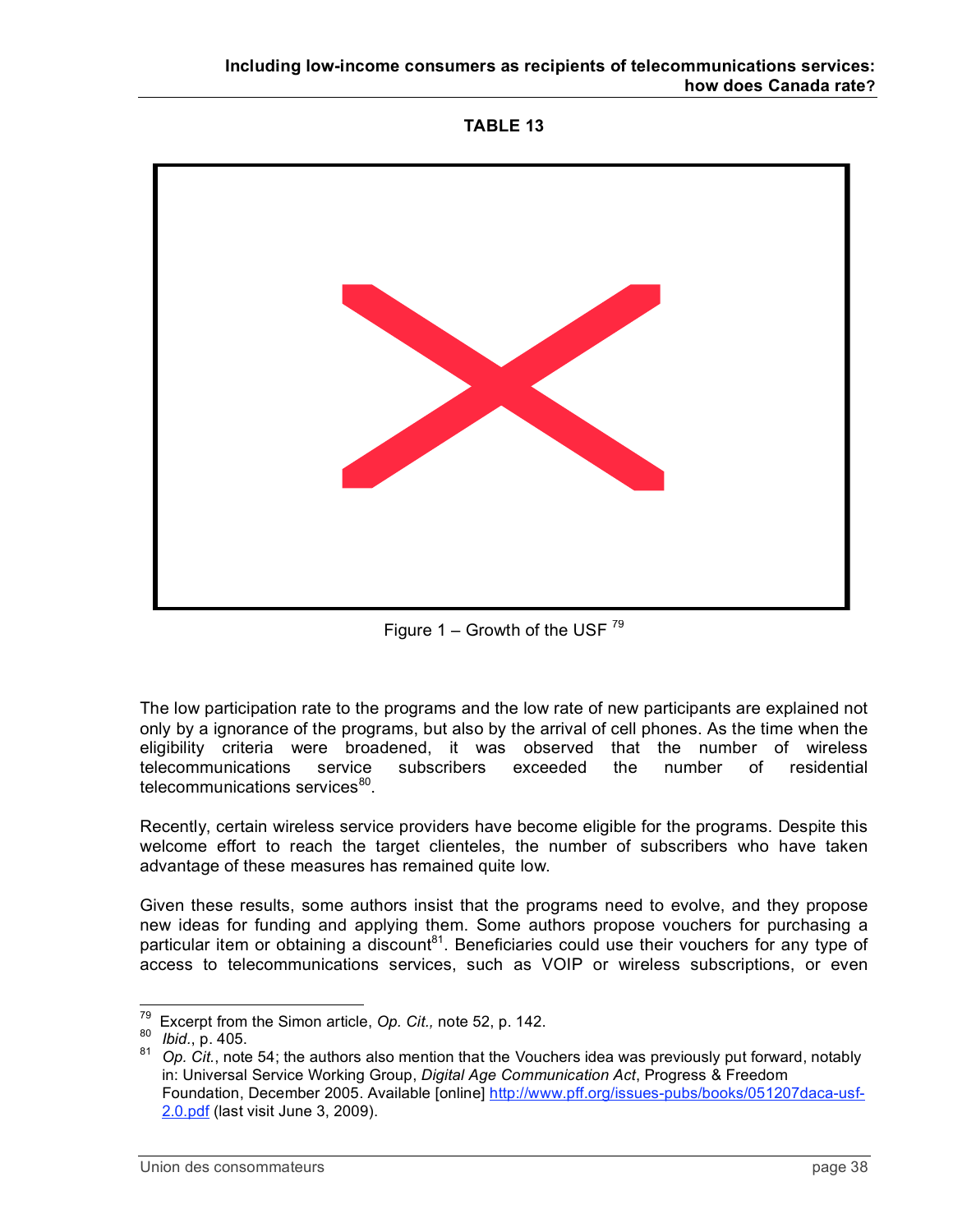prepaid card purchases.

It will be interesting to observe the programs' new funding methods under the new American administration, and the new directions that will be taken to help low-income households subscribe to telecommunications services.

### **SafeLink Wireless program**

In 2008, following in the footsteps of the "*Lifeline"* program, a new program, "*SafeLink* Wireless<sup>"82</sup>, was launched in some American states<sup>83</sup>.

This new version of the "*Lifeline*" program is intended for wireless services; eligible people receive a cell phone free of charge with a certain allocated communication time, which varies among participating stages (between 41 and 80 minutes<sup>84</sup>); beneficiaries of this program can also purchase calling cards to extend their communication time. The program is valid for one year, renewable with proof that the subscriber still meets program eligibility conditions. The beneficiary is not bound by any contract with a telecommunications company. Other than simple access, additional services are included: call display, call waiting, voice mail. International calls are billed at the same rate as long distance calls, unused minutes are carried over to the next month, the device remains activated for one year after it is sent, and emergency calls are not billed.

Are eligible for the program those households that participate in a state or federal program, such as "Federal Public Housing Assistance, Food Stamps and Medicaid", and those whose total income is below the threshold of 135% of poverty guidelines. Are excluded those households in which someone already benefits from the "*Lifeline*" program. An applicant must also have a fixed address other than a post office box.

 $82$  The program's website, SafeLink, Miami, Florida, United States, n.d. [online]

https://www.safelinkwireless.com/EnrollmentPublic/home.aspx (last visit June 3, 2009).<br><sup>83</sup> Delaware, Florida, Tennessee, Georgia, Massachusetts, Michigan, New York, North Carolina,

Pennsylvania, Virginia.<br><sup>84</sup> Details of programs for each state, such as Massachusetts, on the SafeLink site, Miami, Florida, United States, n.d. available, [online] https://www.safelinkwireless.com/EnrollmentPublic/faq.aspx (last visit June 3, 2009).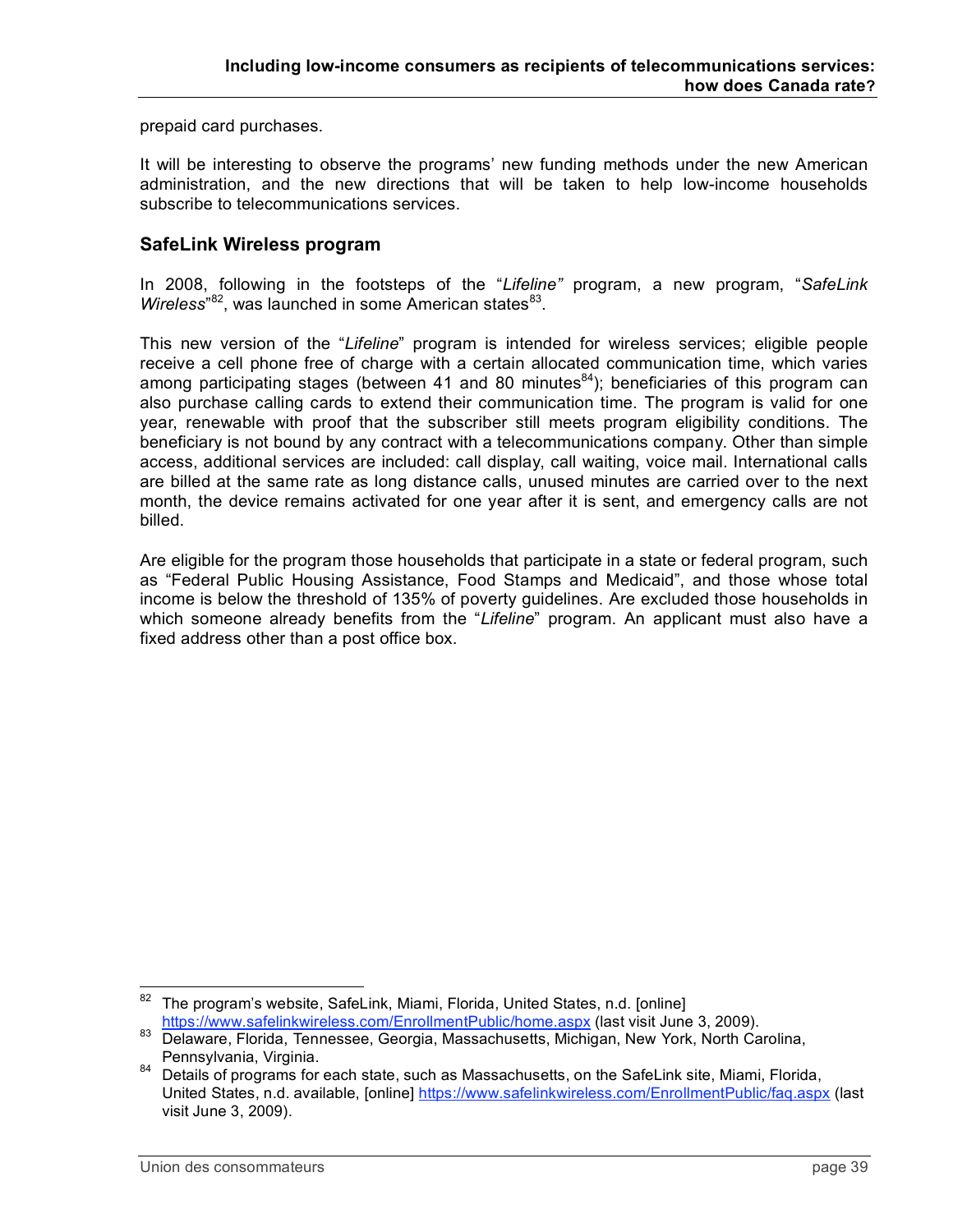### **MEASURES ADOPTED IN FRANCE**

According to statistics provided by the Institut national de la statistique et des études économiques, the ratio of telecommunications service expenses to the overall expenses of lowincome households, i.e., those in the first income quintile, is slightly greater than that of corresponding Canadian households. (Table 14 below)





*Graphic on the buying pattern according to the standard of living in 2006*<sup>85</sup>

<sup>85</sup> Graphic excerpted from: Enquête de budget de famille 2006 de l'Institut national de la statistique et des études économiques (INEE), available on the INEE website, ministère de l'Économie, de l'Industrie et de l'Emploi, Paris, France, [online] http://www.insee.fr/fr/themes/document.asp?ref\_id=BDF06 (last visit June 3, 2009).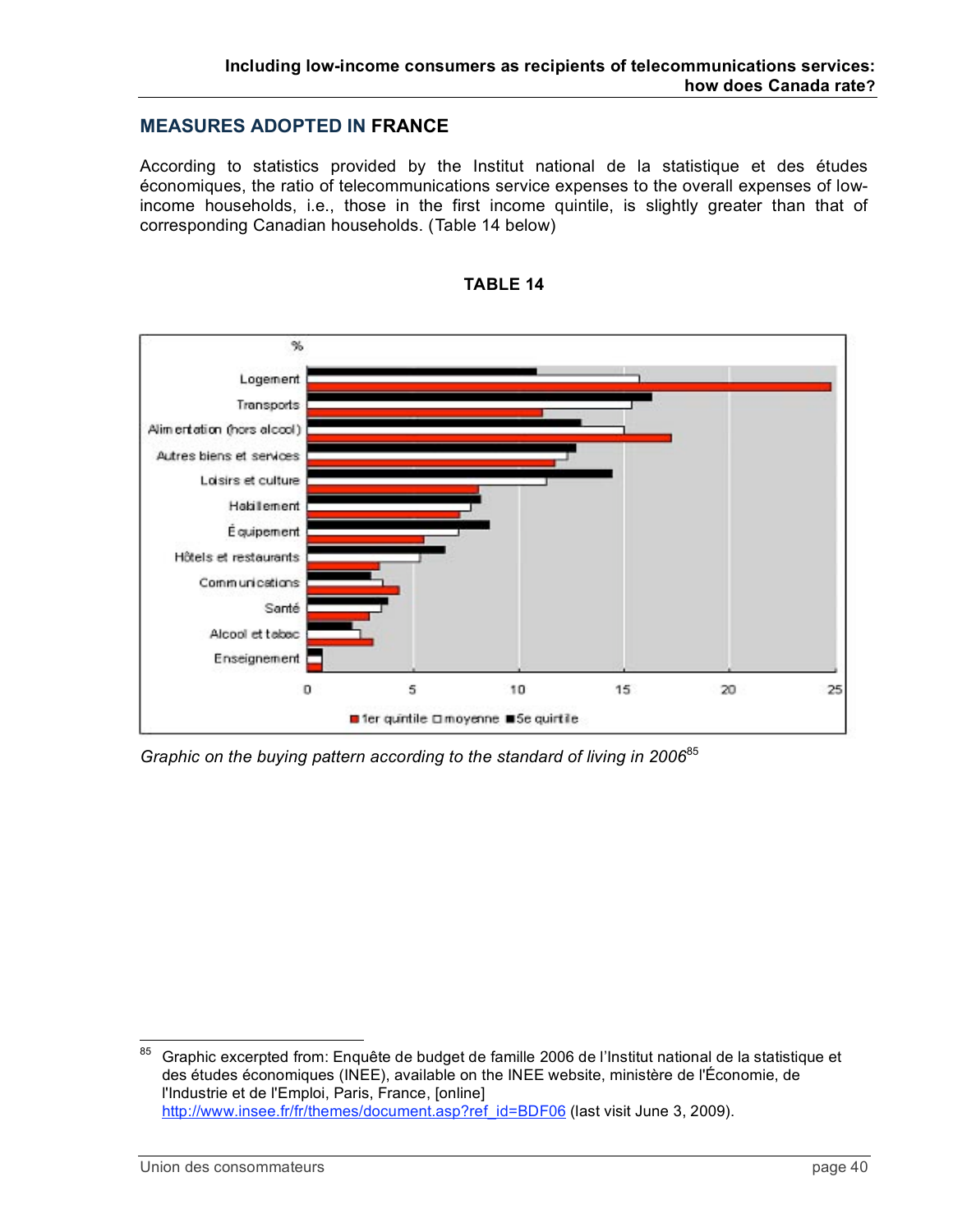#### **Code des postes et communications électroniques: a code with a social impact?**

France being a member of the European Union (as are the United Kingdom, Belgium and Austria, which we will examine below), we will not revisit the Universal Service Directive, since it must have been transposed in the internal legislation of each member state. However, we will briefly refer to certain universal service provisions<sup>86</sup>.

We will examine first the Code des postes et communications électroniques $87$  (hereinafter the Code), and more particularly Book II on electronic communications and its chapter III on public service obligations.

Article L.35 of the Code defines the characteristics that public services must present: "Les obligations de service public sont assurées dans le respect des principes d'égalité, de continuité et d'adaptabilité. Elles comprennent:

a) Le service universel des communications électroniques défini, fourni et financé dans les conditions fixées aux articles L. 35-1 à L. 35-4; (...)"

Article L35-1 specifies the content of universal service:

"Le service universel des communications électroniques fournit à tous: 1° Un service téléphonique de qualité à un prix abordable.

Les conditions tarifaires incluent le maintien, pendant une année, en cas de défaut de paiement, d'un service restreint comportant la possibilité de recevoir des appels ainsi que d'acheminer des appels téléphoniques aux services gratuits ou aux services d'urgence au bénéfice du débiteur (…)

Le service universel est fourni dans des conditions tarifaires et techniques prenant en compte les difficultés particulières rencontrées dans l'accès au service téléphonique par certaines catégories de personnes, en raison notamment de leur niveau de revenu et en proscrivant toute discrimination fondée sur la localisation géographique de l'utilisateur.

Un décret en Conseil d'État, pris après avis de la Commission supérieure du service public des postes et des communications électroniques, précise les modalités d'application du présent article et le contenu de chacune des composantes du service universel."

http://www.emeraldinsight.com/Insight/viewContentItem.do?contentType=Article&contentId=1745089 (last visit June 3, 2009).<br><sup>87</sup> The Code des postes et communications électroniques is available on the website of LégiFrance,

<sup>&</sup>lt;sup>86</sup> For additional information on universal service in France, read Michel Berne's article, "Telecommunications universal service in France", info- The journal of policy, regulation and strategy for telecommunications, information and media, Emerald Group Publishing Limited, 2008, vol. 10, Issue 5/6, pp. 121-137, available on the website of Emerladinsight, Bingley, United Kingdom, n.d., [online]

Paris, France, n.d. [online] http://www.legifrance.gouv.fr/initRechCodeArticle.do (last visit June 3, 2009).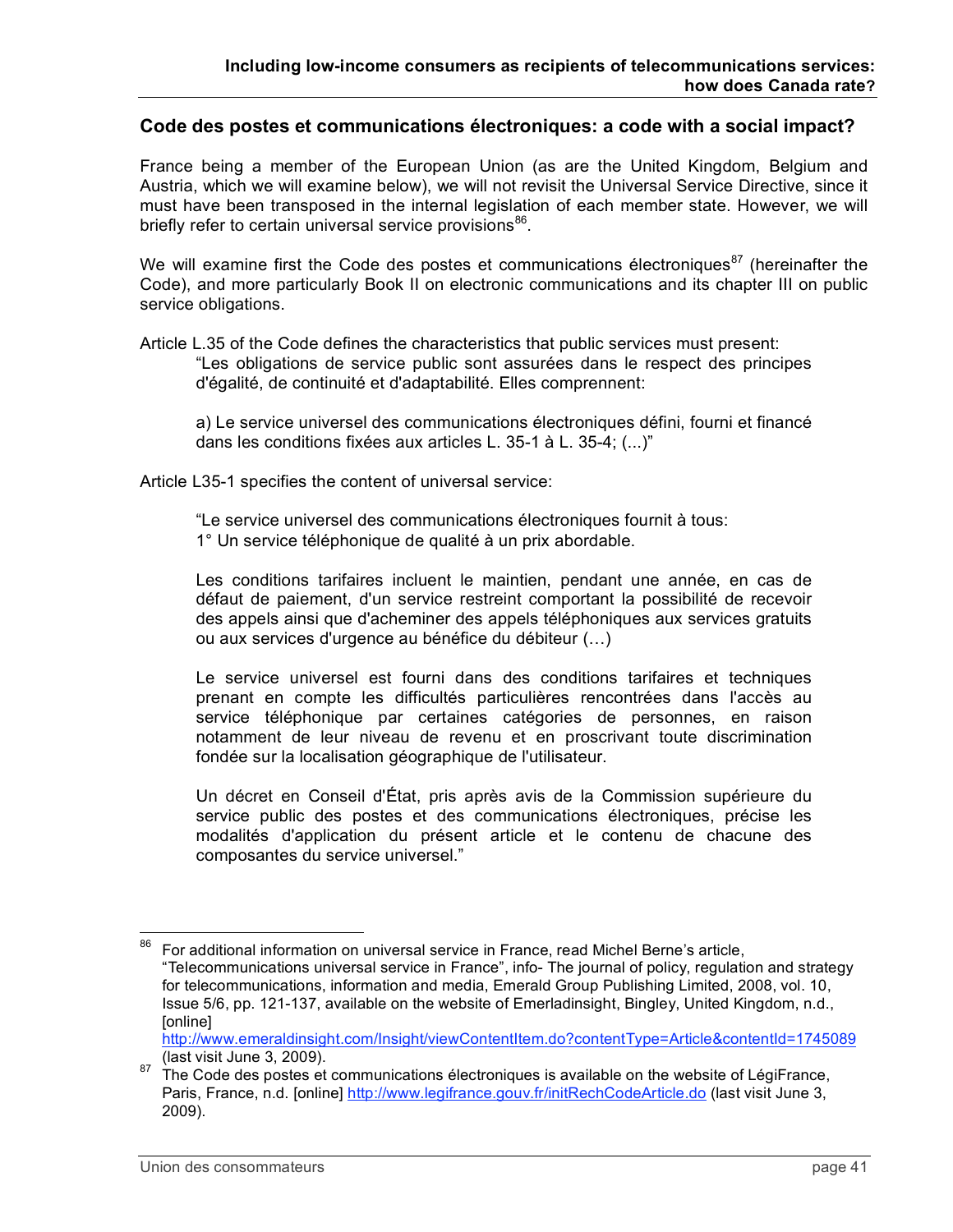Beyond simple economic accessibility, the Code imposes, among other things, service maintenance, albeit restricted, in the event of default on payment. The fact that the French Code imposes this type of measure clearly indicates the legislator's willingness to protect the most financially fragile populations. To that effect, the legislator also understands the importance of not breaking the social link provided by the telephone and of ensuring people's safety.

Again in the same article, there is an obligation regarding the pricing and provision of universal service; that article makes it mandatory to take into account a subscriber's particular situation in order to determine if the service is affordable to him.

The measures and programs apply to residential telephone services.

### **Social pricing details**

In line with the articles quoted above, there is article R. 20-34 of the Code, which specifies the type of measures intended for low-income people:

"Les personnes physiques qui ont droit au revenu minimum d'insertion ou qui perçoivent l'allocation de solidarité spécifique ou l'allocation aux adultes handicapés et qui ont souscrit un abonnement au service téléphonique fixe auprès de l'opérateur qui les dessert, autorisé selon les conditions fixées au III, bénéficient, sur leur demande, d'une réduction de leur facture téléphonique."

We note that subscription to this pricing is voluntary and that eligible households have to request it.

As for the monthly amount of the discount, it is, under the third paragraph of the same article, "fixé par arrêté du ministre chargé des communications électroniques pris après avis de l'Autorité de régulation des communications électroniques et des postes. [ARCEP]"

According to ARCEP's 2007 annual report<sup>88</sup>, the social pricing for subscription is €6.49 monthly, taxes included, vs. €16 for the standard subscription. Compensation for the discount granted by France Télécom, the incumbent operator and the only one offering social pricing in France, breaks down as follows: one part is borne by the universal service fund (€5.04 taxes included per month) and the other part by France Télécom (€4.47 taxes included per month). ARCEP'S annual report explains: "En effet, en tant que prestataire désigné par le ministre de la première composante du service universel, le téléphone, l'opérateur historique a l'obligation d'offrir une réduction sociale tarifaire."

<sup>&</sup>lt;sup>88</sup> Autorité de régulation des communications électroniques et des postes, Rapport annuel, Partie IV, chapitre V, p. 316, available on the website of the Autorité de régulation des communications électroniques et des postes, Paris, France, n.d. [online] http://www.arcep.fr/index.php?id=2105 (last visit June 3, 2009).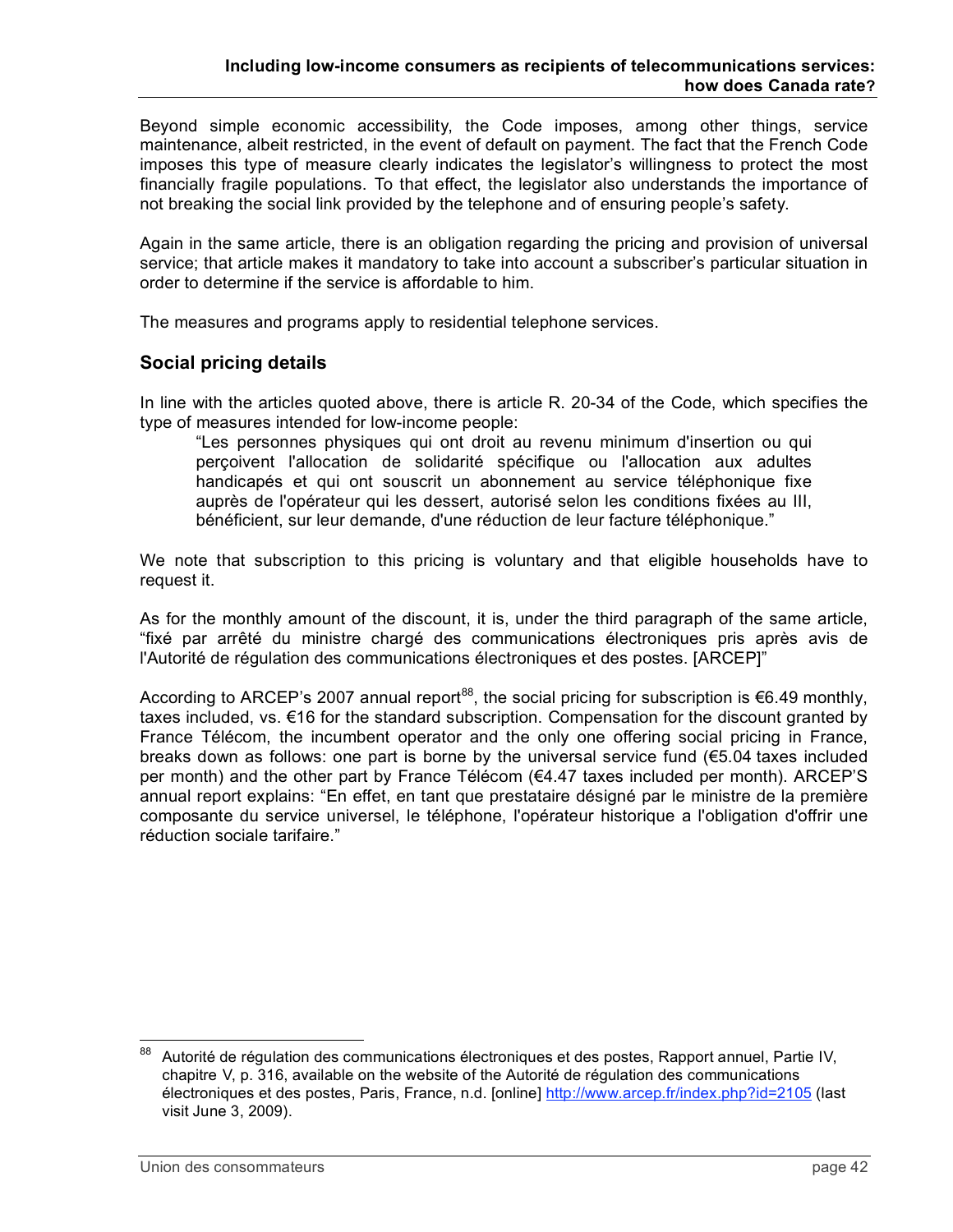# **Universal service fund**

Under article L.35-3 of the Code<sup>89</sup>, all telecommunications service providers are obliged to pay into the universal service fund. Among the telecommunications service providers are those that offer wireline and wireless services as well as Internet service providers, calling card providers, VOIP service providers, and even certain local groups.

Telecommunications service providers generally contribute to the fund pro rata of the portion of their sales volume that is generated by communications services.

### **Other initiatives for low-income households**

France Télécom has recently been offering a new program intended for low-income households, and applicable to wireless services.

The company Orange (France Télécom, hereinafter Orange) is offering, to *allocataires des minima sociaux* (minimum guaranteed income beneficiaries, single-parent allowance beneficiaries, and future beneficiaries of the *revenu de solidarité active*), a package for ten euros (€10) per month (about \$16) that includes 40 communications minutes<sup>90</sup> and 40 text messages<sup>91</sup>. Orange's offer is linked to a monthly contract; a subscriber can thus terminate the service at any time, without incurring penalty fees related to longer term contracts<sup>92</sup>. Moreover, this company is working on a bundle offer (telephone, Internet, television) for €20 (about \$32) per month intended for low-income households.

This program for low-income people likely results from Code changes effected by the *Loi de* modernisation de l'économie<sup>93</sup>, whose new article L.33-9 states: "Une convention entre l'État et les opérateurs de téléphonie mobile détermine les conditions dans lesquelles ceux-ci fournissent une offre tarifaire spécifique à destination des personnes rencontrant des difficultés particulières dans l'accès au service téléphonique en raison de leur niveau de revenu."<sup>94</sup> This amendment confirms that universal service and social pricing were not intended to apply to all telecommunications services.

<sup>&</sup>lt;sup>89</sup> The Code is available on the website of LégiFrance, Paris, France, n.d. [online] http://www.legifrance.gouv.fr (last visit June 3, 2009).

<sup>&</sup>lt;sup>90</sup> Whereas airtime in Canada includes incalls and outcalls, in France only outcalls are charged as

airtime and no limit to incalls is imposed. <sup>91</sup> Information published on the website of Libération. "*Orange lance un forfait low cost pour les plus démunis",* Libération, section économie, May 12, 2005, Paris, France, [online] http://www.liberation.fr/economie/0101566776-france-telecom-lance-un-forfait-low-cost-pour-les-plus-

 $\frac{1}{92}$  demunis (last visit June 3, 2009).<br>As a comparison: One of the first offers by a wireless service provider (FIDO) offers in Canada a package whose conditions are apparently similar to Orange's (for \$15 monthly before taxes, a package including 50 minutes of calls (incalls and outcalls) and 50 text messages. FIDO's offer may be linked to a two-year contract and subject to severe penalties for premature termination of the service. In fact, it depends on whether the consumer chooses to purchase the wireless telephone or to benefit from a FIDO promotion offering the telephone in exchange for a two-year commitment to

wireless services provided by FIDO.<br><sup>93</sup> The Act is available on the website of LégiFrance, Paris, France, n.d. [online] http://www.legifrance.gouv.fr/affichTexte.do:jsessionid=?cidTexte=JORFTEXT000019283050 (last visit June 3, 2009).<br>However, we are not aware of the existence of an agreement entered into under this article.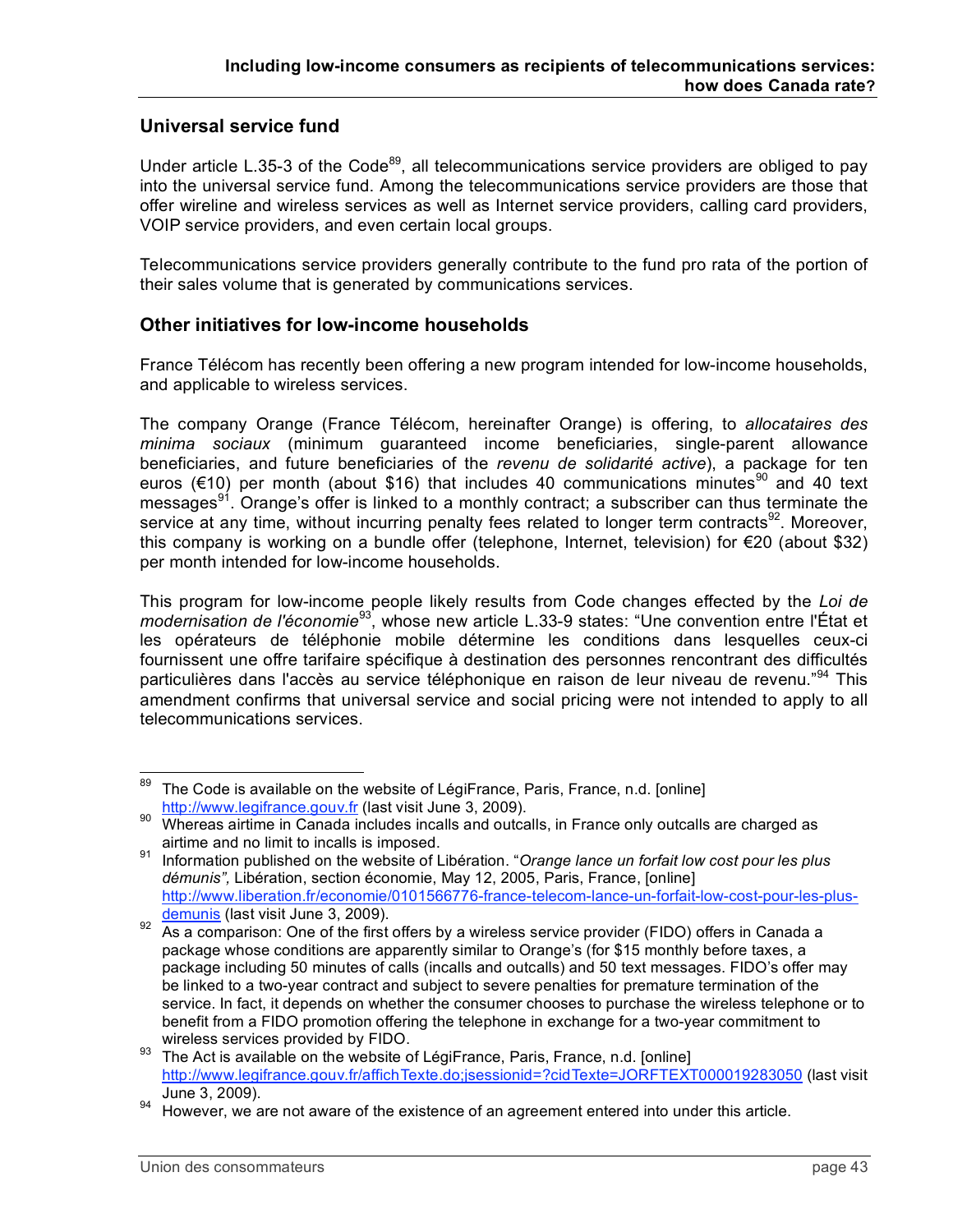In 2008, the Paris City Hall also established a program for low-income households. The Office public d'aménagement et de construction (hereinafter OPAC) developed a bundle intended for people living in the city's social housing. Henceforth, those tenants can benefit, for €1.19 taxes included (\$1.85) per month, from 512 kbps Internet service (data transfer speed is calculated in kilobytes per second = kbps), from IP telephony and 18 television channels. In addition, connected buildings will have optical fibre connections, and tenants can opt for another telecommunications service offer. The main purpose of these measures is to reduce digital service fees in France.<sup>95</sup>

In view of these measures, including those applying to wireless telecommunications services, a sociologist has claimed that a new right exists, that of being contactable ("être joignable") $96$ .

# **MEASURES ADOPTED IN BELGIUM**

Somewhat similarly to France, and thanks to the Universal Service Directive, we find in the Belgian Act of June 13, 2005, the *Loi relative aux communications électroniques*<sup>97</sup> , provisions for social pricing as part of the universal service requirement.

Accordingly, in article 74 of the Belgian Act, we read: "La composante sociale du service universel consiste en la fourniture par chaque opérateur à certaines catégories de bénéficiaires, de conditions tarifaires particulières."

The definition of *opérateur*, in article 2 of the Act, indicates that, as opposed to French law, social pricing applies to wireless telephony as well as residential or wireline services.<sup>98</sup>

 <sup>95</sup> Estelle Dumout, "L'office HLM de Paris propose le haut débit <sup>à</sup> un euro avec Neuf Cegetel", Zdnet, Paris, France, February 12, 2008, available [online]<br>http://www.zdnet.fr/actualites/internet/0,39020774,39378489,00.htm (last visit June 3, 2009).

<sup>96</sup> Marie Piquemal, Libération, section société, Paris, France, May 13, 2009, available [online] http://www.liberation.fr/societe/0101567055-ne-pas-avoir-de-portable-est-discriminant (last visit June

<sup>3, 2009).&</sup>lt;br><sup>97</sup> The Act is available on the website of the Institut belge des services postaux et des télécommunications, Brussels, Belgium, n.d. [online]

http://www.ibpt.be/GetDocument.aspx?forObjectID=951&lang=fr (last visit June 3, 2009).<br><sup>98</sup> Tarifs sociaux, website of the Institut belge des services postaux et des télécommunications, Brussels, Belgium, n.d. [online] http://www.ibpt.be/fr/196/ShowContent/1042/Tarifs\_sociaux/Tarifs\_Sociaux.aspx (last visit June 3, 2009).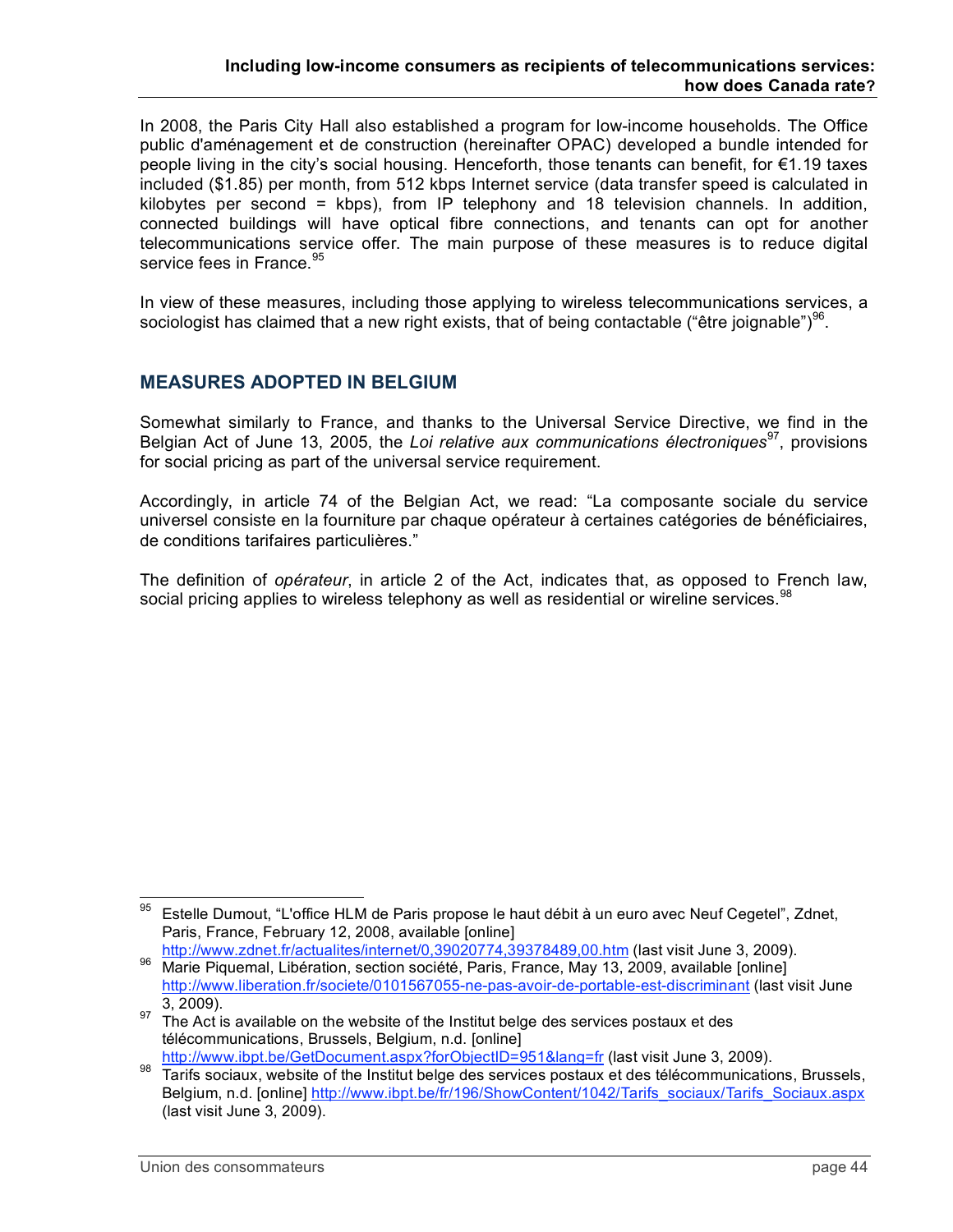### **Telephone social pricing details**

Eligibility criteria for telephone social pricing are found in article 22 of the schedule of the June 13, 2005 Act<sup>99</sup>. Several categories of people can benefit from this telephone social pricing: people over 65 or impaired whose income is below a certain bracket (€14,624.7 (about \$23,350) annually), the hearing impaired or persons having undergone a laryngectomy, the war blind, and people benefiting from the social integration income ("Minimexés").

Another major condition applies: a household can benefit only from one telephone social rate, either for a residential line or for a wireless one.

The discounts, applied to service installation, the monthly subscription if applicable, and to the communications amount, are specified in article 38 of the schedule to the Act. The Institut belge des services postaux et des télécommunications summarizes the discount amounts in Table 14, which we reproduce below as is  $^{100}$ .

|                      |                 |                | <b>Réductions</b> |                         |            |            |
|----------------------|-----------------|----------------|-------------------|-------------------------|------------|------------|
|                      |                 |                | sur le            |                         |            |            |
|                      | Type de formule |                | raccordement      | Réduction tous les mois |            |            |
|                      | Opérateur pour  | Opérateur pour |                   |                         |            |            |
| <b>Bénéficiaire</b>  | l'abonnement    | les com.       | Ligne FIXE        | Abon.                   | Com.       | Total      |
|                      |                 |                | 50% du prix       |                         |            |            |
|                      | Opérateur A     | Opérateur A    | normal            | 8.40€                   | 3.10€      | 11,50 €    |
| +65 ans, handicapés, | (pas de frais   |                | 50% du prix       |                         |            |            |
| déficients auditifs, | d'abonnement)   | Opérateur A    | normal            |                         | 3,1€       | 3.10€      |
| laryngectomie,       |                 |                | 50% du prix       |                         | 11.5€      |            |
| aveugles militaires  | Opérateur A     | Opérateur B    | normal            |                         |            | 11,50 €    |
| "Minimexés"          |                 |                |                   |                         | $3,10 \in$ | $3.10 \in$ |

#### **TABLE 14**

Again the consumer is responsible for requesting telephone social pricing.

#### **Universal service fund**

Section 7 of the Belgian *Loi sur les communications électroniques* is dedicated to the universal service fund. Article 92 §2 of the Act mentions that the fund "est affecté à la rétribution des prestataires des services prestés au titre du service universel." 101

As in France, the fund is supplied by operator contributions on the basis of their sales volume (see articles 94 and foll. of the Belgian Act). All operators must contribute to the fund (Article 96 of the Belgian Act).

<sup>99</sup> *Ibid.* <sup>100</sup> *Ibid.* <sup>101</sup> *Op. Cit.*, note 97.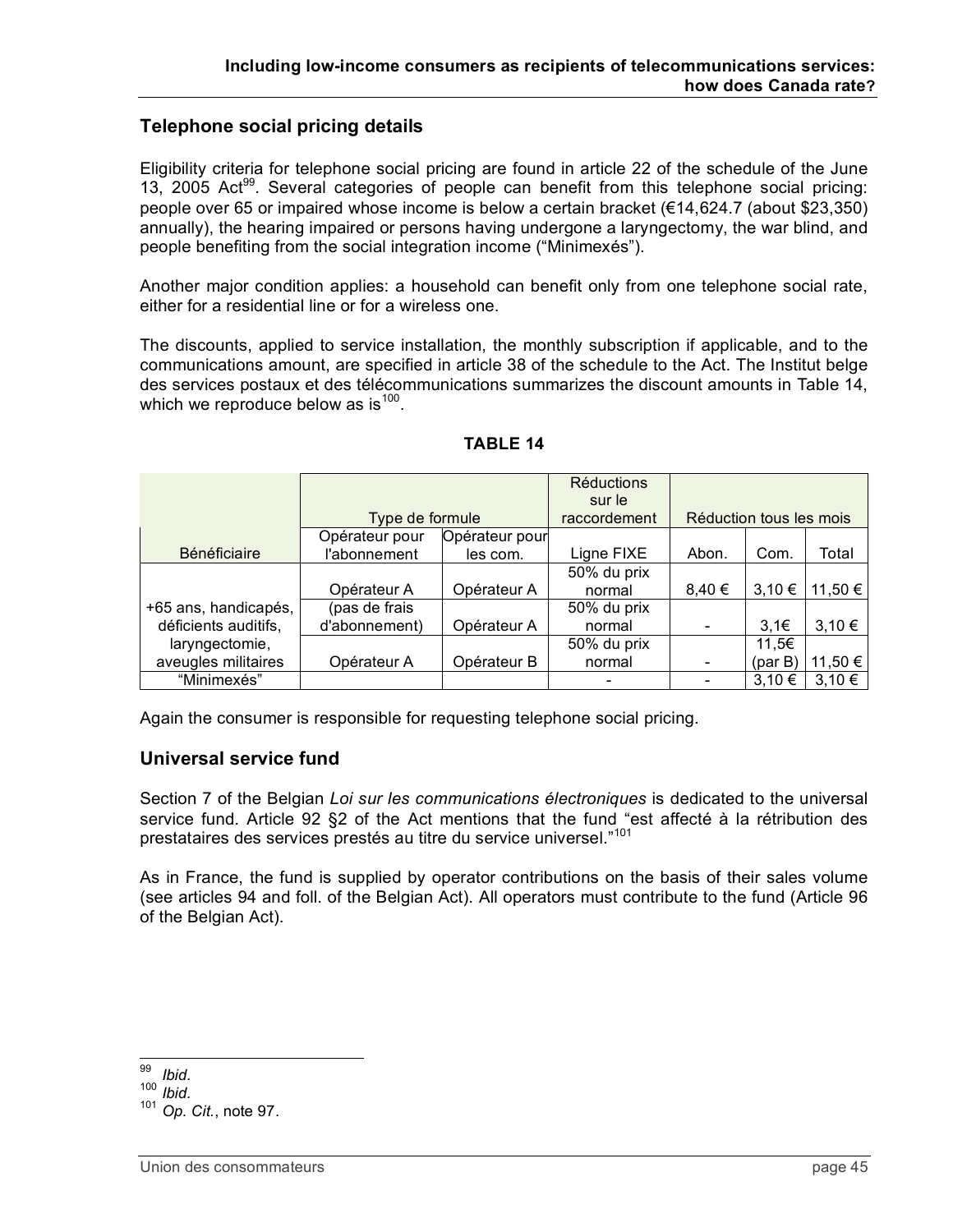# **Criticism of social pricing**

The main criticism of telephone social pricing in Belgium is that the monthly rate discount is not indexed – the proportion of fees that is covered by this allowance thus diminishes as standard subscription pricing increases, so that low-income households have to absorb the price increase without any compensation. To avoid this situation, a non-profit association (the Association belge des consommateurs, also known by the name of the magazine it publishes, Test Achat), proposes that the discount be applied in the form of a percentage of the basic rate<sup>102</sup>.

Curiously, in Belgium some operators provide services at a lower rate than Belgacom's, the incumbent provider, which still holds 70% of the market for residential lines. This is notably the case of the BASE wireless telecommunications operator, with its Classic package<sup>103</sup>. The interest in and attractiveness of social pricing are considerably lowered if even more economical offers exist on the market. However, we can ask ourselves whether such offers would exist were it not for the requirement that providers apply social pricing.

Although all operators have in theory the obligation to provide social pricing in Belgium, some operators refuse to do so, without the Institut belge des services postaux et des télécommunications penalizing the holdouts  $104...$ 

 $102$  The page "Les tarifs sociaux de la téléphonie fixe toujours moins sociaux" is available on the website of Test Achat, Brussels, Belgium, n.d. [online] http://www.test-achats.be/telephonie/les-tarifs-sociaux-<br>de-la-telephonie-fixe-toujours-moins-sociaux-s555023.htm (last visit June 3, 2009).

<sup>103</sup> Bart Vandesompele, "BASE offre à tous les consommateurs belges un nouveau tarif 'BASE Classic' moins cher que le tarif social 'Classic' de Belgacom", press release, Base website, Brussels, Belgium, June 27, 2008, available [online] http://www.base.be/base/fr/home/about\_base/press/page.aspx/1073

<sup>(</sup>last visit June 3, 2009). <sup>104</sup> Article <sup>104</sup> of the Belgian Act, which states: "Art. 104. En cas de défaillance du prestataire, constatée par l'Institut, dans l'exécution des obligations de service universel aux conditions techniques et tarifaires prévues en annexe, le ministre peut imposer au prestataire concerné une amende administrative dont le montant ne peut excéder 1% du chiffre d'affaires du prestataire concerné pour l'année considérée, calculé conformément à l'article 95." *Op. Cit.,* note 97.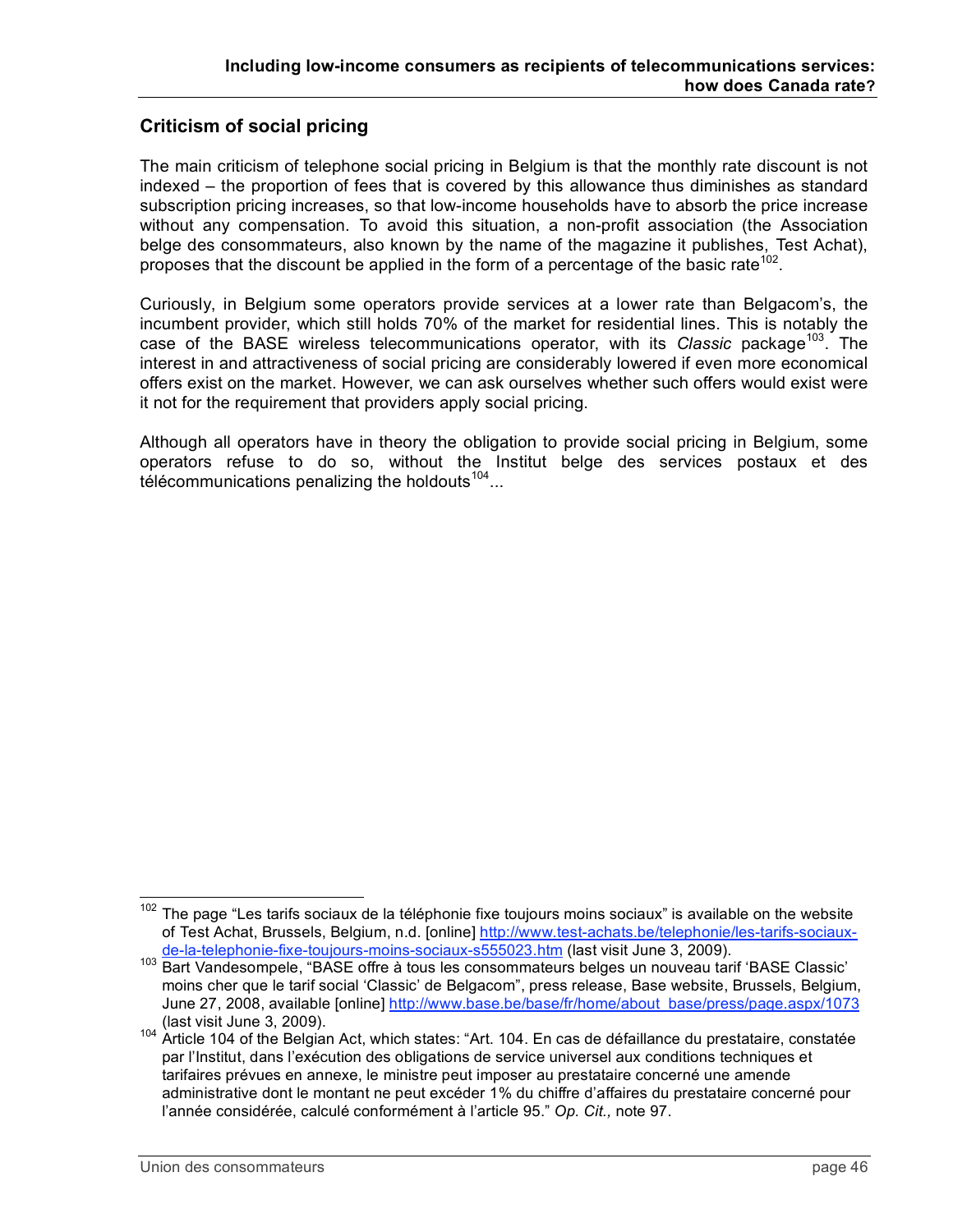# **MEASURES ESTABLISHED IN THE UNITED KINGDOM**

## **Peculiarities of the British Act**

Part I of the United Kingdom's Communications Act of 2003 (c. 21) lists the functions and powers of the "*Office of Communications"* (hereinafter Ofcom) 105 , which has a central role in regulating communications services, i.e., both telecommunications and broadcasting.

Article 3 of the Communications Act defines Ofcom's obligations:

- (1) It shall be the principal duty of OFCOM, in carrying out their functions—
- (a) to further the interests of citizens in relation to communications matters; and

(b) to further the interests of consumers in relevant markets, where appropriate by promoting competition.

(…)

(4) OFCOM must also have regard, in performing those duties, to such of the following as appear to them to be relevant in the circumstances  $-$  (...) (i) the needs of persons with disabilities, of the elderly and of those on low  $incomes: 106$ 

In addition to the promotion of competition having to be in line with consumer interests, the British Act requires Ofcom to take into account, in exercising its regulatory powers, the specific needs of low-income people. To that effect, the Act, in the Part 1 section "*Functions for the protection of consumers*", contains original provisions establishing a Consumer Panel assigned to do the research and advise Ofcom about any consumer issue in the field of telecommunications, with the exception of broadcast contents<sup>107</sup>. The panel, whose members are chosen mainly by Ofcom and the Secretary of State, is involved with certain specific issues, including the consideration of low-income people in the telecommunications sector<sup>108</sup>.

<sup>&</sup>lt;sup>105</sup> Provision available on the website of the Office of Public Sector Information, London, United Kingdom, July 17, 2003 [online] http://www.opsi.gov.uk/ACTS/acts2003/ukpga\_20030021\_en\_1#Legislation-<br>Preamble (last visit June 3, 2009).

<sup>106</sup> The article "General duties of OFCOM" is available on the website of the Office of Public Sector Information, London, United Kingdom, July 17, 2003 [online]<br>http://www.opsi.gov.uk/ACTS/acts2003/ukpga\_20030021\_en\_2#pt1-pb2-l1g3 (last visit June 3, 2009).

http://www.opsi.gov.uk/ACTS/acts2003/ukpga\_20030021\_ent\_prin-prin-prin-particle 16(2) of the British Act, which states: "The arrangements must include the establishment and maintenance of a panel of persons (in this Act referred to as"the Consumer Panel") with the function of advising both—

<sup>(</sup>a) OFCOM; and

<sup>(</sup>b) such other persons as the Panel think fit." Act available on the website of the Office of Public Sector Information, London, United Kingdom, July 17, 2003 [online] http://www.opsi.gov.uk/ACTS/acts2003/ukpga\_20030021\_en\_3#pt1-pb6-l1g16 (last visit June 3,

<sup>2009).&</sup>lt;br><sup>108</sup> See in particular article 17(4) of the British Act: "(4) In appointing persons to be members of the Consumer Panel, OFCOM must secure, so far as practicable, that the Panel are able to give informed advice about matters referable to each of the following— (...) d) the interests of disadvantaged persons, persons with low incomes and persons with disabilities; and (...)" available on the website of the Office of Public Sector Information, London, United Kingdom, July 17, 2003 [online] http://www.opsi.gov.uk/ACTS/acts2003/ukpga\_20030021\_en\_3#pt1-pb6-l1g16 (last visit June 3,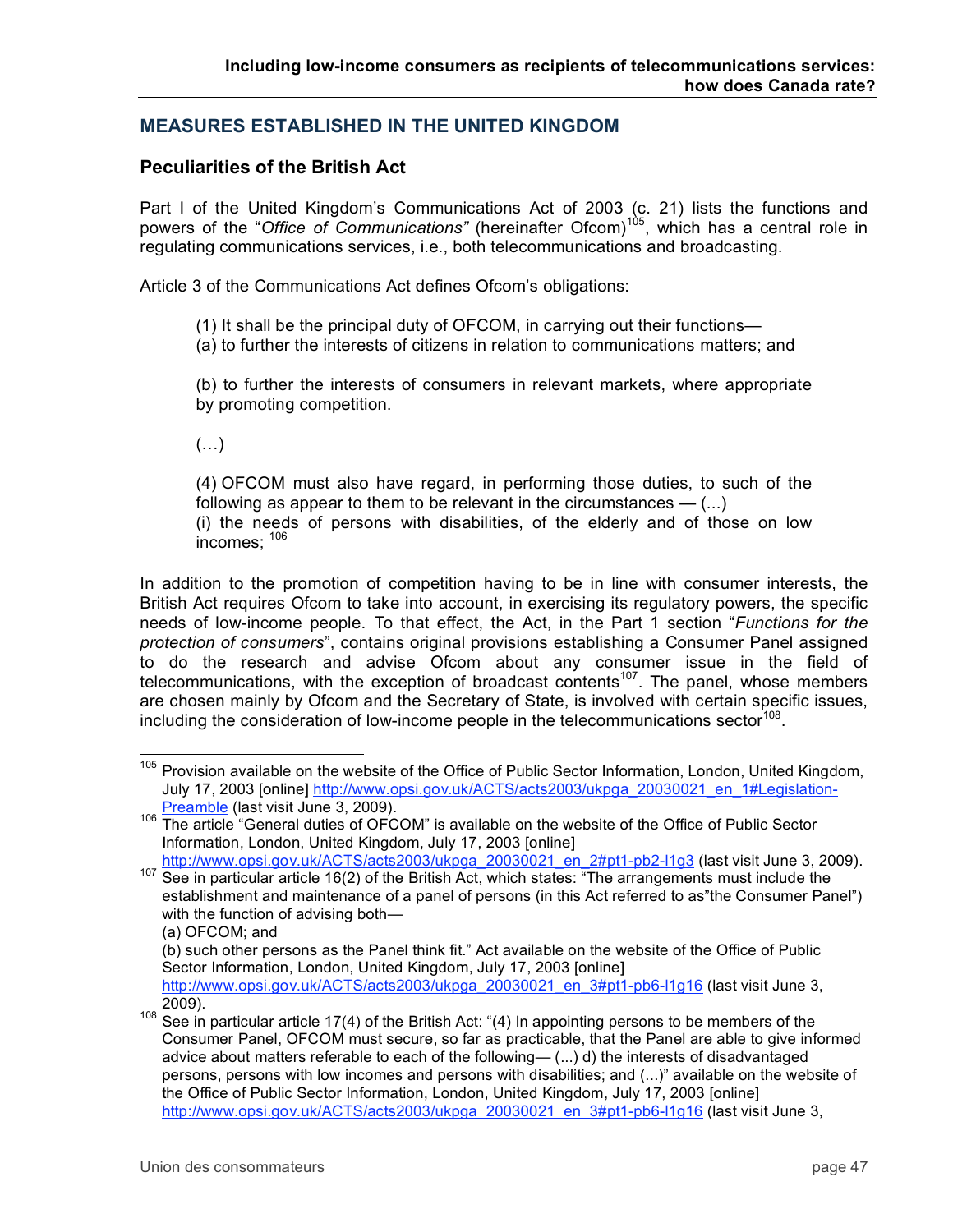The panel held a seminar in 2004 on communications regulation and low-income consumers<sup>109</sup>, another one in 2006 on low-income consumers and the future of regulation, and the most recent one, in 2007, on social inclusion and communications. The seminars act as a working group and issue recommendations that Ofcom is to follow.

### **Current situation of low-income consumers**

Before examining the measures intended for low-income households, we will draw a portrait of the British situation regarding low-income consumer access to telecommunications services. The Consumer Panel's work provides us with valuable data, such as the percentages of consumers that have certain means of communication, subject to various criteria (age, income, handicap).

| <b>Mode</b>                 | All<br>(in percent) | Age 65+<br>(in percent) | <b>Disability</b><br>(in percent) | <b>Income</b><br>$<$ £11.5 $k$<br>(in percent) |
|-----------------------------|---------------------|-------------------------|-----------------------------------|------------------------------------------------|
| Fixed line telephone        | 90                  | 98                      | 91                                | 78                                             |
| Mobile phone (personal use) | 80                  | 48                      | 63                                | 66                                             |
| Multi-channel TV            | 74                  | 56                      | 67                                | 61                                             |
| Personal Computer           | 68                  | 35                      | 47                                | 35                                             |
| Internet                    | 61                  | 29                      | 40                                | 26                                             |
| <b>Broadband</b>            | 45                  | 15                      | 26                                | 17                                             |

### **TABLE 15**

Source: Ipsos/Mori Digital Tracker commissioned by the Ofcom Consumer Panel<sup>110</sup>

<sup>2009).&</sup>lt;br><sup>109</sup> All documents on the seminar Communications Regulation and Low Income Consumers are available on the website of the Communications Consumer Panel, London, United Kingdom, November 2004, [online] http://www.communicationsconsumerpanel.org.uk/smartweb/low-income-

research/communications-regulation-and-low-income-consumers (last visit June 3, 2009).<br><sup>110</sup> Table available on page 29 of the report on social inclusion and communications, available [online] http://www.communicationsconsumerpanel.org.uk/downloads/Research/LowIncomeConsumers\_Rese arch/Social%20inclusion%20and%20communications/Social%20inclusion%20and%20communication s.pdf (last visit June 3, 2009).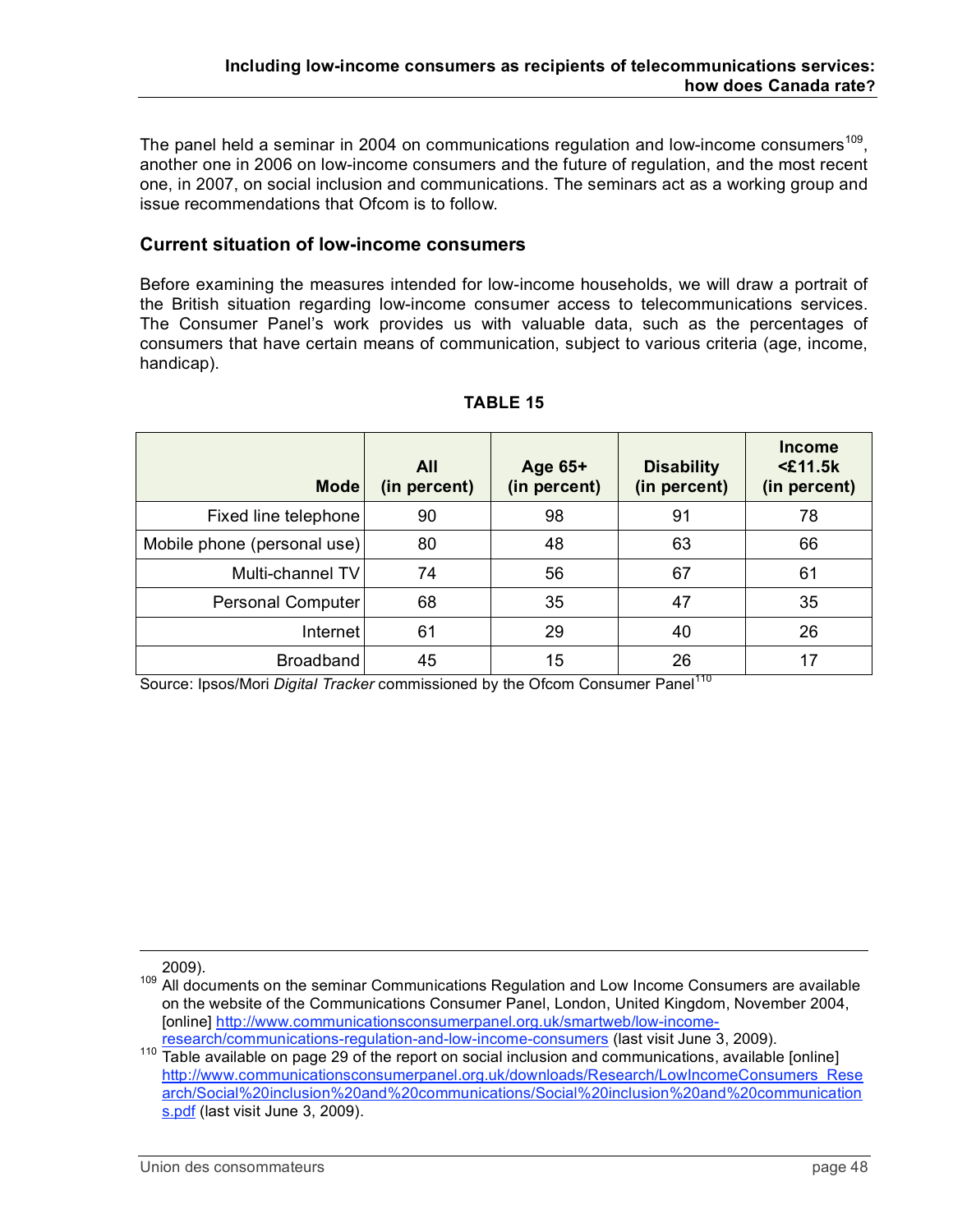We note first that the penetration rate of residential telephony for low-income consumers is lower in the United Kingdom than in Canada (78% vs. 89%). However, we also find a lower penetration rate of fixed telephone generally for the overall British population compared to Canada (90% vs. 94.1%). On the other hand, 66% of low-income consumers in the United Kingdom have a wireless phone, vs. 39.9% in Canada.

The portion of telecommunications expenses paid by British low-income households varies between 1 to 3%, which is equivalent to the portion paid by Canadian low-income households<sup>111</sup>.

### **Measures intended for low-income consumers**

Well before the new Act of 2003, measures intended for low-income consumers had been established by Ofcom's predecessor, Oftel, which had ordered British Telecom, Bell Canada's equivalent, to establish such measures. Those measures applied to residential telecommunications services.

At the end of 1993, British Telecom proposed special programs allowing households to subscribe to telecommunications services at prices lower than those prevailing on the market. This plan, the "*Light User Scheme*", was included in British Telecom's licence. (Until the 2003 Act's amendment, which totally changed the system, British telecommunications companies had to obtain a licence<sup>112</sup>). As its name suggests, this specially priced service was available only for limited use.

In 1998 and 1999, two new programs were introduced – "*In Contact"* and "*In Contact Plus"*. These programs have since been replaced by a single one, at British Telecom – "*BT Basic*".

It should be mentioned that British Telecom is responsible for setting up the program $^{113}$ .

<sup>&</sup>lt;sup>111</sup> Data issued in the report "Social inclusion and communications: a review of the literature", November 2007, available on the website of the Communications Consumer Panel, London, United Kingdom, [online]

http://www.communicationsconsumerpanel.org.uk/downloads/Research/LowIncomeConsumers\_Rese arch/Communications%20Regulation%20and%20low%20Income%20Consumers/Seminar1%20report

The 3st (last visit suits 3, 2009).<br><sup>112</sup> For additional information on the plan change and the transition from the licensing plan to the authorization plan, see the page Industry information, available on the Oftel website, London, United Kingdom, n.d. [online] http://www.ofcom.org.uk/static/archive/Oftel/ind\_info/index.htm (last visit June 3,

<sup>2009).</sup> <sup>113</sup> OFCOM document titled Strategic Review of Telecommunications, Phase <sup>2</sup> consultation document, Policy Annexes, p. 56, available on the Oftel website, London, United Kingdom, n.d. [online] http://www.ofcom.org.uk/consult/condocs/telecoms\_p2/tsrphase2/PolicyAnnexes\_FL.pdf (last visit June 3, 2009).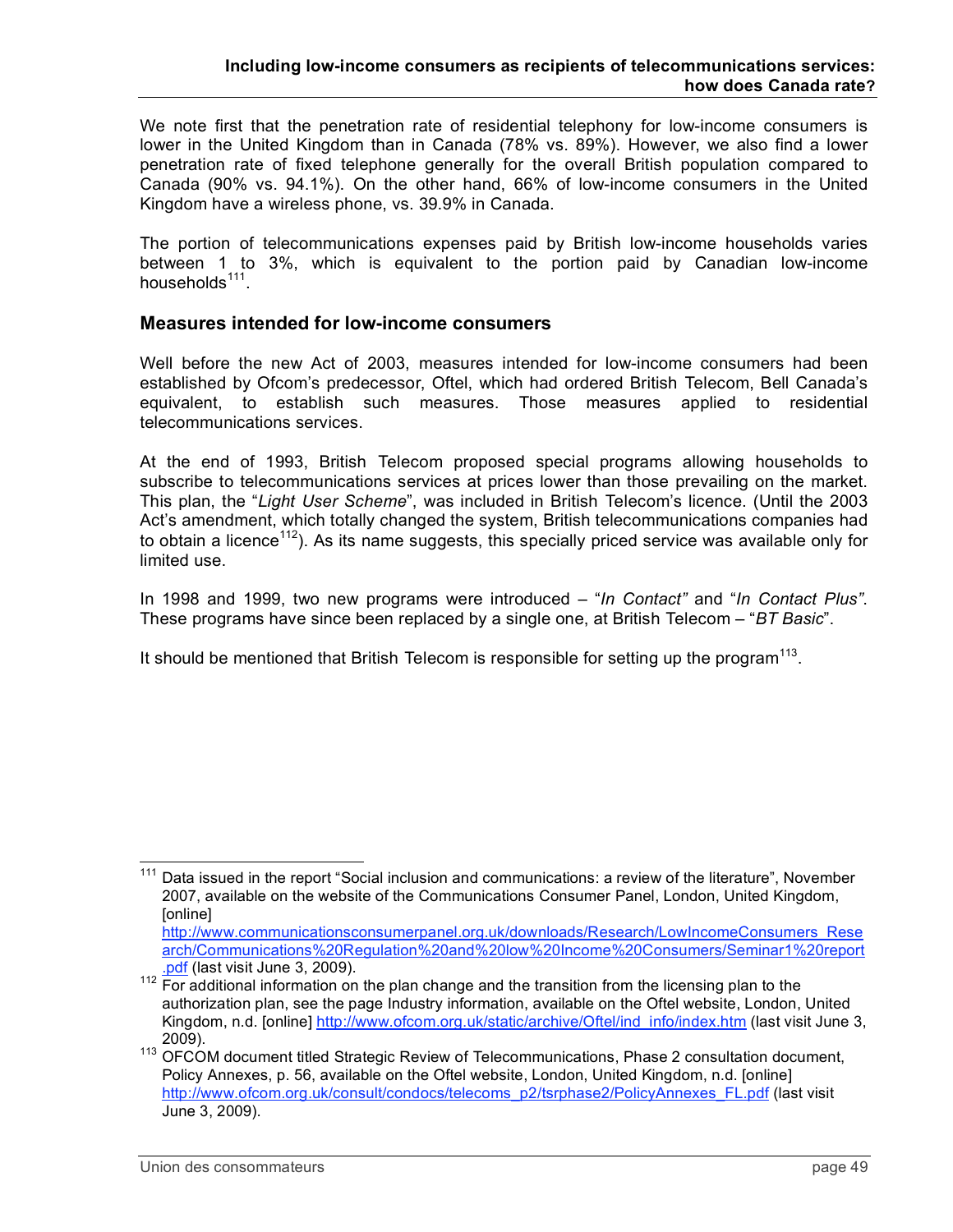### **Details of the** *"BT Basic***" program**

*BT Basic* is a low-cost residential telephone line rental program<sup>114</sup>. This program includes, as an option, a service to block surcharged numbers (equivalent to 1-900 numbers in Canada).

The program is intended mainly for low-income people, such as those receiving income assistance from government (Income Support, Income-Based Jobseeker's Allowance, Employment Support Allowance (Income related), Pensions Credit). Eligible people benefit from the program only if they apply for it.

Renting the line costs £13.20 every three months (about \$8 a month), and consumers can pay their bill anytime they choose.

The line rental includes a  $£4.50$  call credit for the 3-month period. This call credit can be used for international, national or national calls. (The price of local or national communication is billed on the basis of 9.78 pence per minute plus 2.93 pence for each call. Beyond the £4.50 credit, calls are billed at the basic rate.) If the consumer doesn't use his entire call credit, the balance cannot be transferred to the following months.

#### **Criticisms of the program**

The program is criticized for the low call credit (£4.50) granted for three months. Indeed, it represents, for example, barely more than 35 minutes of local calls in 3 months, if we calculate ten calls per month (and the charge of 2.93 pence for each call). That would be equivalent to an average call duration of barely more than a minute, which is ridiculously low.

### **MEASURES ADOPTED IN AUSTRIA**

The Austrian Act was amended in 2003 to integrate the European Directives, including the Universal Service Directive, to domestic law"<sup>115</sup>.

We find provisions of the Universal Service Directive in section 4 of the Austrian Act. Thus, in §26: "Universal service is the provision of a minimum set of public services to all users at an affordable price regardless of their place of residence or work." And, in §27(1): "Universal service shall be available on an nationwide basis at a uniform and affordable price in a certain quality."

The Austrian Act does not define affordability or criteria for the latter, apart from mentioning that a rate must be uniform over the entire territory. Other than the obligation to provide for affordable services, there's no explicit mention of access to telecommunications services for low-income people.

<sup>&</sup>lt;sup>114</sup> All program details are found on the page "A simple guide to BT Basic", available on the website of de British Telecom, London, United Kingdom, n.d. [online] http://www.btplc.com/inclusion/phoneservices/services/btbasic/index.htm?s\_cid=con\_FURL\_calls\_basi<br>c (last visit June 3, 2009).

<sup>&</sup>lt;sup>115</sup> This Act is available in English translation, on the site of the Austrian Telecommunications Regulatory Authority (Rundfunk & Telekom Regulierungs Gmbh), Vienna, Austria, August 19, 2003, [online] http://www.rtr.at/en/tk/TKG2003 (last visit June 3, 2009).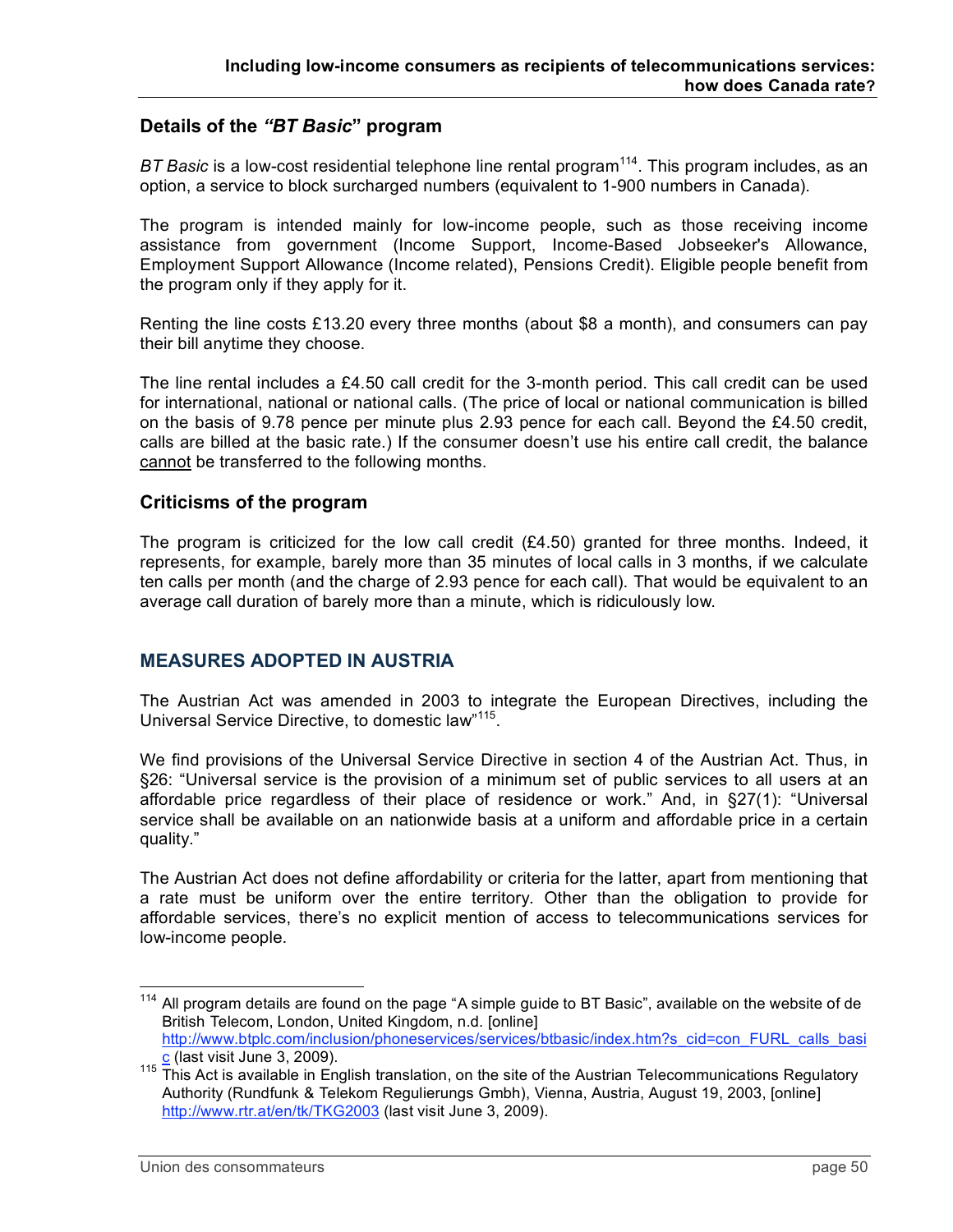However, article 70 contains specific provisions for people who fail to pay their telecommunications service bills:

"§ 70. The operator of a telecommunication service may interrupt or disconnect the service in case of default in payment only after having reminded the subscriber without success, warning to interrupt or disconnect the service and granting a period of grace of at least two weeks. Interruption of access to emergency telephone numbers shall not be permitted. Disconnection or interruption of services of the universal service as defined in § 26 (2) items 1 and 2 must not take place if the subscriber is in default solely with obligations under another contractual relationship of universal service or any other contractual relationship with the operator."

The Austrian Act attempts to prevent the disconnection of users of residential telecommunications services; it also insists on the obligation to maintain the disconnected user's capability to access emergency numbers. The article also takes bundles into account: A subscriber cannot be disconnected if he is in default of payment for services not included in universal service.

## **MEASURES ADOPTED IN AUSTRALIA**

#### **Telstra licence terms**

Of the countries we researched, Australia has adopted the most measures intended for lowincome people.

The Australian regulatory authority, the Australian Communications and Media Authority (*ACMA)*, which replaced the Australian Communications Authority (*ACA*), has imposed specific measures concerning low-income people within the framework of the licence granted to *Telstra,* the main telecommunications service operator in Australia.

Australia's *Telecommunication Act 1997,* in section 52, gives ACMA the power to grant licences for telecommunications services<sup>116</sup>. Telstra's licence provides (in condition 22) for the establishment of measures intended specifically for low-income people, and for their design and means of approval<sup>117</sup>:

"(1) By 1 July 2002, the licensee must offer, or have a plan for offering products and arrangements to low-income customers (the low-income package) that has been:

(a) endorsed by low-income consumer advocacy groups; and

(b) notified in writing to the ACA.

(2) The low-income package must include details of the dates by which products or arrangements not offered to low-income customers from 1 July 2002 will be offered to such customers.

<sup>&</sup>lt;sup>116</sup> The Australian Act is available on the Common Law website, Sidney, Australia, n.d. [online] http://www.comlaw.gov.au/ComLaw/Legislation/ActCompilation1.nsf/0/84E4764AEF95F2EECA25750

E00285667/\$file/Tele1997\_WD02.pdf (last visit June 3, 2009).<br><sup>117</sup> Licence available on the Common Law website, Sidney, Australia, n.d. [online] http://www.comlaw.gov.au/ComLaw/Legislation/LegislativeInstrumentCompilation1.nsf/0/DDF6769C7 E5214F8CA25755A0002961F/\$file/CarrLicConditions.pdf (last visit June 3, 2009).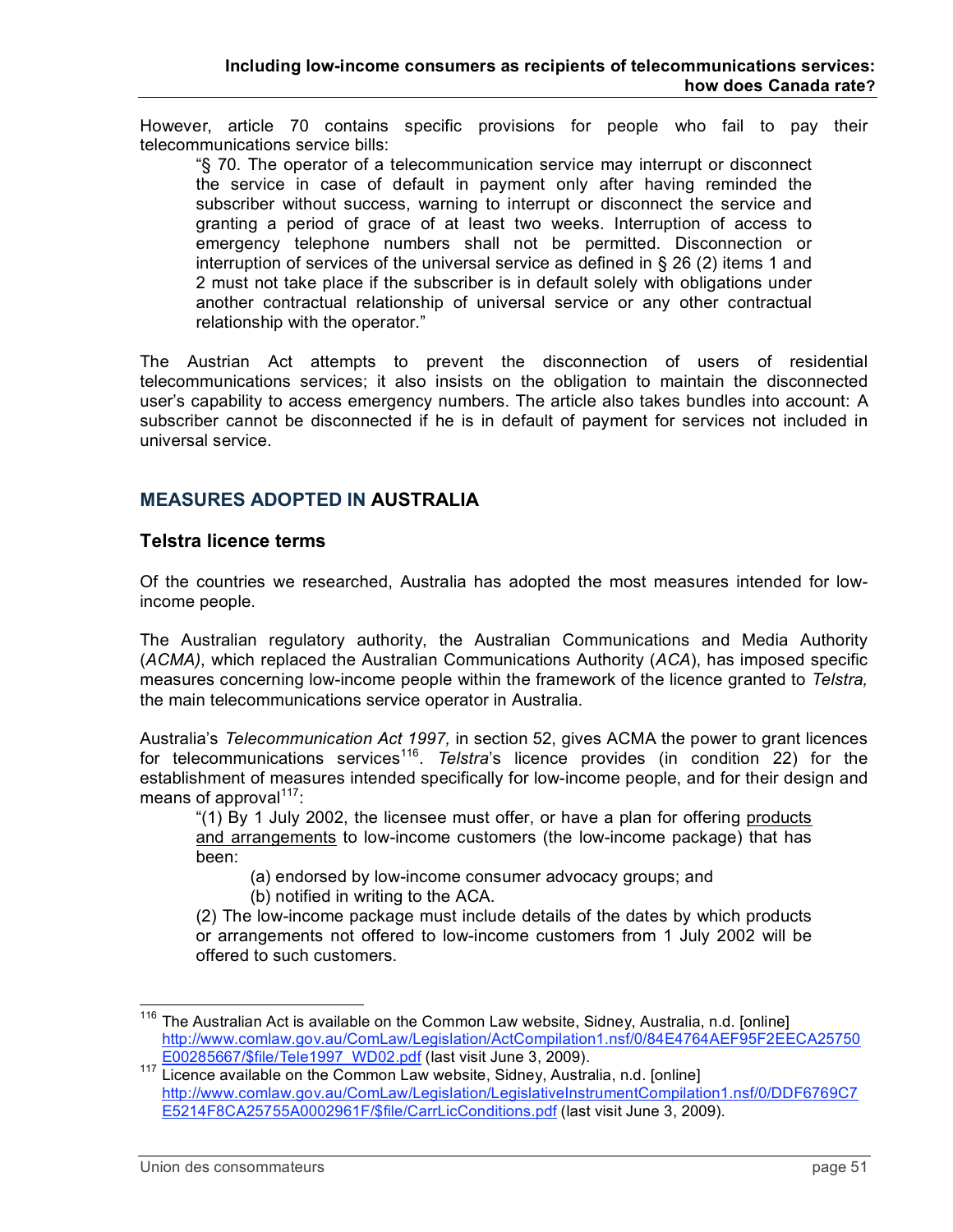(3) The licensee must comply with the low-income package as in force or existing from time to time.

(4) The licensee must maintain and adequately resource a Low-income Measures Assessment Committee (LIMAC), comprising representatives of such organisations as are approved by the Minister in writing from time to time. (5) The role of LIMAC will be:

(a) to assess proposed changes to the low-income package or to the marketing plan for the low-income package; and

(b) to report annually to the Minister on the effectiveness of the lowincome package and of its marketing by the licensee.

(6) From 1 July 2002, the licensee must have in place a marketing plan for making low-income consumers aware of the low-income package, being a plan that has been approved by LIMAC.

(7) The licensee must seek and consider the views of LIMAC before it makes any significant change to the low-income package. Note It is intended that the licensee may make minor non-substantive changes to the low-income package (such as minor editorial or typographical corrections) without having to seek and consider the views of LIMAC. LIMAC is to be consulted on other proposed changes to the low-income package.

(8) If the licensee makes a significant change to the low-income package, the licensee must give the ACA a revised version of the package incorporating the change."

(Emphasis added)

Most notably in this Licence condition, programs intended for low-income people, which must include products and "arrangements", must be approved beforehand by consumer associations. Moreover, *Telstra* must not only fund these programs, but also fund a group in charge of them, "*LIMAC*", which monitors them and may propose changes to them.

As opposed to other countries, this program is not funded by a fund dedicated to universal service<sup>118</sup>.

#### **Situation of low-income consumers in Australia**

According to the numbers provided in a survey and reproduced in LIMAC's 2008 annual report, about 15% of people who depend on social assistance have no telephone, whereas the average percentage of the overall population is 2%. Telecommunications expenses account for about 2.5% of the expenses of low-income households in Australia, compared to about 3% in  $\sf Canada^{119}.$ 

<sup>&</sup>lt;sup>118</sup> For additional information on the program's history, see LIMAC's 2008 Annual Report, p. 26, available on the Telstra website, Sidney, Australia, 2008. [online]<br>http://www.telstra.com.au/abouttelstra/csr/docs/limac-report-2008.pdf (last visit June 3, 2009).

http://www.telstra.com.au/about the computation of the present document. We arrive at 3.3 by adding three categories:: Telephone Service, Cellular Services and Internet Services.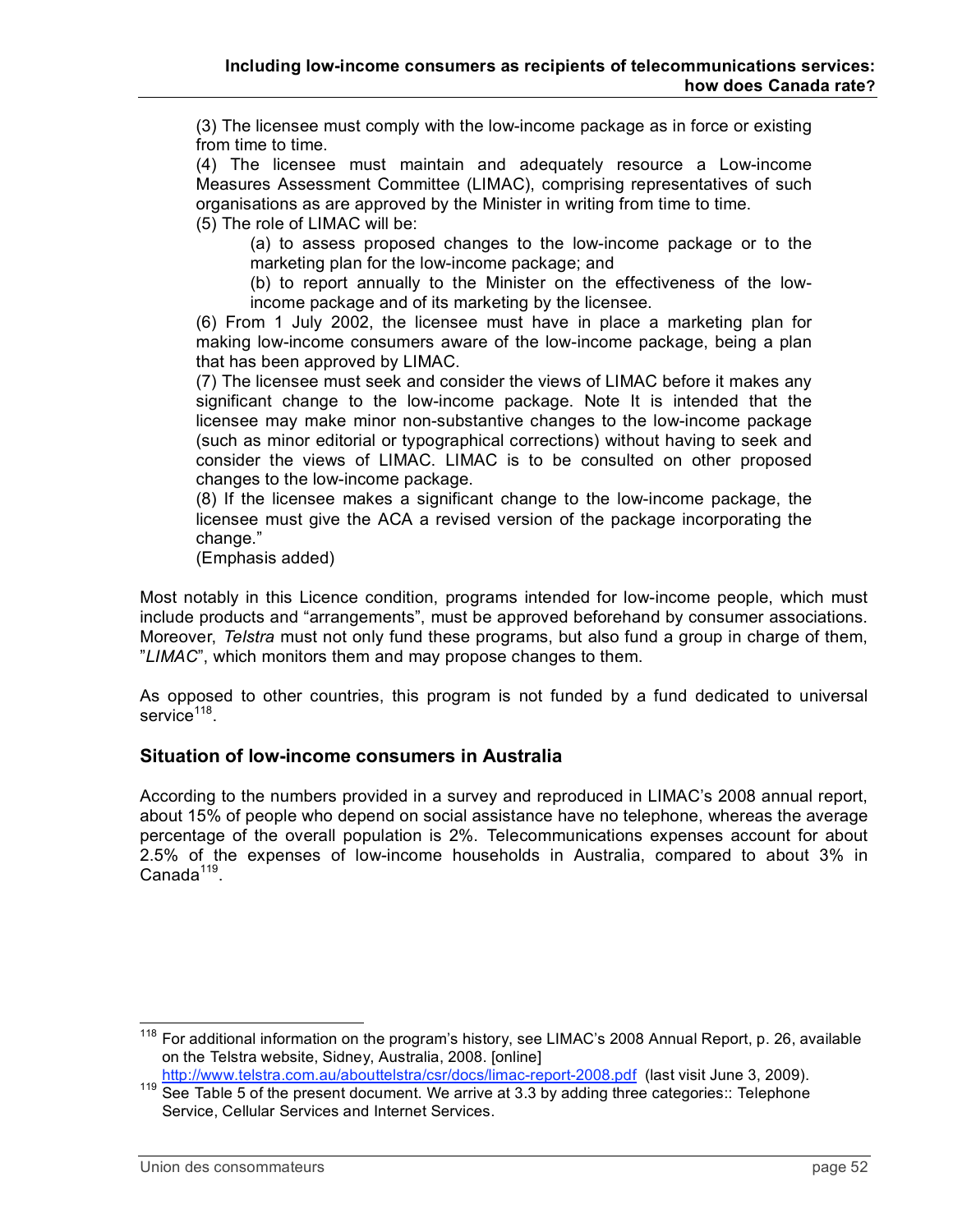#### **Program intended for low-income consumers**

In 2002, Telstra launched the "Access for Everyone" program<sup>120</sup>, which contains a series of measures for access notably to residential telephone services for various categories of disadvantaged people: disabled, native, without a fixed address, low-income, unemployed, who don't speak English, etc.

Although intended for many categories of people, this program essentially aims to solve one problem – affordability to low-income households<sup>121</sup>. Under the heading Affordability *Options"* 122 ,*Telstra*'s website presents a whole series of measures for low-income people. For example: a bill-payment program, the "*Telstra EasyPay Fixed Payment",* which provides for fixed monthly or bimonthly payments (a minimum of \$AUS20). Of course, we find measures such as those for blocking certain types of telephone numbers, but also measures such as the "*HomeLine Budget*", intended for households that want to remain connected even though they don't make many calls: In exchange for slightly greater charges per call, the program offers a low-cost monthly subscription. The most original program, "*InContact*", offers subscription-free limited residential telephone service for making and receiving calls to emergency services and other "*Health and Help, 24-Hour services*" listed in the telephone book. For other outcalls, the customer has to obtain calling cards. In 2008, this service was provided to 80,000 households.

Specific measures are also in place for the unemployed and the homeless: The "*MessageBox"* program<sup>123</sup> gives access to a voice mailbox for receiving messages, thus enabling customers to maintain contact with social agencies assigned to help them.

Based on its studies, LIMAC indicates that users of these measures say they're very satisfied and find that telecommunications services are thus more affordable. However, Limac's 2008 report emphasizes that 42% of those people still have difficulty paying their telephone bills<sup>124</sup>.

Recently, *Telstra* has been thinking of extending these measures to wireless and Internet services.

In its report, LIMAC uses a comparative table to illustrate the populations targeted by its "Access for Everyone" program and those targeted by the American and British programs<sup>125</sup>. This table is reproduced below; it shows that the Australian program covers a large part of populations who have difficulty accessing telecommunications services.

<sup>&</sup>lt;sup>120</sup> Program details are available on the page "Access for everyone", available on the Telstra website, Sidney, Australia, 2008. [online]

http://www.telstra.com.au/abouttelstra/commitments/accessforeveryone/index.cfm (last visit June 3, 2009).<br><sup>121</sup> *Op. Cit.,* note 118.<br><sup>122</sup> *Op. Cit.,* note 120.<br><sup>123</sup> Program details are available on the page "Access for everyone", available on the Telstra website,

Sidney, Australia, 2008 [online]

http://www.telstra.com.au/abouttelstra/commitments/accessforeveryone/a\_z.cfm#azlist\_messagebox<br>(last visit June 3, 2009).

<sup>124</sup> Details in the LIMAC 2008 report, *Op. Cit.*, note 118, p. 26.<br><sup>125</sup> Table available in the 2008 LIMAC report, *Op. Cit.*, note 118, p. 30.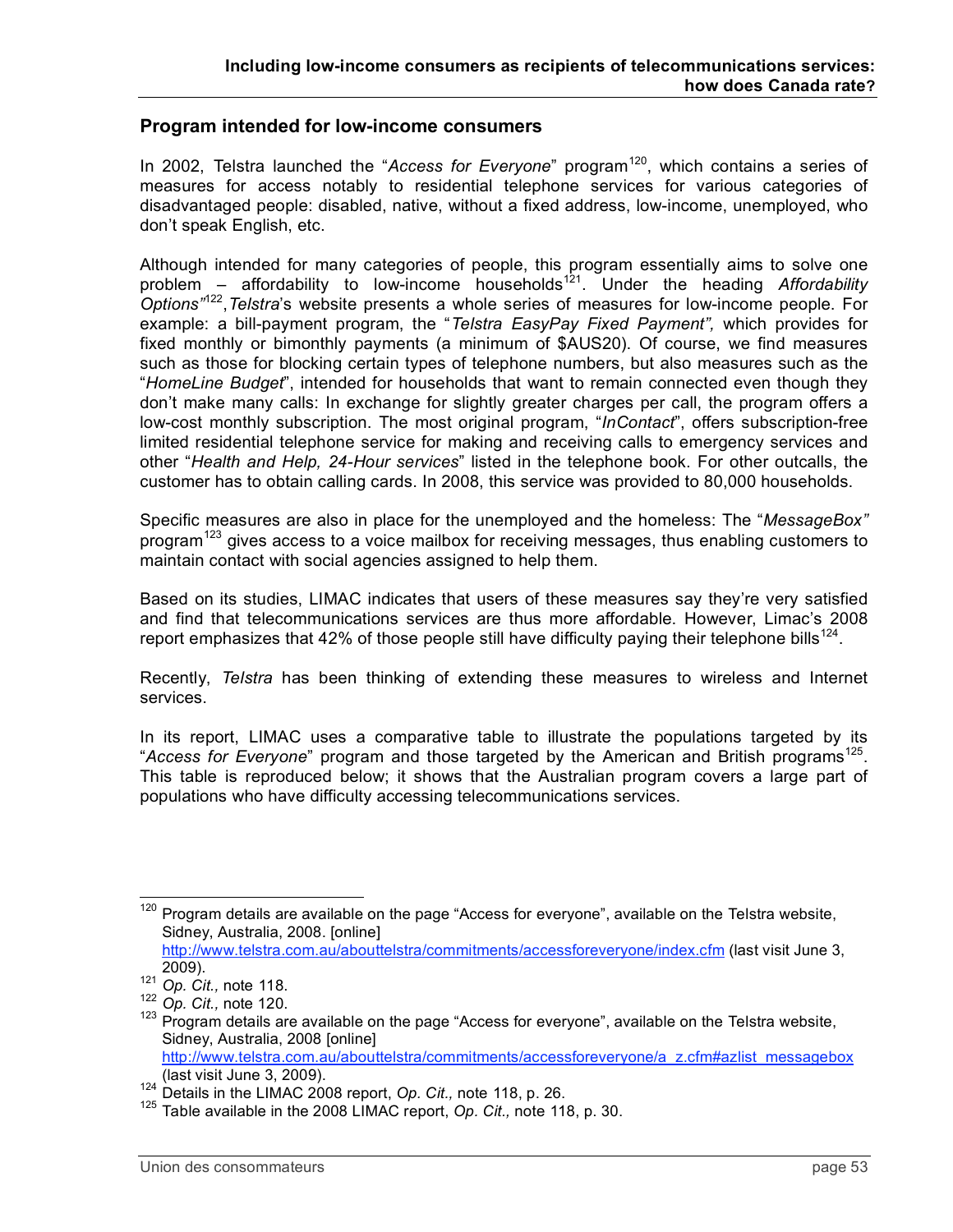|                                              | Target groups |                             |              |            |                    |                      |                                                     |
|----------------------------------------------|---------------|-----------------------------|--------------|------------|--------------------|----------------------|-----------------------------------------------------|
|                                              | Low income    | People with a<br>disability | Unemployed   | Pensioners | Homeless<br>people | Indigenous<br>people | ଷ<br><b>Linguistically</b><br>Culturally<br>diverse |
| Australia                                    |               |                             |              |            |                    |                      |                                                     |
| Access for every-<br>$one(2002 - )$          | ✓             | ✓                           | ✓            | ✓          | ✓                  | ✓                    | ✓                                                   |
| <b>United States</b>                         |               |                             |              |            |                    |                      |                                                     |
| Lifeline $(1984 - )$                         | ✓             |                             |              |            |                    | ✓                    |                                                     |
| Safelink wireless<br>program (2008 – )       | ✓             |                             |              |            |                    |                      |                                                     |
| Link $Up(1987 - )$                           | ✓             |                             |              |            |                    |                      |                                                     |
| <b>United Kingdom</b>                        |               |                             |              |            |                    |                      |                                                     |
| <b>Light Users Scheme</b><br>$(1993 - 2007)$ | $\checkmark$  |                             |              |            |                    |                      |                                                     |
| <b>In Contact plus</b><br>$(1999 - 2007)$    | ✓             |                             |              |            |                    |                      |                                                     |
| BT Basics $(2007 - )$                        | $\checkmark$  |                             | $\checkmark$ | ✓          |                    |                      |                                                     |

**TABLE 15**

It should be noted that the Australian government also proposes low-income assistance programs for telecommunications services through the Department of Families, Housing, Community Services and Indigenous Affairs.

#### *Evolution of the program*

In its latest annual report *LIMAC* concludes, after studying the new American "*SafeLink Wireless*" program, and given the growing importance of wireless telephony, that it will be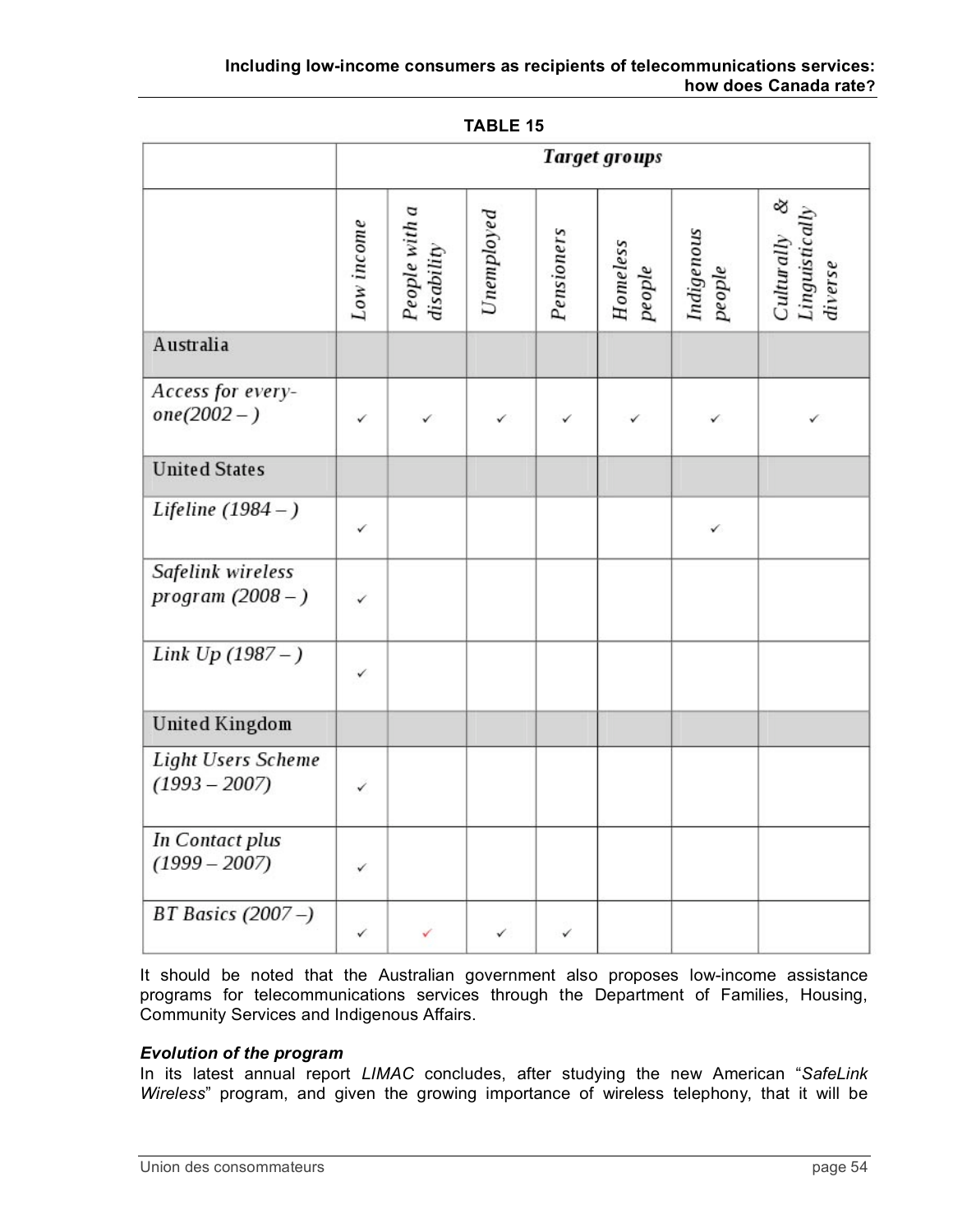necessary to consider the establishment of a mechanism similar to the "*SafeLink Wireless*" program in Australia. The report mentions that the importance of broadband Internet access should also be taken into account, and that specific measures for this type of telecommunications service should be considered.

# **Promotion of the program**

In its 2007 annual report<sup>126</sup>, LIMAC emphasizes all the activities done to promote the "Access *for Everyone*" program. Among those activities: *Telstra* has a specific phone number and a Web page to inform the public about the program. Brochures are also distributed, and conferences on the program are presented to organizations of assistance to disadvantaged people. In addition, the company purchases advertisements in certain magazines addressed to the disabled and on aboriginal radio stations.

### **Social responsibility**

As opposed to the American authorities, for example, who partly fund telecommunications access programs, the Australian government doesn't intervene financially in the "*Access for Everyone*" program. Although the program was imposed on it by the regulatory authority, *Telstra* is now using this program to develop its image within the community, and publishes, for example, an annual report on its social responsibility<sup>127</sup>. Each year, the company publishes the results of its community initiatives and congratulates itself on the results obtained by the programs put in place to give access to telecommunications services.

It must be admitted that to date, the program's results are convincing: indeed, out of a population of more than 20 million, more than one million people benefit from the "*Access for* Everyone" program – which doesn't prevent *Telstra* from generating significant profits<sup>128</sup>. It can therefore be profitable for telecommunications companies to help low-income populations have access to telecommunications services.

<sup>&</sup>lt;sup>126</sup> LIMAC's 2007 Annual Report is available on the Telstra website, Sidney, Australia, 2007. [online]<br>http://www.telstra.com.au/abouttelstra/csr/docs/limac\_report\_2007.pdf (last visit June 3, 2009).

http://www.telstra.com.au/about the page "Reports" of the Telstra website, Sidney, Australia, 2008. [online] http://www.telstra.com.au/abouttelstra/csr/reporting\_performance/reports.cfm#tab-social (last

visit June 3, 2009).<br><sup>128</sup> *Ibid*. In the 2008 annual report on the company's social responsibility (p. 22), the company mentions annual profits of more than two hundred million dollars (\$200 million).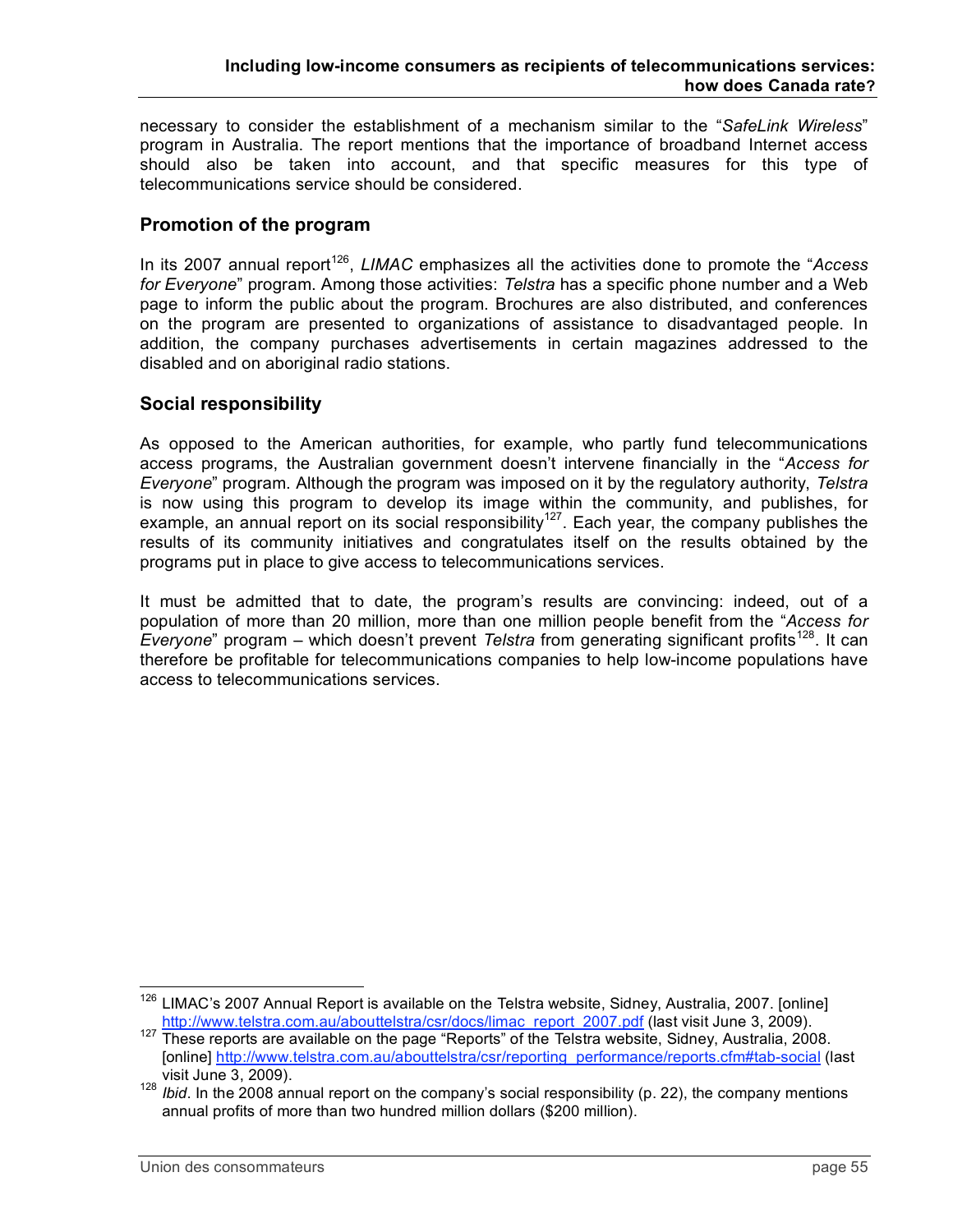# **CANADIAN APPLICABILITY OF MEASURES ADOPTED ABROAD**

#### **Summary of measures adopted in the countries studied and intended for lowincome consumers**

The following is a summary of the various types of measures adopted in the countries we've discussed.

In the United States, three programs apply specifically to low-income households. These programs reduce residential link-up charges and subscription fees for both wireline and wireless telephone services ("Lifeline" and "SafeLink Wireless"). The programs are established by the federal government or the states, and are funded through a 10% surcharge on long distance and international calls.

In France, the Code des postes et communications électroniques imposes certain social measures: for example, the maintenance of a restricted residential telephone service only for emergency incalls and outcalls, even if the subscriber is in default of payment. The Code des postes et communication électronique identifies persons who could benefit from certain services. Thus, government assistance beneficiaries are eligible for a discount on their telephone bill, as offered by the only company providing universal service (comparable in Canada to Bell when it was a monopoly). Other telecommunications service companies must contribute to the fund for that discount. Their contribution is based on their sales figure.

In France, the telecommunications companies themselves have launched certain initiatives. For example, the company Orange offers low-priced wireless service to beneficiaries of certain government assistance programs. Another low-priced offer being considered for such people would include telephone services, the Internet and television.

A City of Paris initiative offers, to people living in social housing, Internet access, IP telephony and television for €1.19 (\$1.85).

Belgium has established social pricing under its Loi relative aux communications électroniques. This social pricing is intended for several categories of disadvantaged people, including lowincome households. It consists of reduced link-up charges and subscription fees for residential or wireless telecommunications. As in France, there's a fund for this social pricing, and the telecommunications companies pay into it according to their sales figure.

The United Kingdom has also established programs for low-income people and recipients of government assistance. These programs have been put in place by the telecommunications services regulatory authority (Ofcom). Today, only one program is left, *"*BT Basic", offered by the historic telecommunications operator *British Telecom,* for low-cost rental of a residential telephone line with a call credit. Indeed, British Telecom is responsible for funding this type of program.

In Austria, legislative measures have been adopted for persons in default of payment: The provider has to meet certain obligations before interrupting service. And Austrian law does not allow companies to interrupt access to emergency numbers.

Australia also has a good number of measures for ensuring that low-income people have access to telecommunications services. Under its licence requirements, the Australian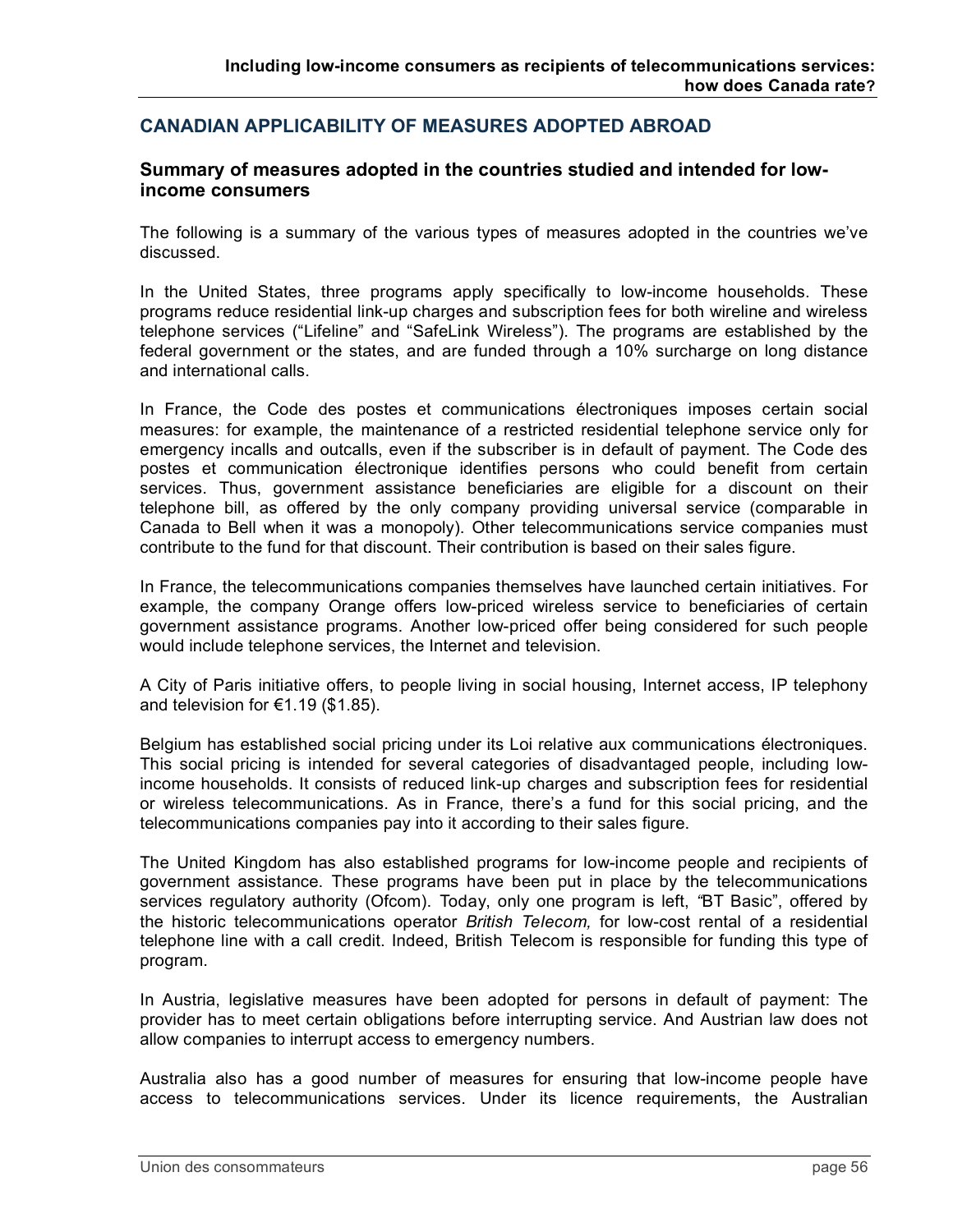incumbent company *Telstra* is obliged by the regulatory authority to fund such programs, as is the case in Great Britain. Telstra's main program is "Access for Everyone", which involves a whole series of measures for various categories of disadvantaged people, including low-income people: for example, a bill-payment program, or a low-cost access program for people who make few calls, but also a program for allowing only emergency service incalls or outcalls. The group responsible for those measures is currently considering their extension to other telecommunications services, such as wireless or Internet services.

#### **Is Canada late in taking low-income consumers into consideration for telecommunications services?**

We've observed that European legislation had, under the Universal Service Directive, identified the telecommunications needs of low-income users and ordered that specific measures be put in place.

In Canada, this part of the population and its needs are not clearly identified by the Commission or by legislation, and no measure is specifically legislated for this clientele. This is a fundamental distinction from European legislation.

Nevertheless, thanks to the Commission, Canada has bill management tools, as well as other programs, such as the link-up instalment plan, or the prohibition on interrupting the residential telephone services of a subscriber who pays the local telecommunications bill. Still, these are minimal measures, spontaneously adopted by all the jurisdictions we've studied.

The United States has rejected the concept of a national threshold for determining whether telecommunications services are economically accessible; rather, in addition to the importance of telecommunications service affordability, the states' fundamental role in assessing this affordability has been affirmed. But in Canada, the Commission uses mainly, if not exclusively, the penetration rate of telephone service to gauge the affordability of telecommunications services, despite the proof it received and accepted that the most disadvantaged households are precisely those that don't have access to the services.

The measures adopted in Canada are paltry when compared, for example, to certain service interruption prohibitions and to obligations in France and Austria to maintain certain features. Likewise, given the many measures adopted abroad by access providers, voluntarily or not, and acting directly on the basic price of services in order to facilitate access, it's clear that Canada is very late in establishing effective measures for ensuring that All Canadians, whatever their income, have access to adequate telecommunications services.

### **Possible Canadian implementation of measures intended for low-income consumers**

Article 24 of the Telecommunications Act, which is the keystone of the CRTC's power to intervene, states: "the offering and provision of any telecommunications service by a Canadian carrier are subject to any conditions imposed by the Commission or included in a tariff approved by the Commission." In other words, the Commission theoretically has a power to intervene over all types of telecommunications services and all companies offering this type of services, even in markets said to be deregulated. In fact, responding to consumer groups pointing out, notably, the situation of low-income households and their particular needs regarding telecommunications services, the Commission recognizes that "market forces alone may not be sufficient to protect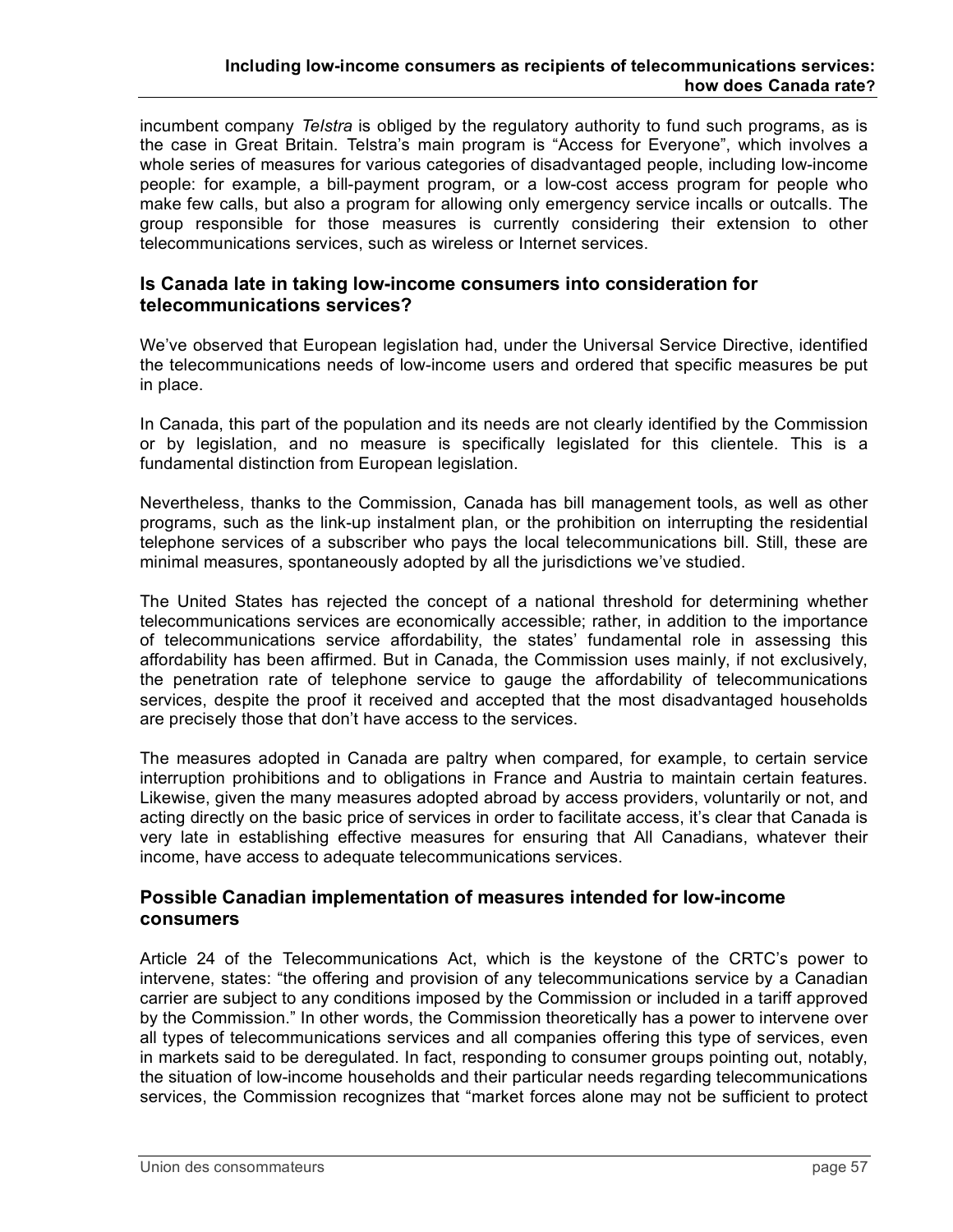the interests of these customers."<sup>129</sup>

If market forces alone are not sufficient to protect certain clienteles and that one of the Act's objectives is to ensure that the interests of all Canadians are taken into account, the Commission, which has the necessary regulatory powers to meet the objectives of the Canadian telecommunications policy, should logically be responsible for imposing adequate measures on the companies.

The Canadian Telecommunications Act doesn't contain a provision similar to the Directive of the European Parliament and the Council; the Directive makes it mandatory that telecommunications services be universal, i.e., that a minimum set of specific services be provided to all end-users at an affordable price. However, our Act does indicate that one of the objectives of the Canadian telecommunications policy is "to render reliable and affordable telecommunications services of high quality accessible to Canadians in both urban and rural areas in all regions of Canada".

It should be kept in mind that the Commission's margin of manoeuvre can vary, depending on whether it's considering economic regulatory measures or others that would have certain social objectives. In any case, the Order's instructions compel the Commission to rely, as much as possible, on the free market as the means to attain the policy's objectives and, when it does regulate, to take minimal, symmetrical and neutral measures in terms of competition<sup>130</sup>.

It must be admitted that since the Minister's intervention, the Canadian context has been far removed from that of the other countries discussed herein. Indeed, they consider that the importance of guaranteeing access to telecommunications services fully justifies regulatory authorities in requiring "the provision of some services to some end-users at prices that depart from those resulting from normal market conditions".

Whereas the European authorities take into account the fact that market forces and competition cannot meet the needs of all consumers, and deem it necessary to take specific measures for some categories of people, including low-income households, Canada's 2006 Order reaffirmed the primacy of the free market, thus limiting the Commission's power to intervene.

Therefore, although the Commission theoretically has the necessary powers to give low-income consumers access to telecommunication services or facilitate such access, the Commission always has to be careful, in exercising its powers, to interfere minimally with free market forces.

In this single-minded deregulation context, it's difficult to believe that the Commission would consider adopting measures as bold as those we've observed in other jurisdictions: for instance, imposing discounts for low-income people, or the former monopoly's funding of any program intended for low-income people, etc.

There remain some measures, inspired by those abroad, which the Commission or the Commissioner for Complaints for Telecommunications Services (CCTS) could consider even now.

 <sup>129</sup> *Op. Cit.*, note <sup>4</sup> §355

<sup>130</sup> SOR/2006-355, *Op. Cit., note* 3.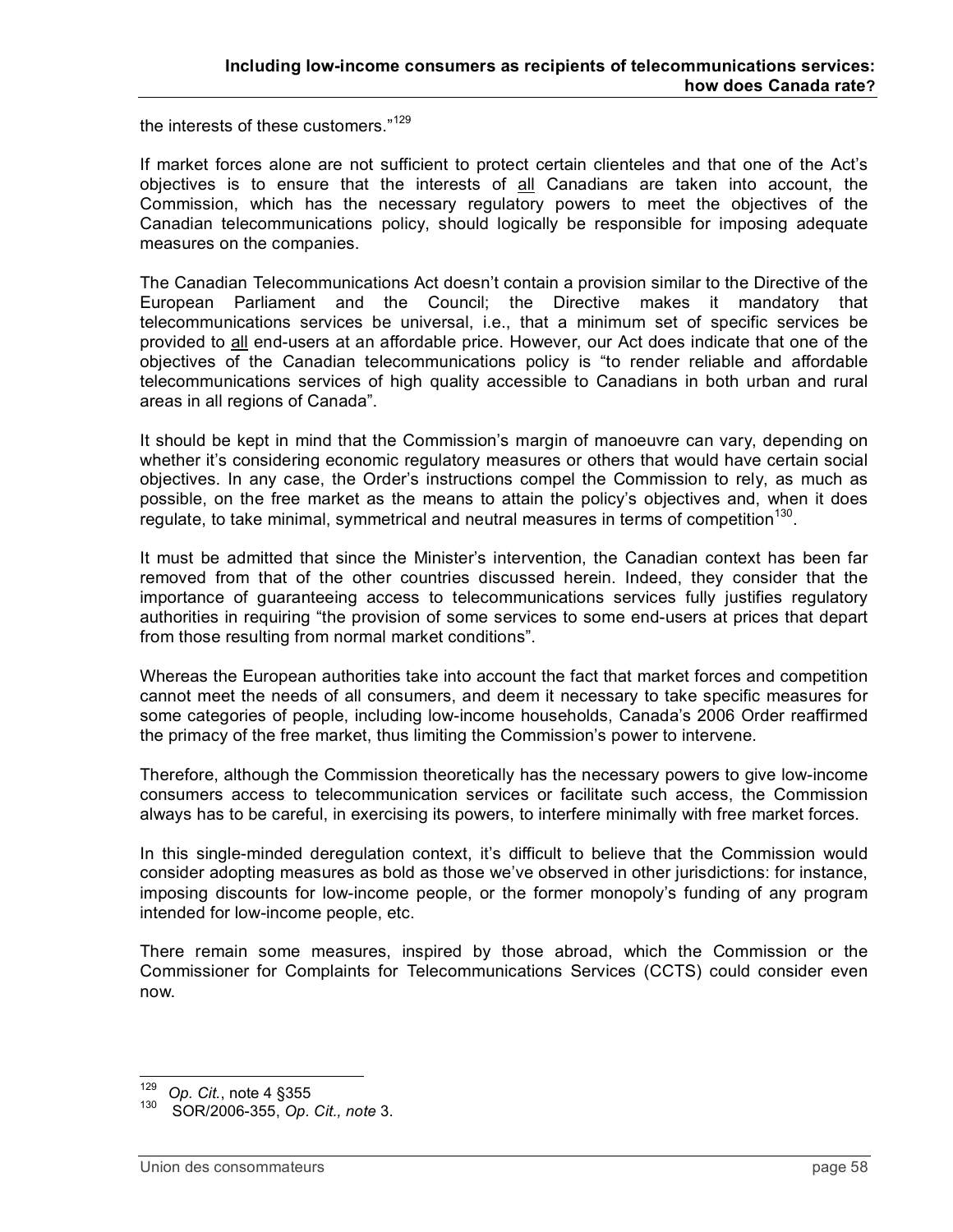# **POSSIBLE MEASURES**

### **Measures that can already be implemented by the Council or the CCTS**

The Commission can establish a measure equivalent to that found in Austrian or French law, obliging telecommunications service companies to allow subscribers to phone emergency services, even if the subscribers have been denied regular service. The purpose of this measure is safety – disconnected persons would be able to call emergency services at all times. If imposed on all companies, this measures would be proportional and effective as to its goal. It would be a regulatory social measure that would be neutral and symmetrical in its implementation by all telecommunications service companies, and would thus comply with the 2006 Order.

One of the methods adopted abroad to facilitate the access of low-income households to telecommunications services they might find unaffordable is direct intervention on the price of those services. The Commission could impose measures identical to those in the United States, France or Australia, and require discounts on monthly subscriptions to telecommunications services. Here again, to follow the 2006 Order and be considered neutral and symmetrical and not hindering free market forces, the measure should be imposed on all the companies. Moreover, given the principle of technological neutrality that is at the heart of the Telecommunications Act<sup>131</sup>, the measure should apply to all telecommunications services: residential telephony, Internet access, and wireless telephony.

To fund this type of measure, the United States, for example, has constituted a fund into which are paid certain percentages of the long distance and international rates billed to users. According to this model, the Commission too could create such a fund and impose, to all companies providing telecommunications services, a contribution based on their revenues. This would be equivalent to the Canadian telecommunications contribution regime, whereby the high cost of local service in rural and isolated areas can be subsidized<sup>132</sup>. The Telecommunications Act enables the Commission to impose the constitution of such a fund; indeed, article 46.5(1) specifies that the Commission can "require any telecommunications service provider to contribute to a fund to support continuing access by Canadians to basic telecommunications services." Imposing the constitution of the fund and the contribution to it on all telecommunications service providers would be "competitively-equitable", as the Commission states in its Telecom Decision CRTC 2000-745. Such a measure would thus also be in line with the 2006 Order.

The Commission has entrusted the Commissioner for Complaints for Telecommunications Services with the responsibility for credit management programs. The CCTS being able to

 $131$  In its discussion paper, the Telecommunications Policy Review Panel specifies: "By focusing regulation on services provided by Canadian carriers, and by broadly defining telecommunications facilities to include all manner of delivery systems, the *Act* implicitly endorsed a technology-neutral approach to telecommunications regulation." "CANADIAN TELECOMMUNICATIONS POLICY REVIEW, Discussion Paper, Canadian Radio-Television and Telecommunications commission, 2005, in point 49, available on the CRTC website, Ottawa, Canada, August 17, 2005 [online] http://www.crtc.gc.ca/eng/publications/reports/t\_review05.htm (last visit June

<sup>3,</sup> 2009). <sup>132</sup> See in particular Telecom Decision CRTC: 2000-745, Changes to the contribution regime, which states that Decision CRTC 92-12 "established a mechanism for long distance competitors to contribute towards subsidizing primary exchange residential services."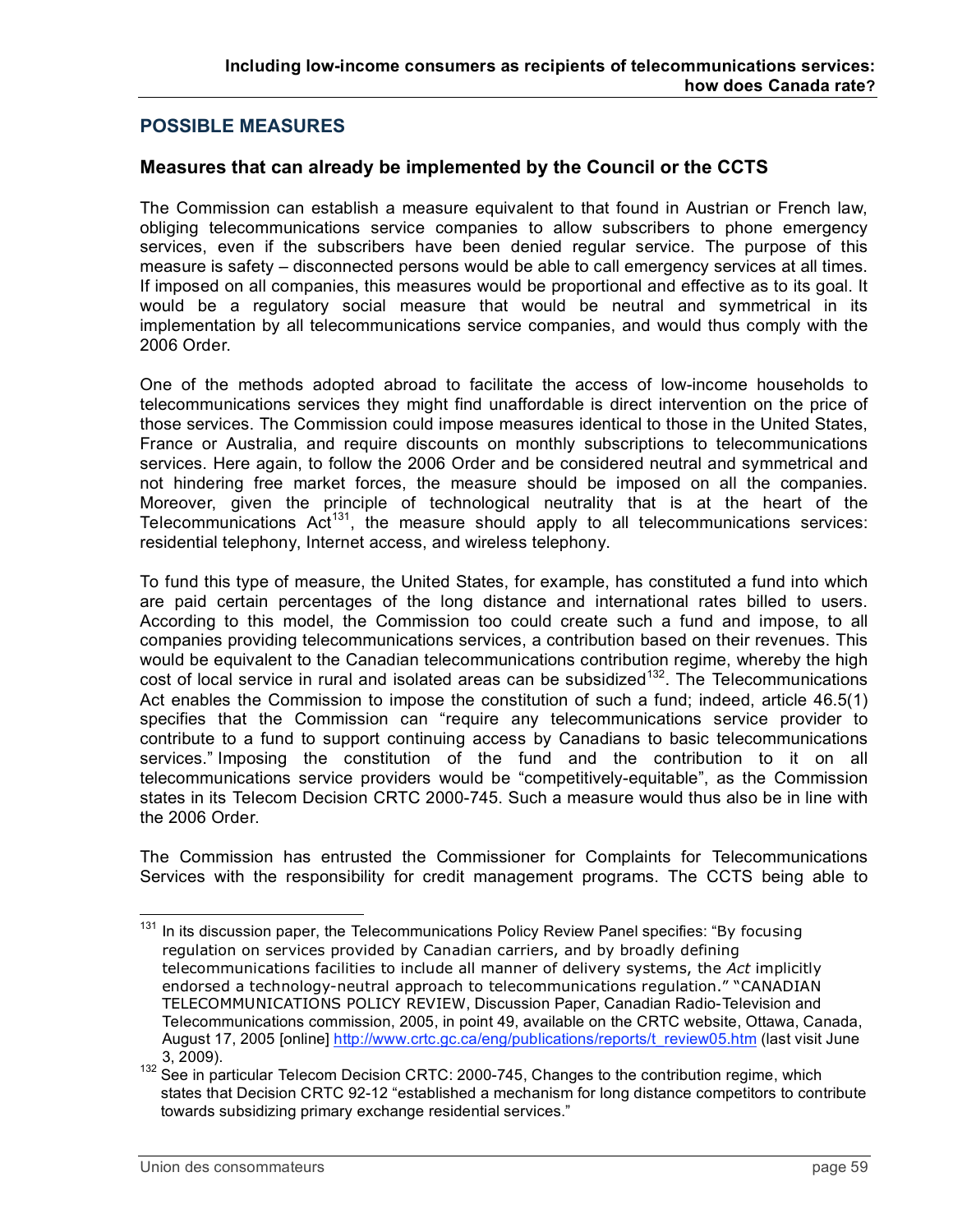demand that member companies establish reimbursement codes, it could demand that a bad debt reimbursement code be developed by the companies, to establish various credit management methods for enabling low-income people to keep their telecommunications service. The Commissioner has authority only over member companies of that institution, so the effect of such a code would admittedly be limited.

### **MEASURES THAT CAN BE ESTABLISHED BY PROVINCES AND MUNICIPALITIES:**

Given the current limits restricting the CRTC's exercise of its powers, it appears necessary to consider other avenues for establishing and funding programs facilitating the access of lowincome households to telecommunications services that may otherwise be unaffordable to them.

The provincial authorities of course have the necessary powers to adopt programs and measures for assisting disadvantaged households. Absent an intervention by the appropriate regulatory body, the constitution of funds making telecommunications services more affordable to low-income people could therefore be considered by the provincial authorities. Provincial financial assistance could be paired with the various income security or supplement programs they administer on behalf of low-income households; such pairing would allow this supplemental assistance to be granted automatically, thus avoiding the lack of awareness that is identified in the United States as the main obstacle to program access.

In France, some large cities have taken the initiative of establishing programs facilitating the access of low-income households to telecommunications services. Measures intended for target populations could probably also be adopted in large Canadian cities. For instance, the Montreal Municipal Housing Bureau could ensure that its residences and apartment buildings offer telecom packages identical to those offered by the City of Paris.

However, the idea of such interventions by bodies other than the federal regulatory authority begs the crucial question of funding. The CRTC has the necessary powers to order telecommunications providers to contribute financially to whatever measure it wishes to impose. That is not the case for provinces or municipalities, which would have to use their own treasuries to compensate for the excessive rates that low-income households are currently charged by companies under federal jurisdiction, and thus to help enrich those companies.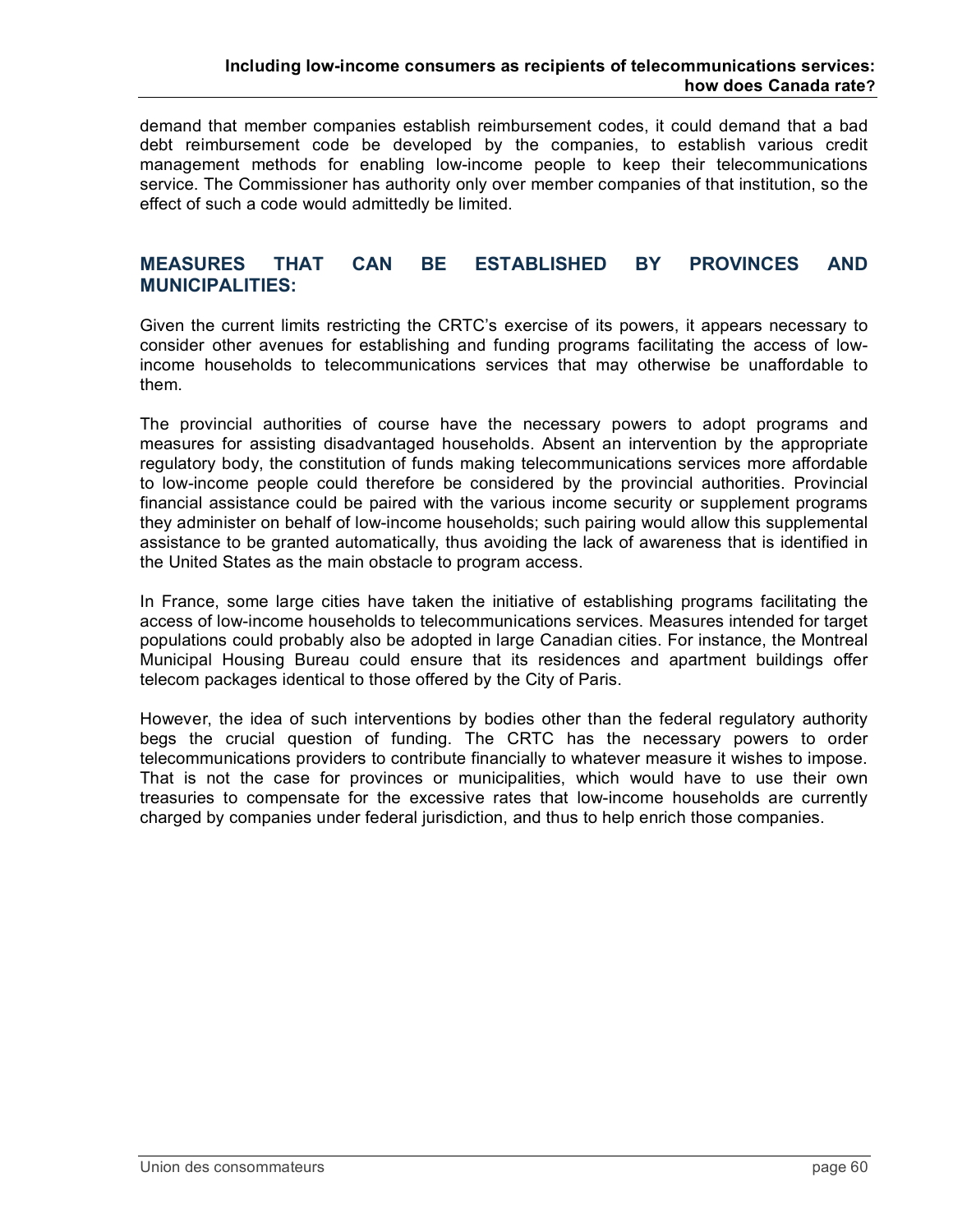### **CONCLUSION**

In considering the measures specifically intended for low-income consumers with regard to telecommunications services in Canada, we find very few such measures. Indeed, apart from account management tools such as restricting certain numbers and spreading out installation charges, no measure directly addresses the chief problem of low-income consumers – affordability, particularly with regard to the basic subscription rate.

In abandoning the pilot project regarding the bad debt reimbursement plan, however imperfect the latter may have been, the Canadian Radio-television and Telecommunications Commission (CRTC) unfortunately appears to signal it is abandoning attempts to make telecommunications services more affordable to low-income people. Currently, the Commissioner for Complaints for Telecommunications Services is responsible for taking the initiative regarding the thorny issue of credit management.

Generally, we observe that in many countries, measures have been adopted for low-income people in the area of telecommunications services. In addition, a country such as the United States, which certainly can't be considered as favouring increased telecommunications regulations, has put in place many more programs than Canada on behalf of low-income people. To justify this, some will argue that the penetration rate of residential telephony in the United States is lower than in Canada, so that it's not necessary to establish specific measures here. This argument omits the fact that wireless communications services in the United States have a better penetration rate than in Canada<sup>133</sup> – which doesn't prevent our neighbours from offering low-income consumers a specific program for those services.

It's high time to realize that assessing affordability solely according to the penetration rate of residential telephony is not an adequate approach, given the access problems that low-income households continue to face, since this approach doesn't take into consideration the needs of specific populations such as low-income people.

The Directive of the European Parliament and the Council, which mandates the universality of telecommunications services – i.e., a minimum set of specific services for all end-users at an affordable price – is a model. Canada is markedly late in terms of economic accessibility; this may be because it is late in recognizing the essential nature of telecommunications services as a whole, whereas Europe doesn't hesitate to do so. The principle of "universal service" itself is changing substantially; previously it only covered wireline telephony, but now it extends to broadband or high-speed Internet access and wireless telephony, which are integral parts of contemporary telecommunications. Europe, which is currently reviewing its European Telecommunications Directives, now even calls Internet access a basic right<sup>134</sup>; the new

<sup>&</sup>lt;sup>133</sup> The percentage of subscribers to wireless telecommunications services is 83.5% in the United States, but only 61.7% in Canada in 2007. Source: Measuring the information Society: The ICT Developement Index, International Telecommunication Union 2009, p. 101, document available on the website of the International Telecommunication Union, Geneva, Switzerland, n.d. [online] http://www.itu.int/ITU-

D/ict/publications/idi/2009/material/IDI2009\_w5.pdf (last visit June 3, 2009).<br><sup>134</sup> Amendment 138, tabled as part of the telecom package review: "applying the principle that no restriction may be imposed on the fundamental rights and freedoms of end-users, without a prior ruling by the judicial authorities, notably in accordance with Article 11 of the Charter of Fundamental Rights of the European Union on freedom of expression and information, save when public security is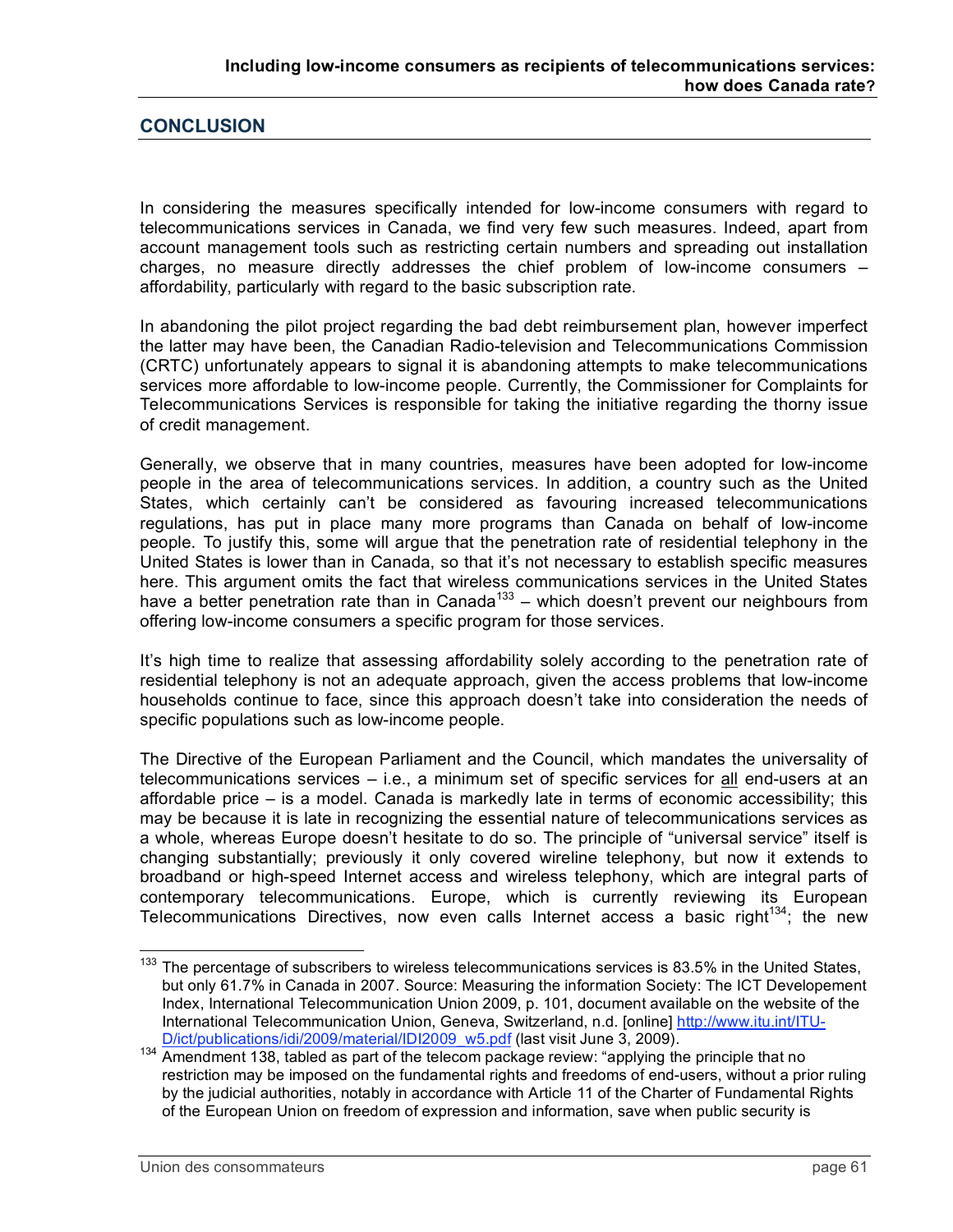definition of "universal service" will soon reflect this and cover wireless services as well.

Foreign measures such as those we've examined herein can be adopted in Canada, since Canadian telecommunications legislation allows the Commission to develop and impose them. All that is missing for such measures to be deployed is political will.

Following the example of Europe, Canada should recognize that telecommunications services are essential services nowadays. Their role in maintaining the social bond, but also as an factor of integration and an engine of free expression, is now recognized. It is time to act to guarantee everyone (and not only everywhere) in Canada access to these essential services, even if that means leaving aside "normal market conditions", given the admission that the latter cannot alone guarantee universal access.

It's time to realize the digital gap that has deepened over time, and that continues doing so, and to work on filling it by taking necessary action. Canada can no longer tolerate that low-income households are refused access to information, remote government services and all the benefits of today's telecommunications services, and that those populations are deprived of the tools for strengthening integration, maintaining social bonds, acquiring information, finding employment, etc.

Of course, when economic accessibility programs and measures are designed and implemented, the issue of funding will be raised. But solutions are not lacking. Some European countries, such as France and Belgium, fund those services by levying a tax on the sales figure of telecommunications companies. Australia imposes certain obligations on large companies as part of its telecommunications licence, and mandates the establishment as well as the funding of programs. The United States taxes certain services, and requires a contribution to a fund specially constituted to pay for accessibility measures. Once it is admitted that telecommunications services are not simply consumer goods, but essential services, it seems perfectly legitimate to require companies exercising those regulated activities to contribute economically to the social aims of the legislative framework. When establishing such programs or measures intended for low-income people, it will be important to verify that any discount offered to low-income people is indicated as a percentage, in order to prevent monthly subscription rate increases from eating up the discounts. It would also be desirable for any lowincome assistance program to be paired with the other federal social assistance programs, in order to reach all eligible people without their having to apply.

threatened in which case the ruling may be subsequent*.*" See document T6-0361/2009, available on the Europarl website, n.d. [online] http://www.europarl.europa.eu/oeil/file.jsp?id=5563972&noticeType=null&language=en (last visit June 3, 2009).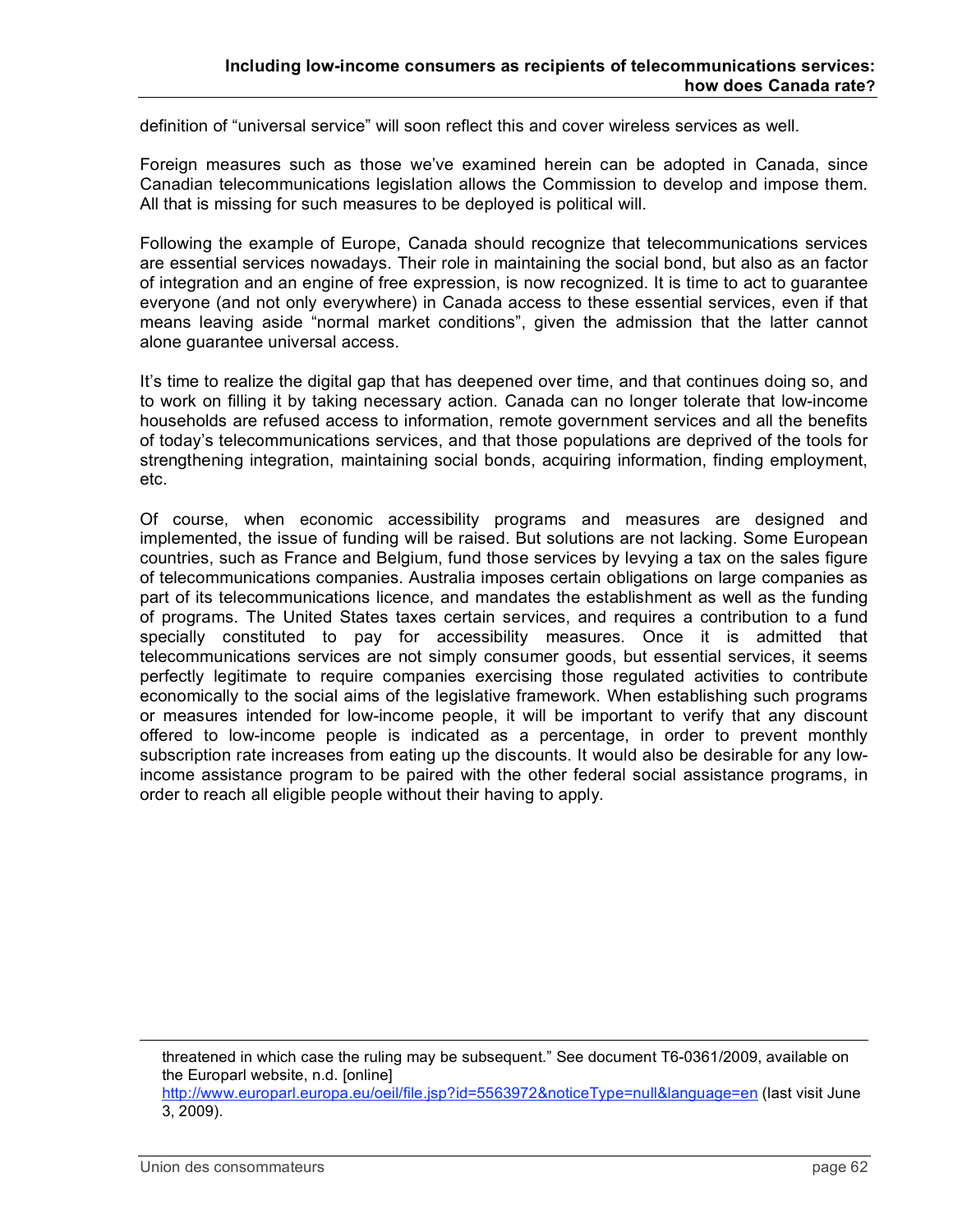#### **RECOMMENDATIONS**

**Whereas** access to telecommunications services should be considered essential and should be guaranteed for all households;

**Whereas** the government is responsible for implementing such guarantees;

**Whereas** it is socially and humanly important to take low-income people into account in providing essential services;

**Whereas** there are few or no measures for guaranteeing low-income households access to telecommunications services;

**Whereas** some measures adopted abroad guarantee low-income households access to telecommunications services;

**Whereas** those measures could be applied in Canada;

**Whereas** Canadian low-income households find it difficult to afford telecommunications services;

**Whereas** the free market cannot ensure that low-income households are taken into account in the telecommunications service offer;

**Whereas** governments are responsible for guaranteeing access to essential services;

**Whereas** instructions given to the telecommunications regulatory body are likely to restrain its initiatives to develop and implement programs and measures making telecommunications services affordable to low-income households;

**Whereas** the penetration rate of telecommunications services doesn't precisely indicate that those services are affordable to low-income households;

#### **Union des consommateurs recommends:**

- That the Commission adopt relevant and effective methods for taking into account the particular problem of economic accessibility facing low-income households;
- That governments formally recognize the essential nature of telecommunications services;
- That the Telecommunications Act be amended to specify the essential nature of telecommunications;
- That the Canadian Radio-Television and Telecommunications Commission be recognized as having all the necessary powers to guarantee universal access to telecommunications services;
- That the Canadian Radio-Television and Telecommunications Commission and provincial and municipal governments study the possibility of adopting adequate measures, modelled on the measures identified abroad, to guarantee universal access to telecommunications services, notably:
	- by guaranteeing the capability of reaching emergency services, even if the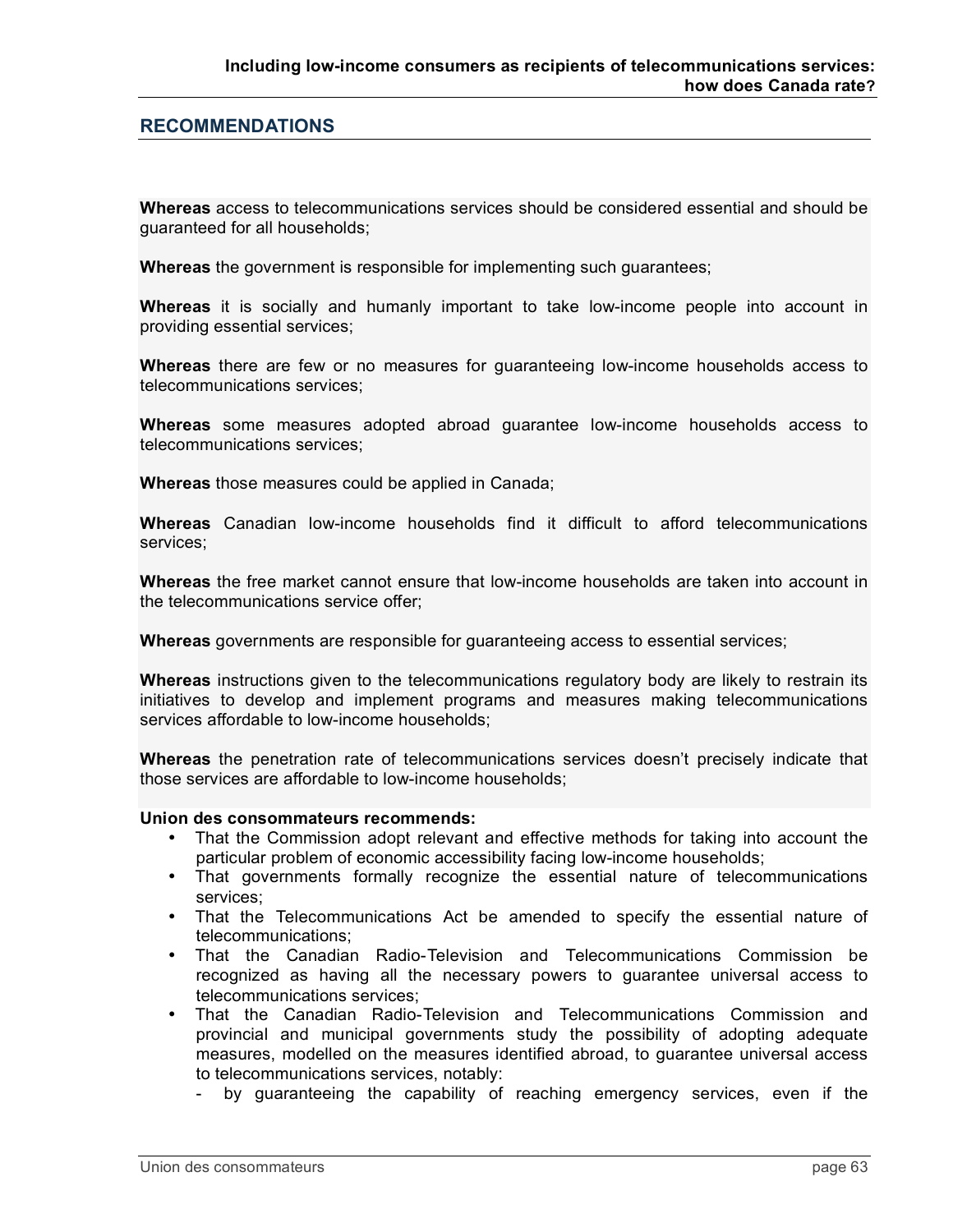subscriber's line has been suspended;

- by offering low-income people rate discounts on monthly subscriptions to any telecommunications service;
- That a study group be formed with the mandate to develop, based on the models identified abroad, a set of measures for guaranteeing the affordability of all telecommunications services for low-income households;
- That consumer groups be invited to participate in this study group;
- That sufficient resources be allocated to those groups to enable their adequate participation in the entire process.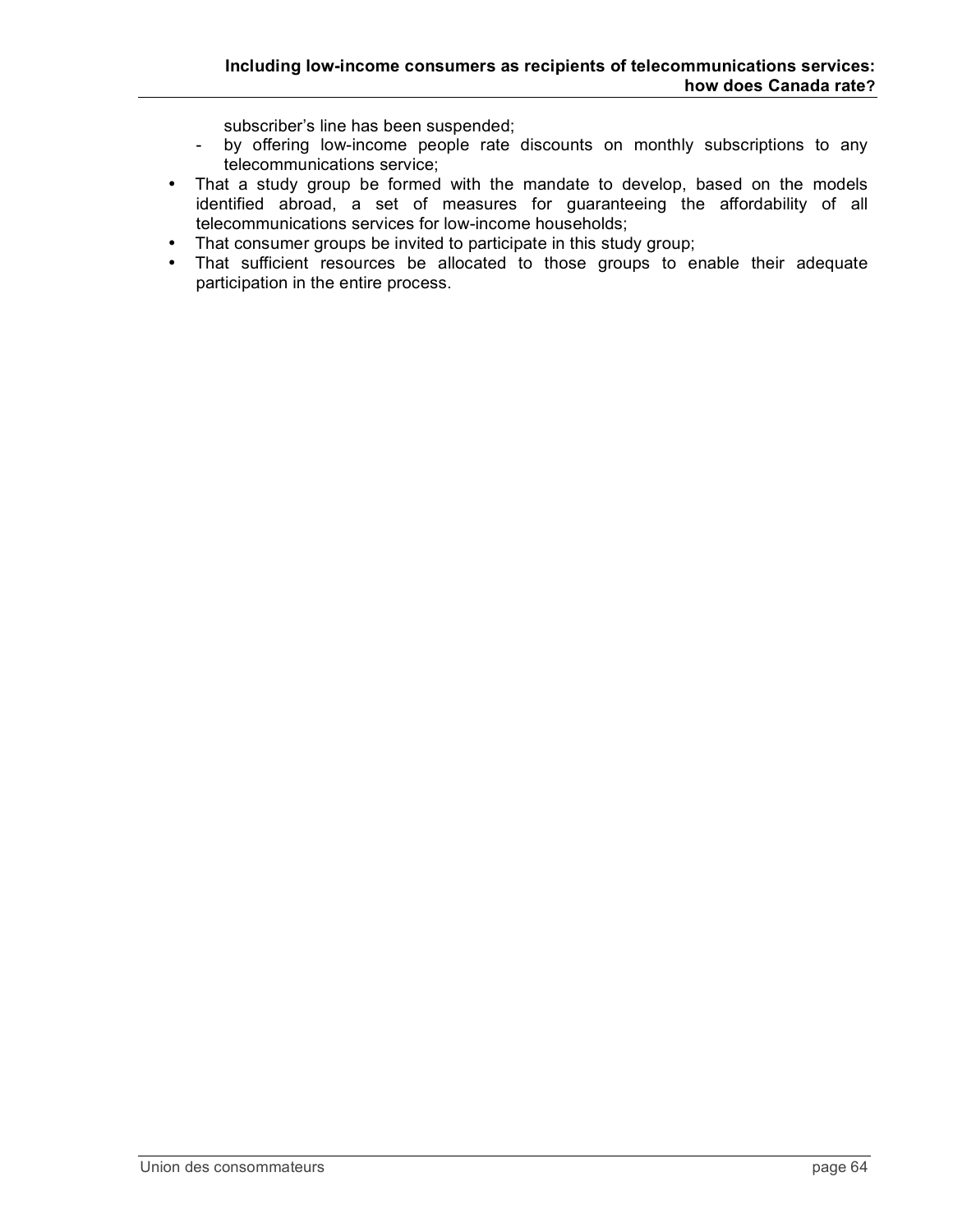#### **MEDIAGRAPHY**

**Autorité de Régulation des Communications électroniques et des Postes**, Rapport annuel, Part IV, chapter V, Autorité de régulation des communications électroniques et des postes, Paris, France, n.d.

http://www.arcep.fr/uploads/tx\_gspublication/rapport2007-light.zip

**Austrian Telecommunications Regulatory Authority** (Rundfunk & Telekom Regulierungs Gmbh), Law, Vienna, Austria, August 19, 2003. http://www.rtr.at/en/tk/TKG2003

**BABE, Robert E.** *Stentor,* Canadian Encyclopedia, Canada, n.d. http://www.thecanadianencyclopedia.com/index.cfm?PgNm=TCE&Params=A1ARTA0008092

**BERNE, Michel. "**Telecommunications universal service in France", info- The journal of policy, regulation and strategy for telecommunications, information and media, Emerald Group Publishing Limited, 2008, vol. 10, Issue 5/6, pp. 121-137, Emerladinsight, Bingley, United Kingdom, n.d.

http://www.emeraldinsight.com/Insight/viewContentItem.do?contentType=Article&contentId=174 5089

**British Telecom**, "A simple guide to BT Basic", British Telecom, London, United Kingdom, n.d. http://www.btplc.com/inclusion/phoneservices/services/btbasic/index.htm?s\_cid=con\_FURL\_call s basic

#### **Common Law**, Sidney, Australia.

Australian law, n.d.

http://www.comlaw.gov.au/ComLaw/Legislation/ActCompilation1.nsf/0/84E4764AEF95F 2EECA25750E00285667/\$file/Tele1997\_WD02.pdf

Licence, n.d.

http://www.comlaw.gov.au/ComLaw/Legislation/LegislativeInstrumentCompilation1.nsf/0/ DDF6769C7E5214F8CA25755A0002961F/\$file/CarrLicConditions.pdf

#### **Communications Consumer Panel (CCP)**, London, United Kingdom.

Documents on the seminar Communications Regulation and Low Income, November 2004.

http://www.communicationsconsumerpanel.org.uk/smartweb/low-income-

research/communications-regulation-and-low-income-consumers

Report on social inclusion and communications, n.d.

http://www.communicationsconsumerpanel.org.uk/downloads/Research/LowIncomeCon sumers\_Research/Social%20inclusion%20and%20communications/Social%20inclusion %20and%20communications.pdf

"Social inclusion and communications: a review of the literature", November 2007. http://www.communicationsconsumerpanel.org.uk/downloads/Research/LowIncomeCon sumers\_Research/Communications%20Regulation%20and%20low%20Income%20Con sumers/Seminar1%20report.pdf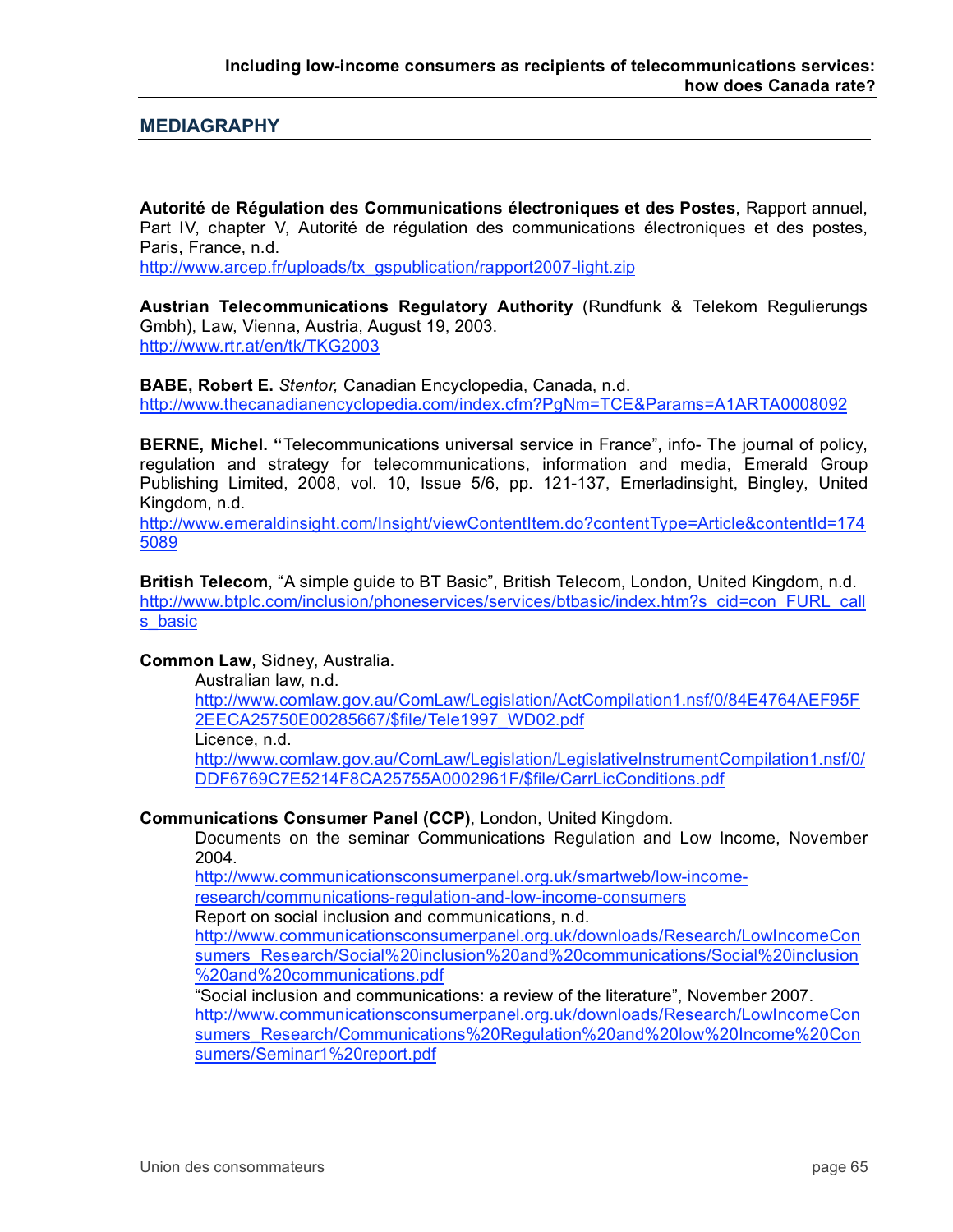**Canadian Radio-television and Telecommunications Commission (CRTC)**, Canada, Ottawa. Telecom Public Notice CRTC 95-49 – Local Service Pricing Options, November 22, 1995. http://www.crtc.gc.ca/eng/archive/1995/pt95-49.htm Telecom Decision CRTC 78-7, known as *Bell Canada Increase in Rates*. Telecom Decision CRTC 96-10, Local Service Pricing Options, November 15, 1996. http://www.crtc.gc.ca/eng/archive/1996/dt96-10.htm Telecom Decision CRTC 97-8 Local Competition, May 1, 1997. http://www.crtc.gc.ca/eng/archive/1997/dt97-8.htm Telecom Decision CRTC 2004-73, *Modification to the affordability monitoring program for residential telephone service in Canada,* June 2008. http://www.crtc.gc.ca/partvii/eng/2004/8665/a53\_200403345.htm Telecom Decision CRTC 2005-38, Bill management tools – Debt repayment plans, June 29, 2005. http://www.crtc.gc.ca/eng/archive/2005/dt2005-38.htm Telecom Decision CRTC 2006-15, Forbearance from the regulation of retail local exchange services, April 6, 2006. http://www.crtc.gc.ca/eng/archive/2006/dt2006-15.htm Telecom Decision CRTC 2008-27, Improving access to local services, March 19, 2008. http://www.crtc.gc.ca/eng/archive/2008/dt2008-27.htm Order Issuing a Direction to the CRTC on Implementing the Canadian Telecommunications Policy Objectives (SOR/2006-355) P.C. 2006-1534 December 14, 2006. Telecommunications Policy Review Panel. Canadian Telecommunications Policy Review, discussion paper, Canadian Radio-television and Telecommunications Commission, August 17, 2005. http://www.crtc.gc.ca/eng/publications/reports/t\_review05.htm Telecom Order 97-1214, Canada, Ottawa, August 29, 1997. http://www.crtc.gc.ca/eng/archive/1997/o97-1214.htm Order CRTC 2000-393, May 10, 2000. http://www.crtc.gc.ca/eng/archive/2000/o2000-393.htm Order CRTC 2000-393, May 10, 2000. http://www.crtc.gc.ca/eng/archive/2000/o2000-393.htm Telecom Decision CRTC 2004-31, Disconnection for partial payment of charges, May 11, 2004. http://www.crtc.gc.ca/eng/archive/2004/dt2004-31.htm PIAC observations of June 1, 2007, March 19, 2008. http://www.crtc.gc.ca/partvii/eng/2005/8638/c12\_200515002.htm Telecom Decision CRTC 2004-73, November 9, 2004. http://www.crtc.gc.ca/eng/archive/2004/dt2004-73.htm 900/976 Services, February 2006.

http://www.crtc.gc.ca/eng/info\_sht/t1001.htm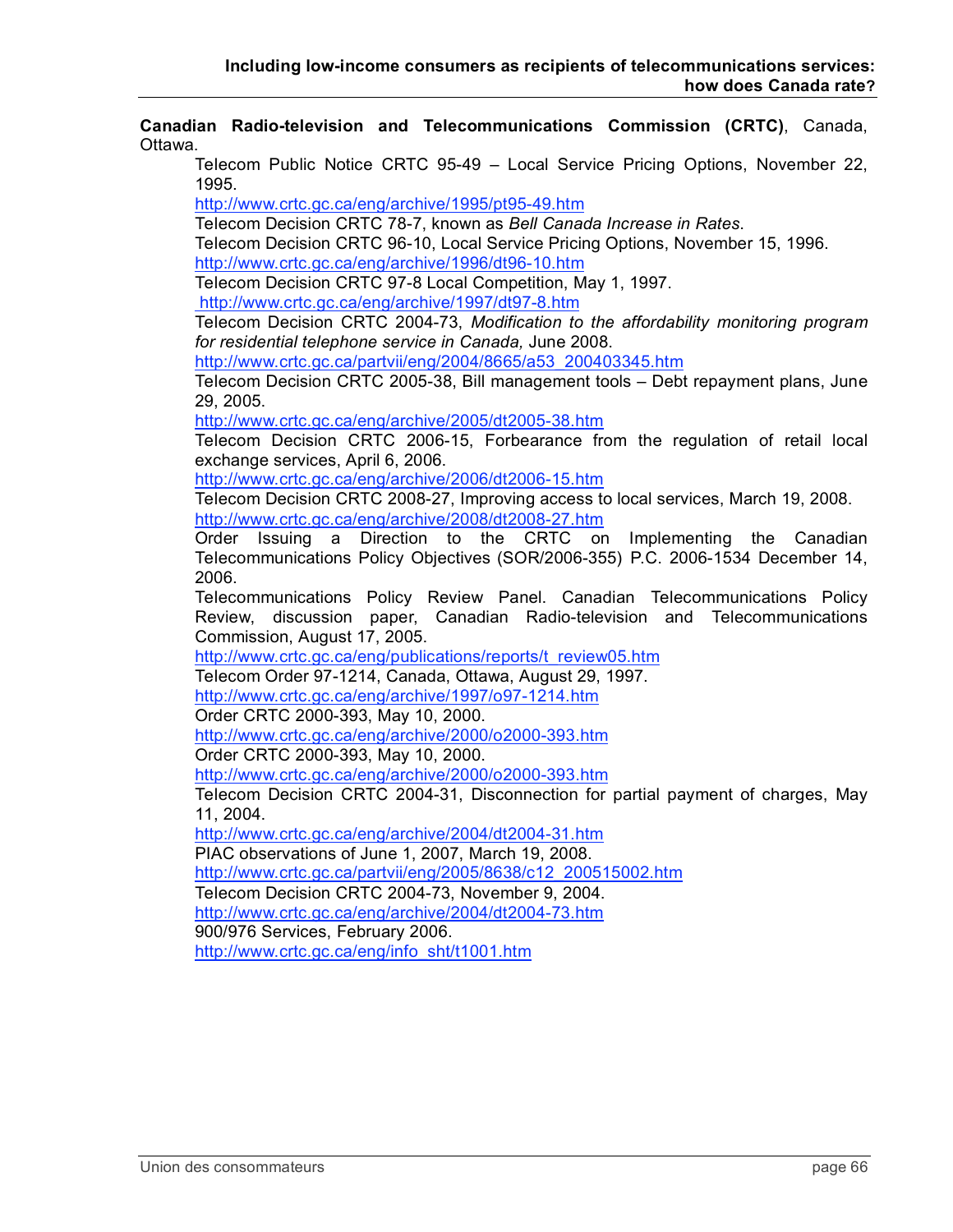**Communications Consumer Panel (CCP)**, London, United Kingdom.

Documents on the seminar Communications Regulation and Low Income, November 2004.

http://www.communicationsconsumerpanel.org.uk/smartweb/low-income-

research/communications-regulation-and-low-income-consumers

Report on social inclusion and communications, n.d.

http://www.communicationsconsumerpanel.org.uk/downloads/Research/LowIncomeCon sumers\_Research/Social%20inclusion%20and%20communications/Social%20inclusion %20and%20communications.pdf

"Social inclusion and communications: a review of the literature", November 2007. http://www.communicationsconsumerpanel.org.uk/downloads/Research/LowIncomeCon sumers\_Research/Communications%20Regulation%20and%20low%20Income%20Con sumers/Seminar1%20report.pdf

**DUMOUT, Estelle**. "L'office HLM de Paris propose le haut débit à un euro avec Neuf Cegetel", Zdnet, Paris, France, February 12, 2008.

http://www.zdnet.fr/actualites/internet/0,39020774,39378489,00.htm

**Europarl,** Europe, n.d.

European Commission and Council of the Union on the "Telecoms Package", n.d. http://www.europarl.europa.eu/oeil/file.jsp?id=5563972&noticeType=null&language=en T6-0361/2009, Europarl, n.d.

http://www.europarl.europa.eu/oeil/file.jsp?id=5563972&noticeType=null&language=en

**Federal Commination Commission**, Universal Service Administrative Company, Washington, D.C., United States.

Federal-State Joint Board on Universal Service, Report & Order, 12 FCC Rcd. 8,776, May 8, 1997.

http://www.universalservice.org/\_res/documents/about/pdf/fcc-orders/1997-fccorders/FCC-97-157.pdf

Form

http://www.universalservice.org/\_res/documents/li/pdf/Form-497-instructions-FY2008.pdf Telecommunications Act of 1996, Pub. LA. No. 104-104, 110 Stat. 56 (1996) November 15, 2008.

http://www.fcc.gov/telecom.htmlhttp://www.fcc.gov/telecom.html

**Federal and State staff for the State Joint Board on Universal Service**, Universal Service Monitoring Report, CC Dkt. 98-202, tbl. 2.3, May 2005, California Communications Association (CalCom) Sacramento, California, United States. http://www.caltelassn.com/Reports06/Universal%20Service/UnivSer05.pdf

**Government Printing Office (GPO) Access Services***, Code of Federal Regulations*, Government Printing Office (GPO) Access Services, Washington, DC, United States, May 13, 2008.

http://www.gpoaccess.gov/CFR/retrieve.html

**FCC/NARUC/NASUCA Working Group**, Report on the "Lifeline" and "Link-up" programs, Life Line, Washington, DC, United States, July 26, 2005. http://www.lifeline.gov/LLLUReport.pdf

**HOLT, Lynne and Mark JAMISON**, "Re-evaluating FCC Policies concerning the lifeline & Linkup programs", 5 Journal on Telecommunication & High Technologies Law 393, 2006-2007.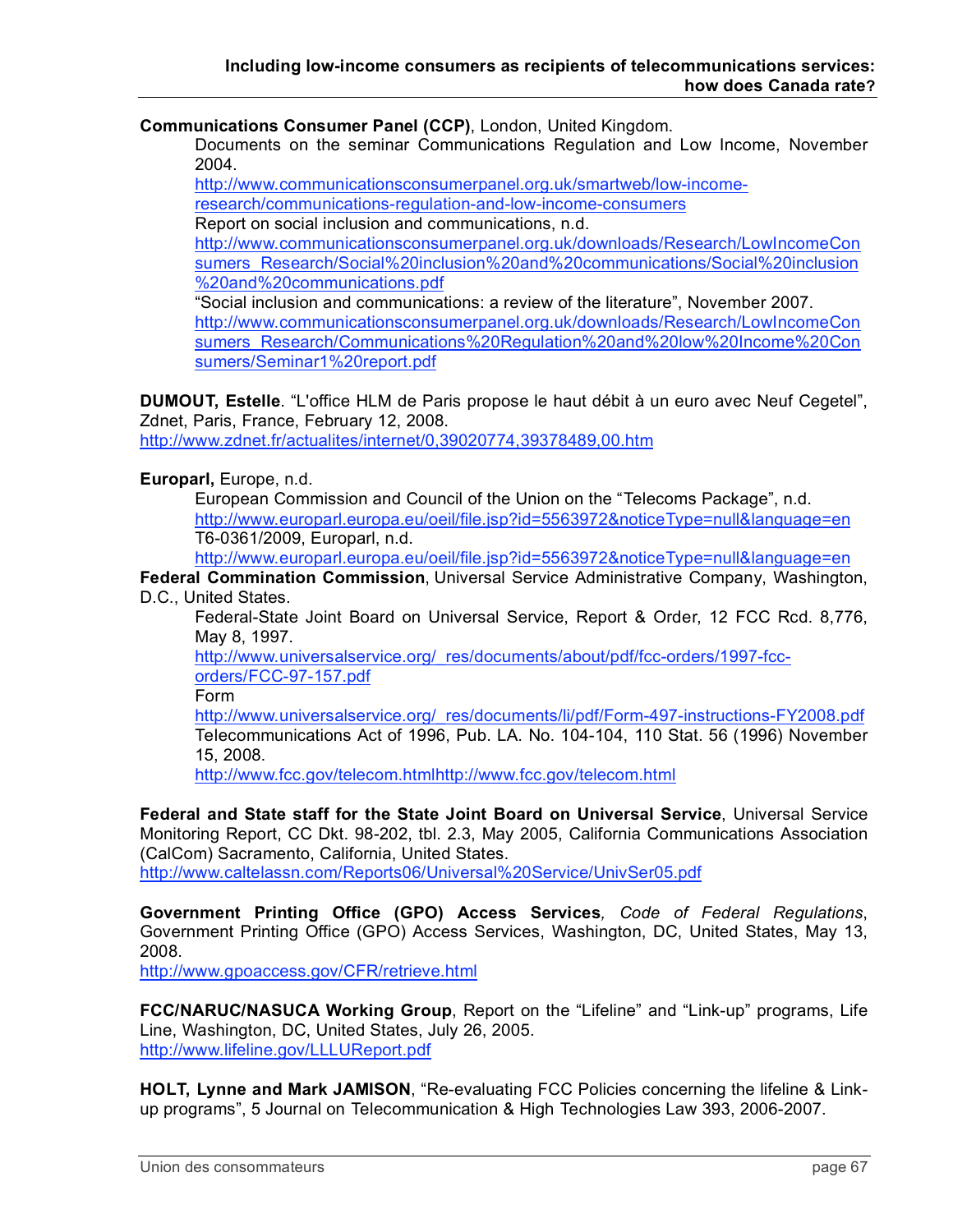**Institut belge des services postaux et des télécommunications**, Brussels, Belgium.

Law, n.d. http://www.ibpt.be/GetDocument.aspx?forObjectID=951&lang=fr Social rates, n.d. http://www.ibpt.be/fr/196/ShowContent/1042/Tarifs\_sociaux/Tarifs\_Sociaux.aspx

**Institut national de la statistique et des études économiques** (INEE), Enquête de budget de famille 2006, Institut national de la statistique et des études économiques (INEE), ministère de l'Économie, de l'Industrie et de l'Emploi, Paris, France. http://www.insee.fr/fr/themes/document.asp?ref\_id=BDF06

**International Telecommunication Union,** Measuring the information Society: The ICT Development Index, International Telecommunication Union 2009, International Telecommunication Union, Geneva, Switzerland, n.d. http://www.itu.int/ITU-D/ict/publications/idi/2009/material/IDI2009\_w5.pdf

**LégiFrance**, Paris, France.

Code des postes et communications électroniques, n.d. http://www.legifrance.gouv.fr/initRechCodeArticle.do Code, n.d. http://www.legifrance.gouv.fr Law, n.d. http://www.legifrance.gouv.fr/affichTexte.do;jsessionid=?cidTexte=JORFTEXT00001928 3050

**MILNE, Claire**. Telecoms demand: measures for improving affordability in developing countries, Medi@lse, Department of Media and Communication, United Kingdom, January 2006. http://www.lse.ac.uk/collections/media@lse/pdf/affordability%20report%2031.01.06.PDF

**Department of Justice,** Telecommunications Act, Department of Justice, Canada, Ottawa, May 27, 2009.

http://laws.justice.gc.ca/en/showtdm/cs/T-3.4//20090729

**European Parliament and Council**, Directive *2*002/22CE of March 7, 2002, Eur-lex, Publications Office, Europe.

http://eur-

lex.europa.eu/smartapi/cgi/sga\_doc?smartapi!celexplus!prod!DocNumber&type\_doc=Directive& an\_doc=2002&nu\_doc=22&lg=en

**PIQUEMAL, Marie. "**Ne pas avoir de portable est discriminant", section Société, Libération, Paris, France, May 13, 2009.

http://www.liberation.fr/societe/0101567055-ne-pas-avoir-de-portable-est-discriminant

**Office of Communications (OFCOM)**, London, United Kingdom.

Industry information, Oftel, n.d.

http://www.ofcom.org.uk/static/archive/Oftel/ind\_info/index.htm

Strategic Review of Telecommunications, Phase 2 consultation document, Policy Annexes, n.d.

http://www.ofcom.org.uk/consult/condocs/telecoms\_p2/tsrphase2/PolicyAnnexes\_FL.pdf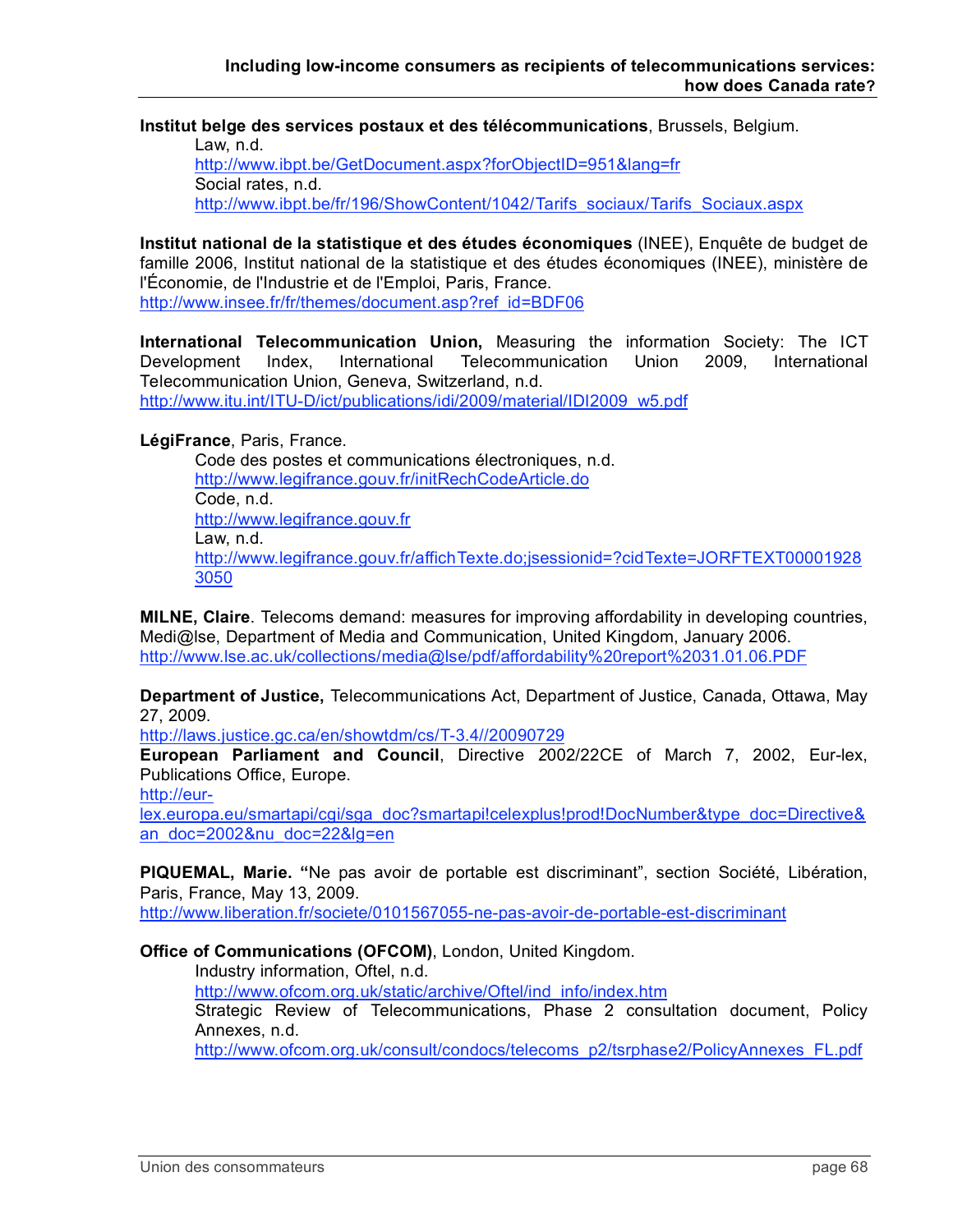**Office of Public Sector Information (OPSI)**, London, United Kingdom.

Section 16(2) of the British Act, July 17, 2003. http://www.opsi.gov.uk/ACTS/acts2003/ukpga\_20030021\_en\_3#pt1-pb6-l1g16 Section 17(4) of the British Act, July 17, 2003. http://www.opsi.gov.uk/ACTS/acts2003/ukpga\_20030021\_en\_3#pt1-pb6-l1g16 "General duties of OFCOM", July 17, 2003. http://www.opsi.gov.uk/ACTS/acts2003/ukpga\_20030021\_en\_2#pt1-pb2-l1g3 British Act, July 17, 2003. http://www.opsi.gov.uk/ACTS/acts2003/ukpga\_20030021\_en\_1#Legislation-Preamble

**Article**, "Les tarifs sociaux de la téléphonie fixe toujours moins sociaux", Test Achat, Brussels, Belgium, n.d.

http://www.test-achats.be/telephonie/les-tarifs-sociaux-de-la-telephonie-fixe-toujours-moinssociaux-s555023.htm

**Article**, "Orange lance un forfait low cost «pour les plus démunis»", Libération, May 12, 2005, Paris, France.

http://www.liberation.fr/economie/0101566776-france-telecom-lance-un-forfait-low-cost-pourles-plus-demunis

**REISS, Dorit Rubinstein** "Agency Accountability Strategies After Liberalization: Universal Service in the United Kingdom, France, and Sweden", LAW AND POLICY, Wiley-Blackwell, Buffalo, vol. 31, 1, p. 111-112.

**RYAN, Michael H.** *Canadian Telecommunications Law and Regulation*, Carswell, Toronto 2005; **SIMON, Jean Paul** "Universal service: between socio-political mythology and economic reality- an international cross comparison EU-USA of the regulatory-economic framework", info - The journal of policy, regulation and strategy for telecommunications, information and media, Emerald Group Publishing Limited, 2008, vol. 10, Issue 5/6, pp.138-151, Emerladinsight.com, United Kingdom, Bingley, n.d.

http://www.emeraldinsight.com/Insight/viewContentItem.do;jsessionid=A5E6EA640BAF26C2F7 17D76907628BE8?contentType=Article&contentId=1745090

**SafeLink**, Miami, Florida, United States, n.d.

The program's Web site, SafeLink https://www.safelinkwireless.com/EnrollmentPublic/home.aspx Details of each state's programs, SafeLink https://www.safelinkwireless.com/EnrollmentPublic/faq.aspx#

#### **Telstra**, Sidney, Australia.

Low Income Measures Assessment Committee (LIMAC), Annual Report, 2008. http://www.telstra.com.au/abouttelstra/csr/docs/limac-report-2008.pdf Low Income Measures Assessment Committee (LIMAC), Annual Report, 2007. http://www.telstra.com.au/abouttelstra/csr/docs/limac\_report\_2007.pdf "Access for everyone" page, index, n.d. http://www.telstra.com.au/abouttelstra/commitments/accessforeveryone/index.cfm "Access for everyone" page, Messagebox, n.d. http://www.telstra.com.au/abouttelstra/commitments/accessforeveryone/a\_z.cfm#azlist\_ messagebox "Reports" page, 2008.

http://www.telstra.com.au/abouttelstra/csr/reporting\_performance/reports.cfm#tab-social